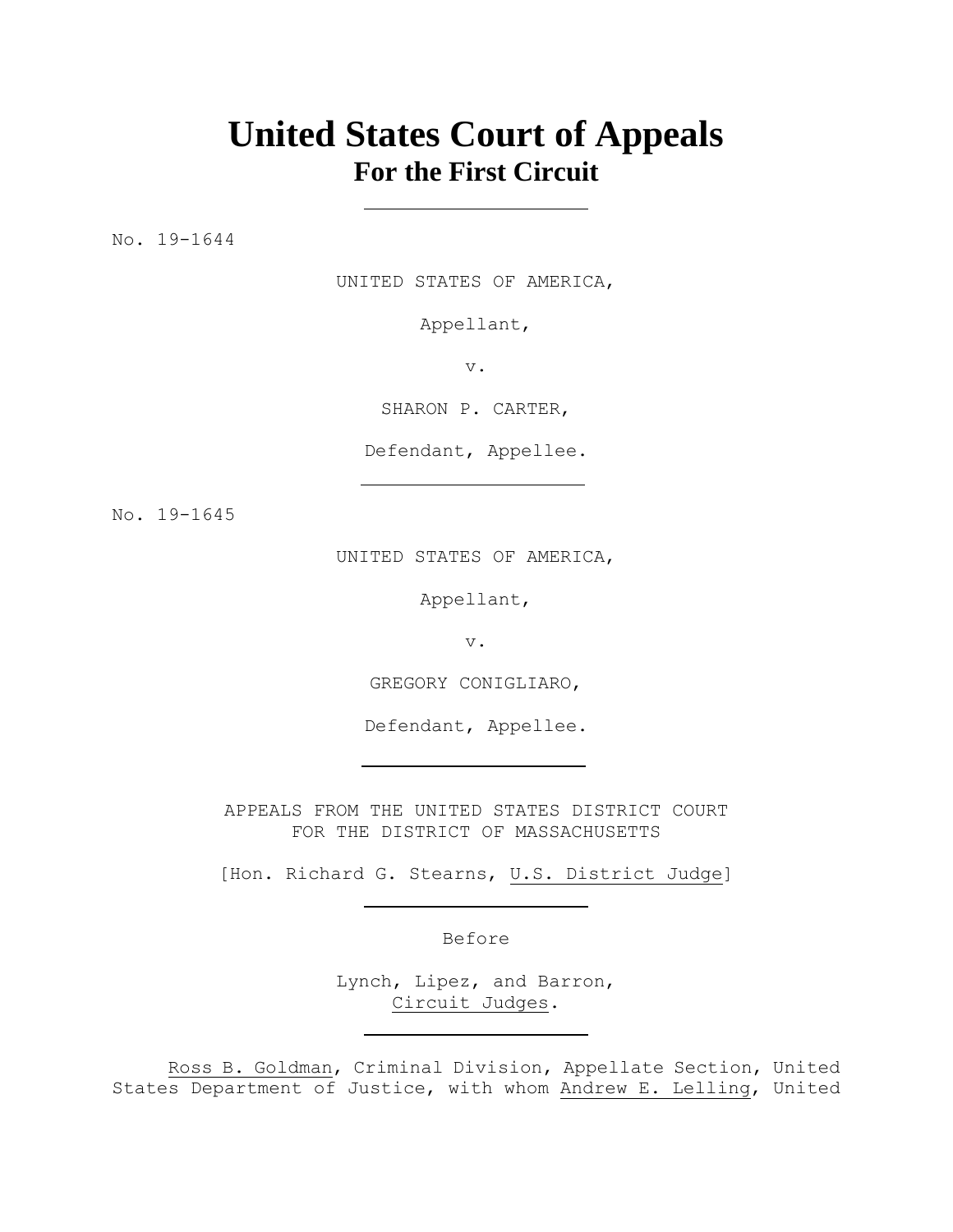States Attorney, Amanda P.M. Strachan, Assistant United States Attorney, Donald C. Lockhart, Assistant United States Attorney, Brian A. Benczkowski, Assistant Attorney General, and John P. Cronan, Principal Deputy Assistant Attorney General, were on brief, for appellant.

Michael J. Pineault, with whom Clements & Pineault, LLP was on brief, for appellee Sharon P. Carter.

Daniel M. Rabinovitz, with whom Shawn Lu and Murphy & King, P.C. were on brief, for appellee Gregory Conigliaro.

September 27, 2021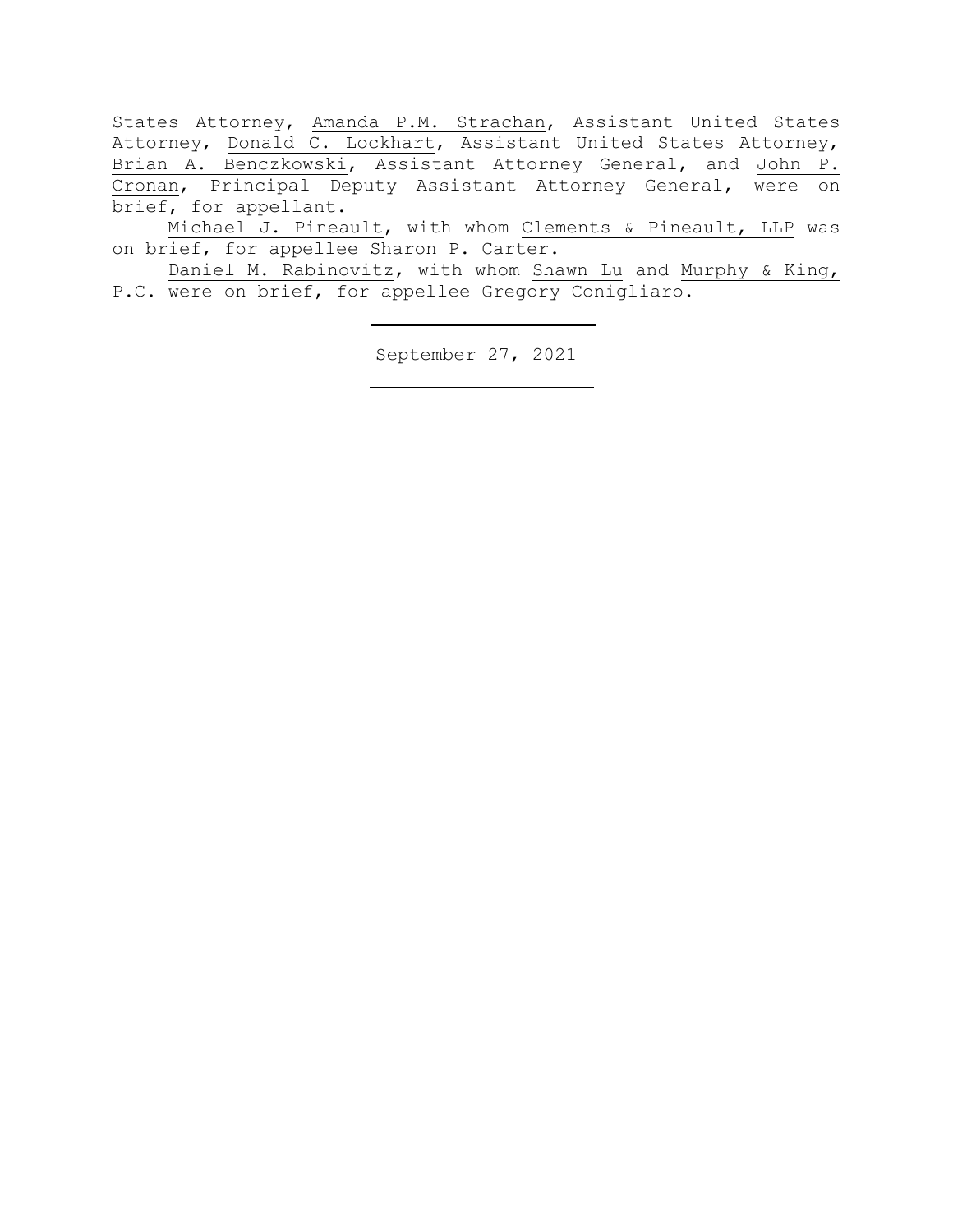**BARRON**, **Circuit Judge**. These consolidated appeals are the latest to reach us in connection with the federal criminal investigation that ensued after patients across the country became seriously ill or died in the fall of 2012 after having been injected with a contaminated medication traced to the New England Compounding Center ("NECC"). NECC was a licensed pharmacy based in Framingham, Massachusetts. It combined drugs with other substances to create specialized medications -- a practice known as compounding.

Unlike in the other appeals that we have considered in connection with the federal criminal investigation into NECC's operations, see United States v. Stepanets, 989 F.3d 88 (1st Cir. 2021); United States v. Cadden, 965 F.3d 1 (1st Cir. 2020); United States v. Chin (Chin I), 965 F.3d 41 (1st Cir. 2020), the appellant here is the government. It challenges the post-verdict judgments of acquittal that the District Court entered in favor of Sharon Carter and Gregory Conigliaro, who were, respectively, NECC's former Director of Operations and NECC's former Vice President, Secretary, Treasurer, and General Manager.

Carter and Conigliaro were named along with twelve others in a 131-count indictment that a grand jury in the District of Massachusetts handed up in December 2014. Neither Carter nor Conigliaro was charged with playing any direct role in the physical compounding of the contaminated medication that was linked to

- 3 -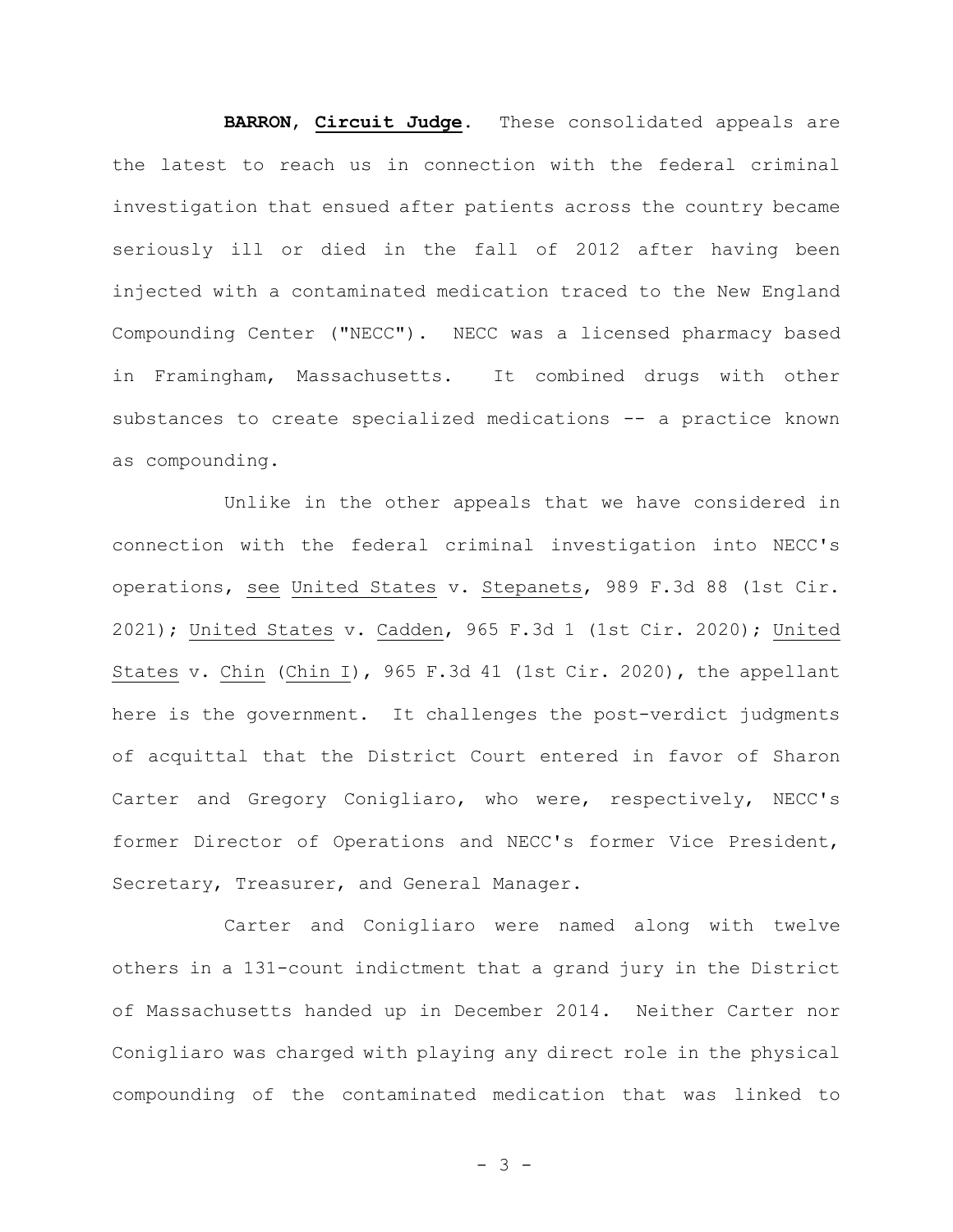patient illnesses and deaths. Instead, each was charged only with counts that pertained to their roles in connection with other aspects of NECC's operations. Among those charges was one that alleged that each had, while working at NECC, conspired to defraud the United States in violation of 18 U.S.C. § 371 "by interfering with and obstructing" the ability of the United States Food and Drug Administration ("FDA") to oversee the practices of NECC.

A jury found both Carter and Conigliaro guilty of violating § 371 following their joint trial.Carter and Conigliaro then each moved pursuant to Federal Rule of Criminal Procedure 29 for a post-verdict judgment of acquittal on the § 371 count for which each had been found quilty.<sup>1</sup> The District Court granted the motions.The government now appeals the resulting judgments of acquittal. We reverse.

# **I.**

We describe the facts concerning the defendants' alleged conduct as they are pertinent to our analysis. To set the stage for that analysis, though, it is useful first to recount both the involved procedural history that has brought us to this point and some of the basic legal background that bears on the issues present in these appeals.

<sup>&</sup>lt;sup>1</sup> Before and during the trial, both defendants had already filed multiple motions challenging the § 371 conspiracy charge against them, each of which the District Court had denied.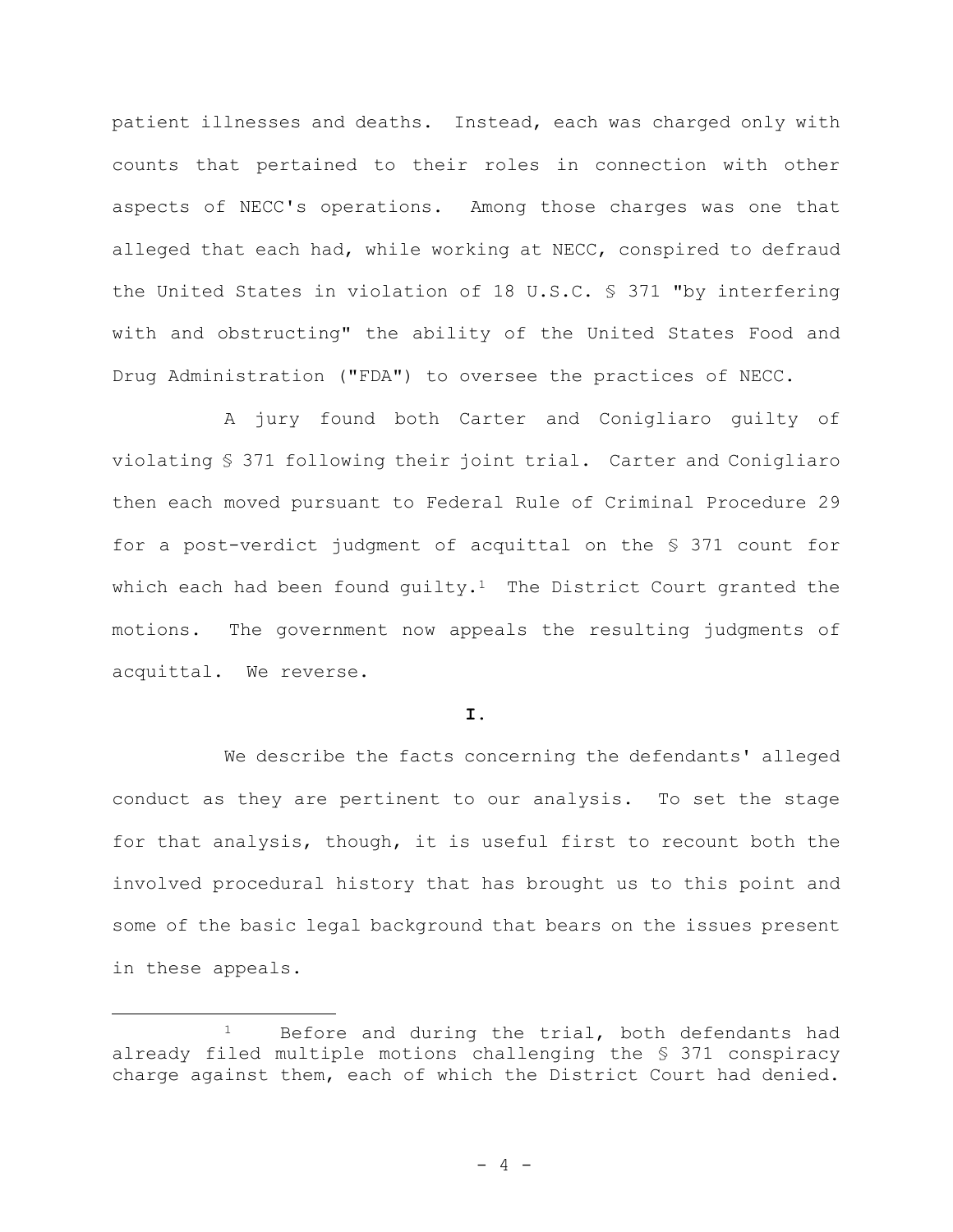The indictment charged that between 1998 and approximately October 2012, Carter, Conigliaro,<sup>2</sup> and three of their codefendants who also were employees of NECC at the time -- Barry Cadden, Robert Ronzio, and Alla Stepanets<sup>3</sup>  $-$  had engaged in a conspiracy to violate 18 U.S.C. § 371. That statute criminalizes the "conspir[acy]" by "two or more persons . . . to commit any offense against the United States, or to defraud the United States, or any agency thereof in any manner or for any purpose" as long as "one or more of such persons do any act to effect the object of the conspiracy." Id. We have interpreted the "defraud" clause of § 371 to encompass conspiracies that seek to "interfere with government functions." United States v. Goldberg, 105 F.3d 770, 773 (1st Cir. 1997); see also United States v. Morosco, 822 F.3d 1, 6 (1st Cir. 2016) (explaining that § 371 criminalizes conspiracies to "obstruct[] the operation of any government agency by any 'deceit, craft or trickery, or at least by means that are

<sup>2</sup> Conigliaro began working at NECC in 2004 and was charged with joining the conspiracy then.

Ronzio was NECC's National Sales Manager. He ended up entering into a cooperation agreement with the government and pleading guilty to the § 371 conspiracy count that he faced. Stepanets was a pharmacist who worked in NECC's packing area. See Stepanets, 989 F.3d at 96. Cadden was NECC's founder and president. Stepanets and Cadden were both acquitted of the § 371 conspiracy count by their respective juries but found guilty of other counts that each faced. See id. at 93; Cadden, 965 F.3d at 8.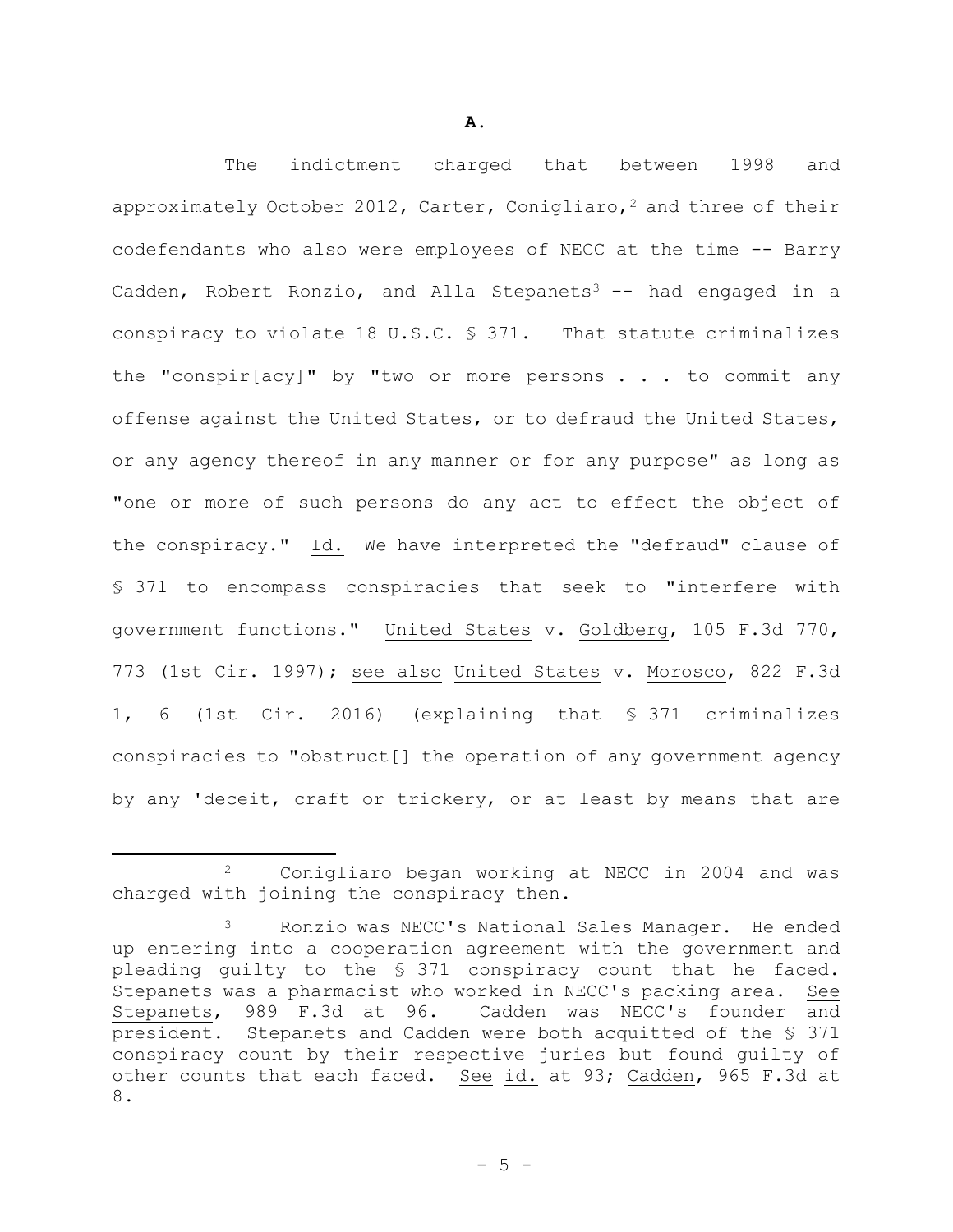dishonest'" (quoting Hammerschmidt v. United States, 265 U.S. 182, 188 (1924))); United States v. Barker Steel Co., 985 F.2d 1123, 1128 (1st Cir. 1993) ("The objective of the agreement is unlawful if it is 'for the purpose of impairing, obstructing or defeating the lawful function of any department of [g]overnment.'" (quoting United States v. Hurley*,* 957 F.2d 1, 4 (1st Cir. 1992))).

In detailing the alleged § 371 conspiracy, the indictment charged the defendants with "interfering with and obstructing the lawful governmental functions of the FDA." In support of this contention, the indictment alleged that Carter, Conigliaro, and their co-conspirators had agreed to enter into a conspiracy defraud the FDA by "purport[ing] to be operating NECC as a state-regulated pharmacy, dispensing drugs pursuant to valid, patient-specific prescriptions as required by Massachusetts law, rather than as a drug manufacturer distributing drugs in bulk to customers without prescriptions and thereby subject to heightened regulatory oversight by the FDA" pursuant to its authority under the Food, Drug, and Cosmetic Act ("FDCA").

Passed in 1938, the FDCA gave the FDA authority to regulate "any new drug." Act of June 25, 1938, Pub. L. 75-717, 52 Stat. 1040 (codified at 21 U.S.C. § 301 et seq.); FDCA § 505(a) (codified at 21 U.S.C. § 355(a)). During the time of the alleged conspiracy, the FDCA defined "new drug" as "[a]ny drug . . . not generally recognized . . . as safe and effective for use under the

- 6 -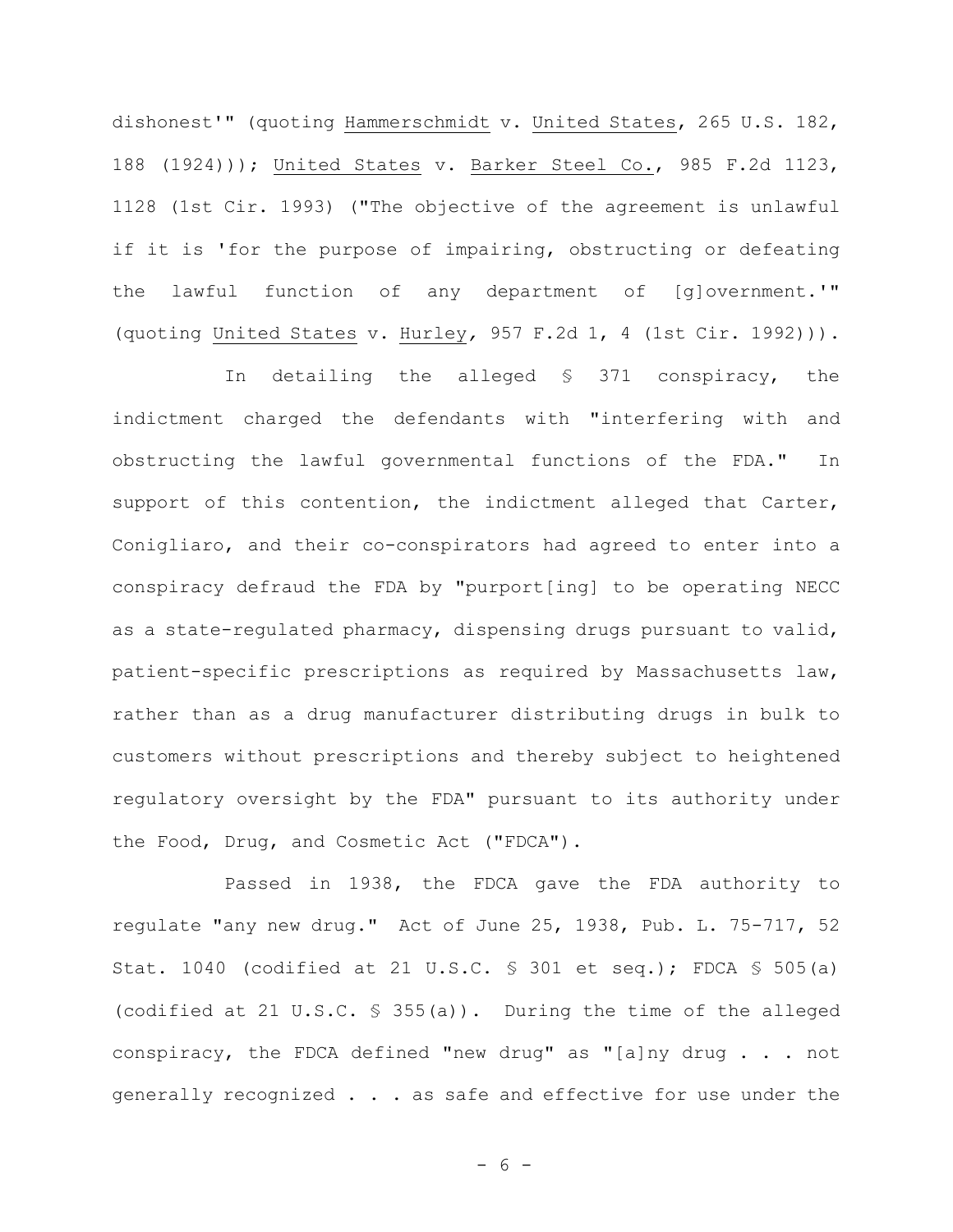conditions prescribed, recommended, or suggested in the labeling thereof." 21 U.S.C.  $\S$  321(p). It further provided that "[n]o person shall introduce or deliver for introduction into interstate commerce any new drug, unless an approval of an application filed [with the FDA] is effective with respect to such drug." Id. § 355(a). In addition, it provided that any "new drug" must be made in accordance with "current good manufacturing practice" ("GMP") -- a set of regulations that the FDA subsequently promulgated to impose strict safety controls on manufacturers of new drugs. Id. § 351(a)(2)(B); see also 21 U.S.C. § 371(a) ("The authority to promulgate regulations for the efficient enforcement of this chapter, except as otherwise provided in this section, is vested in the [Commissioner of the FDA].").

Compounded drugs would appear to fit within the FDCA's definition of a "new drug." After all, "[d]rug compounding is a process [that] combines, mixes, or alters ingredients to create a medication tailored to the needs of an individual patient . . . that [is typically] not commercially available." Thompson v. Western States Med. Cntr., 535 U.S. 357, 360-61 (2002). Nevertheless, for the first fifty years after the FDCA's enactment, "the FDA generally left regulation of compounding to the States." Id. at 362.

"[E]ventually," however, the FDA "became concerned . . . that some pharmacists were manufacturing and selling drugs under

- 7 -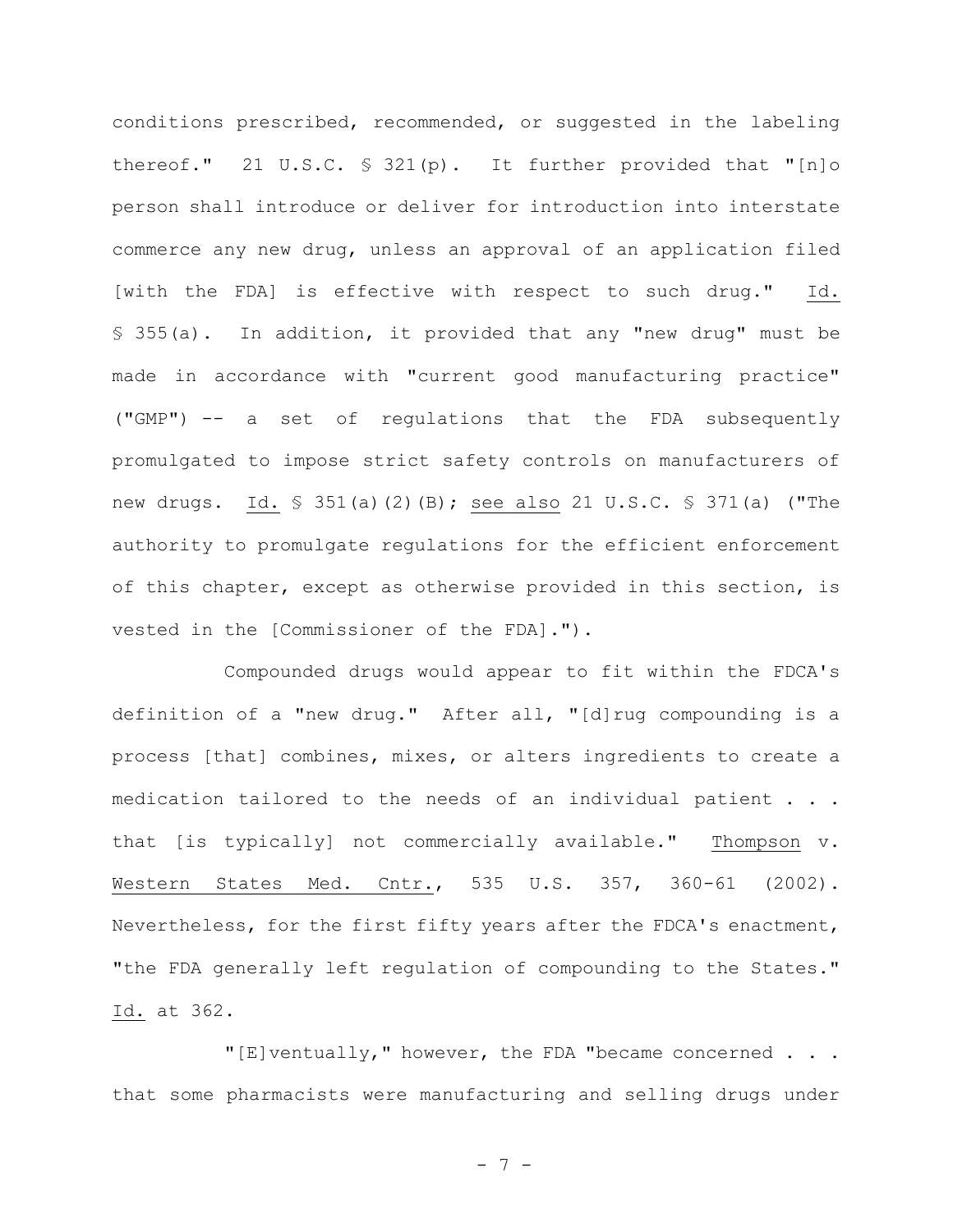the guise of compounding, thereby avoiding the FDCA's new drug requirements." Id. It then began to take a more proactive role in the oversight of compounders -- at least those compounders that the FDA concluded behaved as manufacturers. Id. at 362-63.

The indictment here centered on the role that the alleged conspirators supposedly played in defrauding the FDA. In particular, the indictment claimed that the defendants conspired to prevent the FDA from being able to determine whether NECC was a manufacturer or a pharmacy by intentionally misrepresenting the nature of the company's operations. The indictment explained in that respect that, as a "manufacturer," NECC would have been subject to heightened regulatory oversight by the FDA pursuant to its authority under the FDCA, while, as a "pharmacy," NECC would have been primarily regulated by state pharmacy boards. By conspiring to misrepresent to the FDA that NECC was operating only as a pharmacy and not as a manufacturer, the indictment alleged, the defendants conspired to interfere with the FDA's oversight function with respect to NECC and thereby conspired to defraud the United States in violation of § 371, given that such regulatory oversight by FDA is a "government function."

The indictment also alleged how the defendants carried out the alleged conspiracy to misrepresent the company's operations. Specifically, it alleged that the defendants agreed to participate in a conspiracy by which NECC would regularly

- 8 -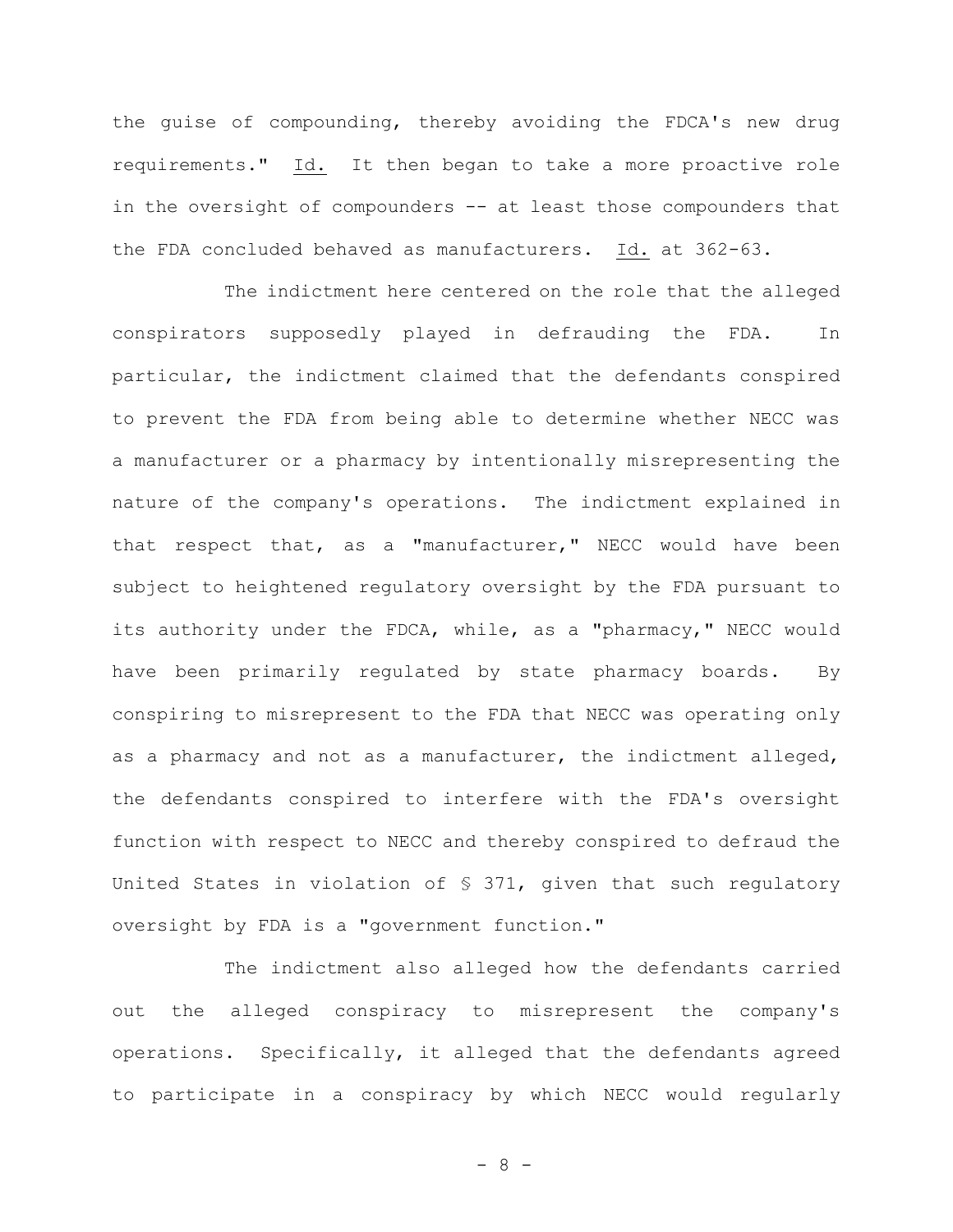misrepresent to the FDA that it was shipping its compounded medications to customers (which were hospitals and medical facilities rather than patients in their own right) pursuant to valid, patient-specific prescriptions. Yet, in fact, the indictment alleged, the company was processing the customers' orders for those medications without there being any such prescriptions. It then described three methods by which NECC allegedly disguised the fact that it was shipping compounded drugs in this manner before turning to the roles that that conspirators allegedly each played in carrying out the deception.

One such alleged method involved "backfilling." Here, NECC allegedly allowed customers to place their first order for medications without supplying any prescriptions or patient names. NECC then collected from customers the roster of patient names to whom these customers ended up prescribing and administering the medications on site. Thereafter, NECC allegedly attached such a roster either retrospectively to that first order or used it to process a subsequent order by the same customer -- thereby making it look as if NECC had filled the orders only after it had received valid, patient-specific prescriptions from a customer.

A second alleged method involved NECC's processing of orders using prescriptions for fictitious patients.Sometimes, according to the indictment, NECC processed orders using the names of celebrities or fantasy characters that customers had supplied,

- 9 -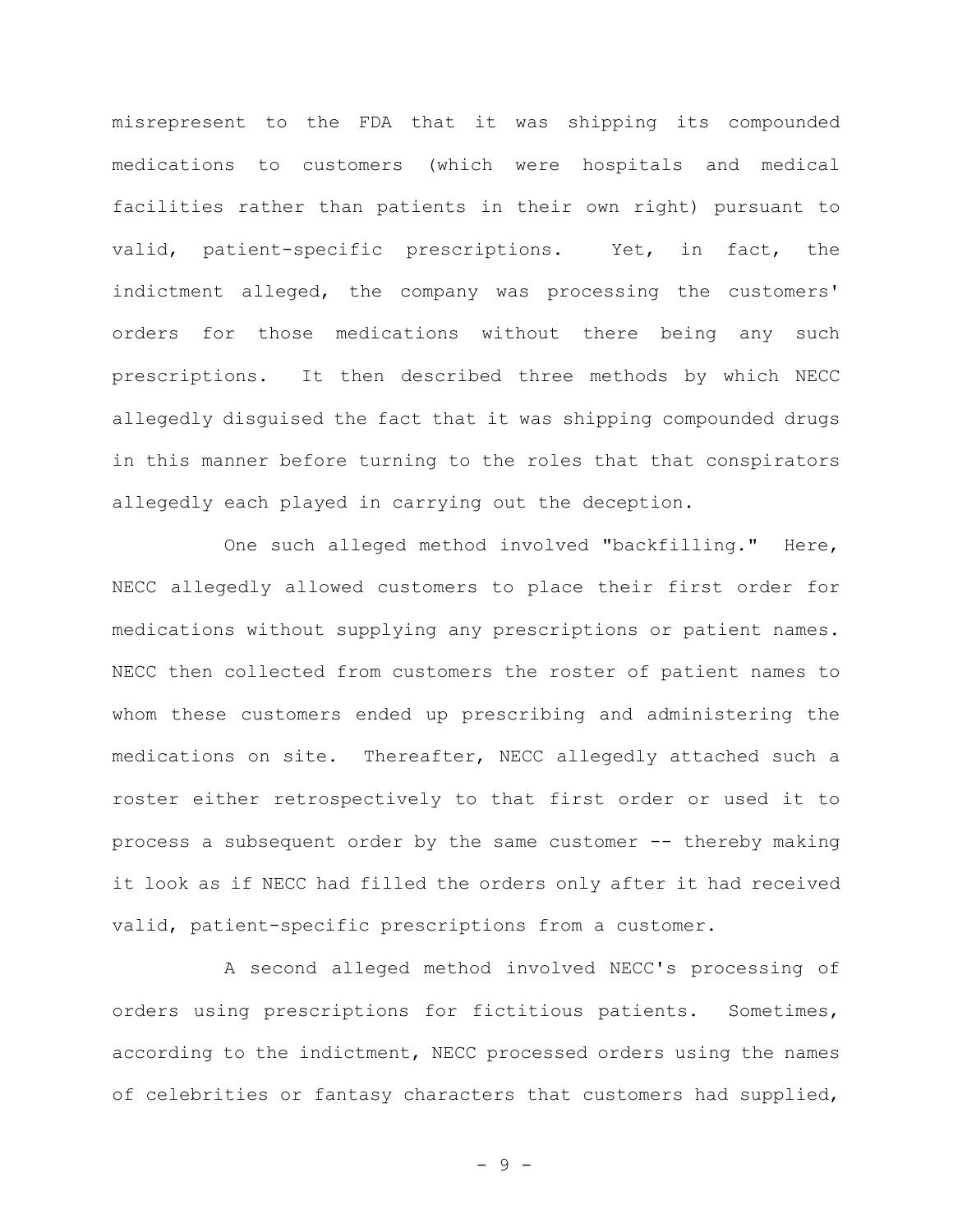such as "Michael Jackson" and "Wonder Woman."At other times, the indictment alleged, NECC used the names of customers' staff members or those of previous patients that customers had supplied. At still other times, NECC allegedly fabricated the prescriptions rather than relying on its customers to do so.And, finally, according to the indictment, NECC sometimes used a given patient name for multiple medications and for multiple units of the same medication in a single order, applying a ratio that would look plausible to regulators rather than filling a valid multidose prescription.

Pursuant to yet a third alleged method of shipping the drugs without a valid patient-specific prescription, according to the indictment, NECC processed some customers' orders using just the names of those institutional customers. NECC allegedly did so even though the customer was a hospital or medical facility that would then itself later dispense the drug to a patient and thus was not itself a patient for whom a prescription had been issued. Under this method, then, the drug was shipped by NECC to its customers without there being any patient identified who had been issued a prescription for it.

The indictment alleged that the defendants helped NECC deploy these methods despite knowing that the company was representing to the FDA that it was a compounding pharmacy that dispensed drugs only pursuant to valid prescriptions for

 $- 10 -$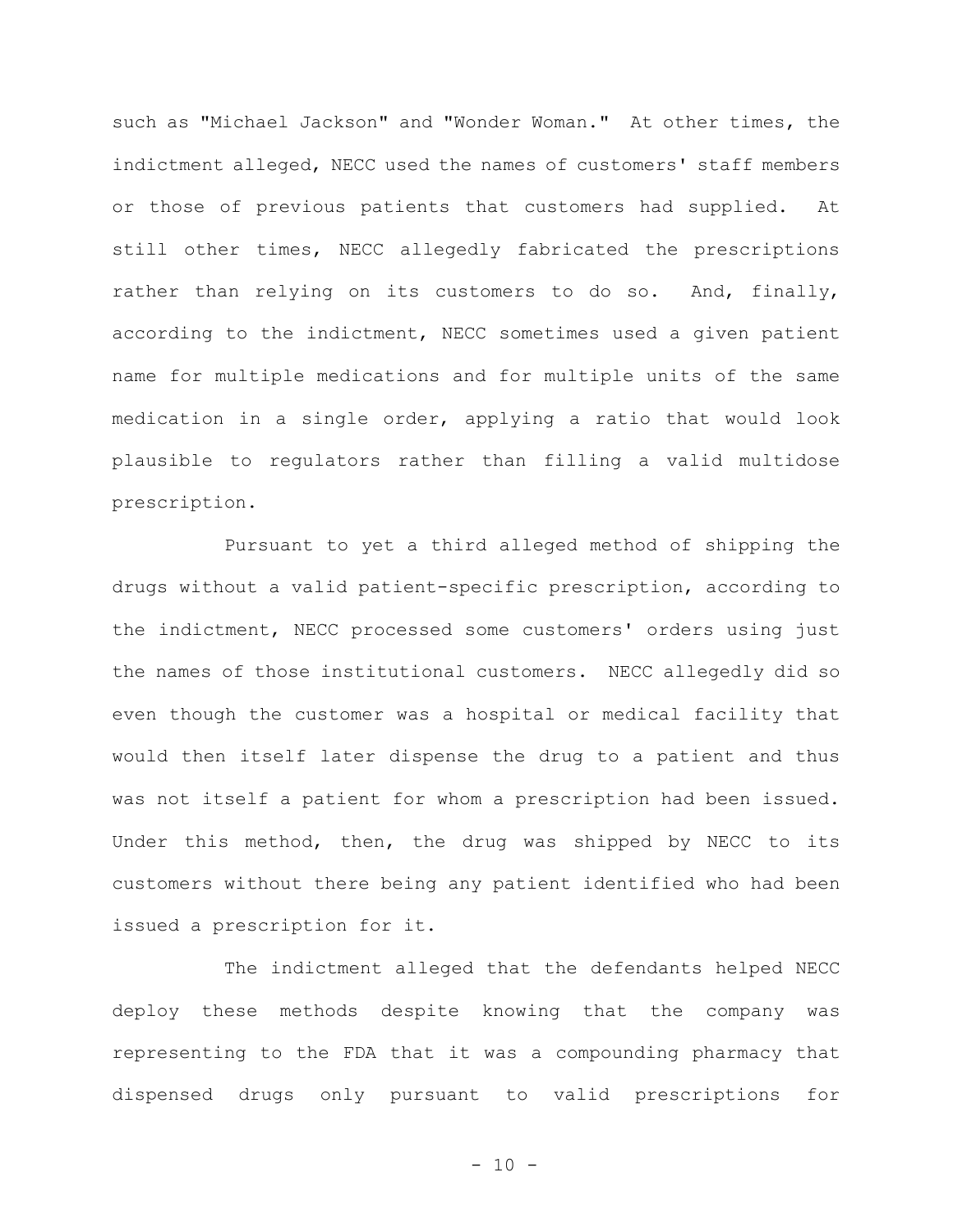individual patients and therefore was not subject to the FDA's GMP regulations that govern drug manufacturers.In setting forth this allegation, the indictment highlighted several statements allegedly made by the defendants that purportedly showed their awareness of both the alleged scheme and the regulatory background in which NECC's scheme was taking place.

The indictment included, for example, Conigliaro's alleged statements to the FDA that NECC was a "compounding-only pharmacy, not a manufacturer" and thus "not subject to GMP." Also cited in the indictment was an email Carter shared with NECC's order-processing staff, instructing them that "the MAX total number of units . . . per patient must make sense," that "all names must resemble 'real' names," and not to use "obviously fake names [] (Mikey Mouse)" because she "must be able to logically explain to a regulator why [NECC] processed x# of units per patient" (emphasis added).

#### **B.**

The § 371 case against Carter and Conigliaro eventually went to trial. They were tried along with the four other defendants who were also charged with committing the § 371 offense.

 At trial, the government presented documentary evidence alongside testimony from twenty-nine witnesses, many of whom were from the FDA or were former NECC employees. We summarize the record presented at trial as it is relevant to the motions for

 $- 11 -$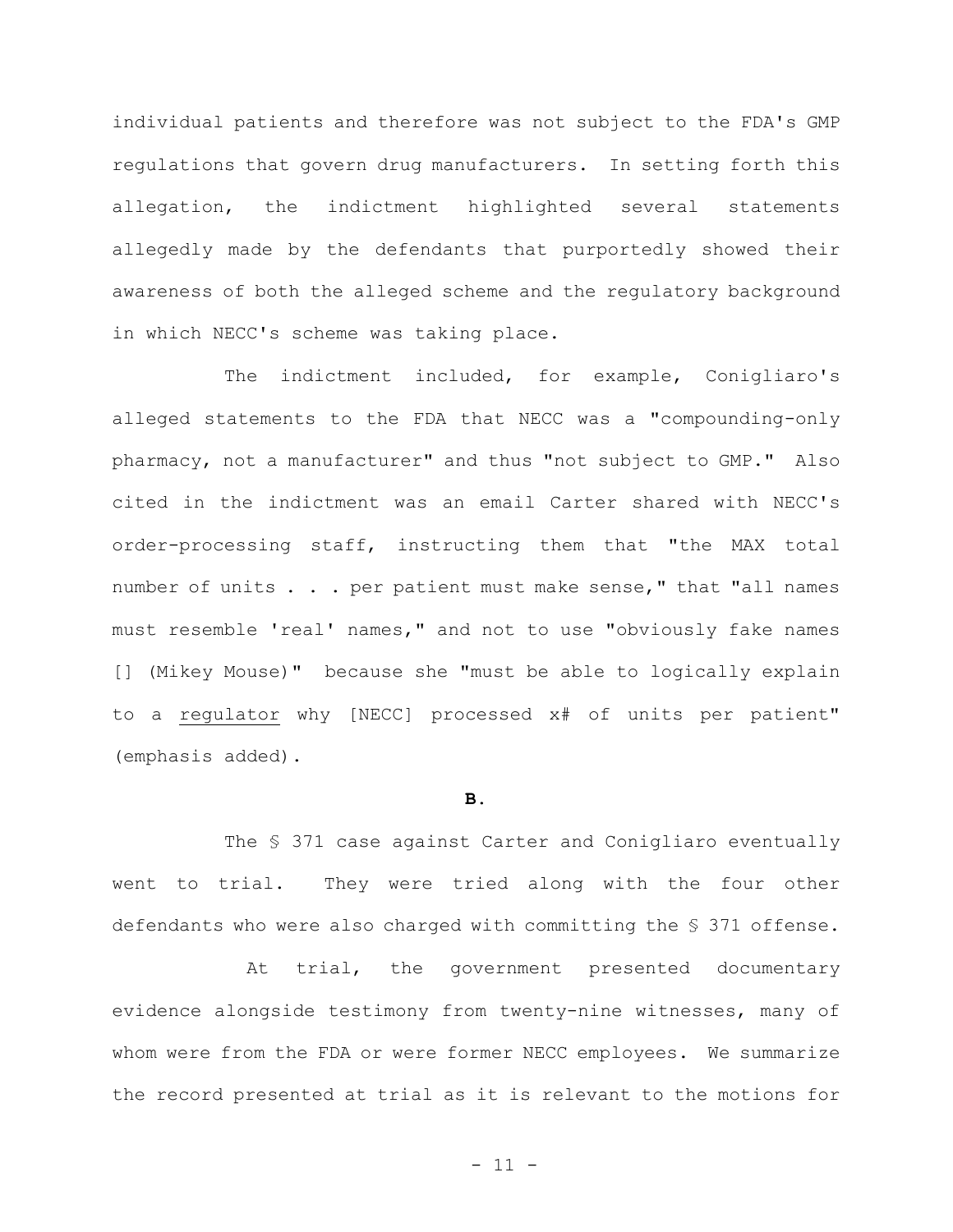judgments of acquittal by Carter and Conigliaro that are before us in these appeals.

Many of the documents that the government introduced at trial were the product of two search warrants executed against NECC and its sales-affiliate, Medical Sales Management. The evidence introduced included order forms that NECC had filled for its customers under various "patient" names, such as "Ted Bundy" and "Barney Fife." The evidence also included an employee manual that Carter signed that detailed the "FDA Modernization Act of 1997-Pharmacy Compounding Provisions" and "[h]ow to handle an FDA inspection" (as well as many of the emails described in the indictment).

In addition, the government introduced testimony from several former employees who testified to Carter's and Conigliaro's understanding of the importance to NECC of the company being considered a pharmacy and not a manufacturer in the eyes of regulators. Ken Boneau, for example, one such former sales representative, testified that during his training as a new employee, it was explained to him that "if the FDA regulated [NECC], there would be a lot of limitations" and that it was "important that the FDA not regulate NECC." Beth Reynolds, an NECC licensing coordinator, further testified to conversations that she had with Conigliaro and others about NECC needing to comply with state laws requiring the compounder to meet state

- 12 -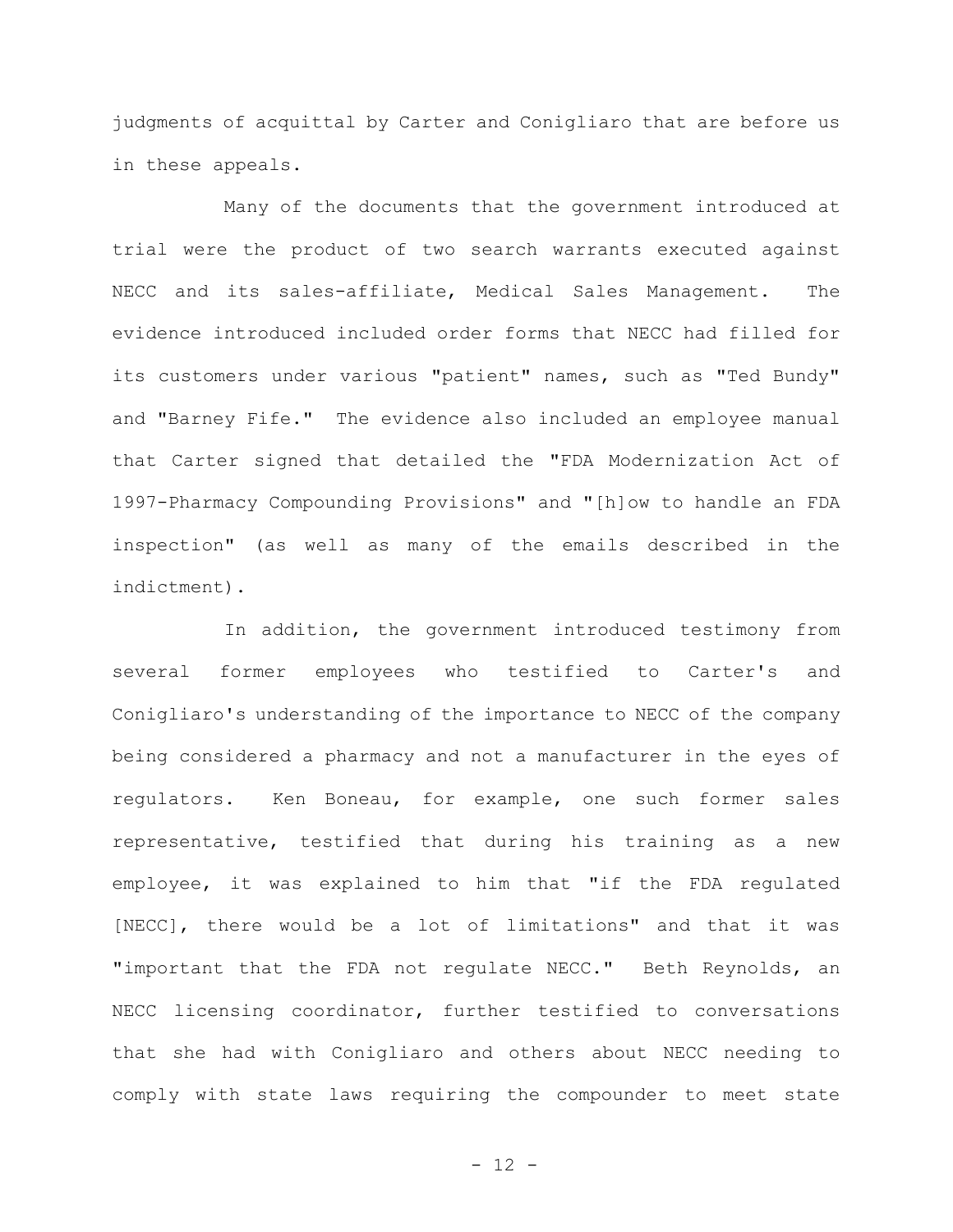manufacturing guidance. As to Carter, the government introduced testimony from former employees, including Boneau and Mario Giamei, Jr., about emails that they had received from Carter about what to do in the event that NECC's customers did not provide patient names with orders. And, finally, FDA Agent Michael Mangiacotti testified that during the search of NECC's offices, he found signs posted in the sales staff's cubicles with instructions from Carter warning NECC employees about the need to give "regulators" the impression that NECC was compounding drugs after receipt of real patient names.

# **C.**

The jury was instructed with respect to the § 371 counts that Carter, Conigliaro, and their co-defendants had been "charged with conspiring to defraud the FDA by impeding its ability to perform its regulatory function by misleading it into believing that NECC was a Massachusetts regulated compounding pharmacy and not operating as a drug manufacturer subject to FDA regulation and oversight." The jury was further instructed that "[a] conspiracy is an agreement between or among two or more persons to accomplish an unlawful purpose," and that, "[t]o prove a defendant guilty of a crime of conspiracy, the government must prove three essential elements beyond a reasonable doubt": (1) "that the conspiratorial agreement alleged in the indictment and not some other agreement or agreements existed at or about the time specified"; (2) "that

- 13 -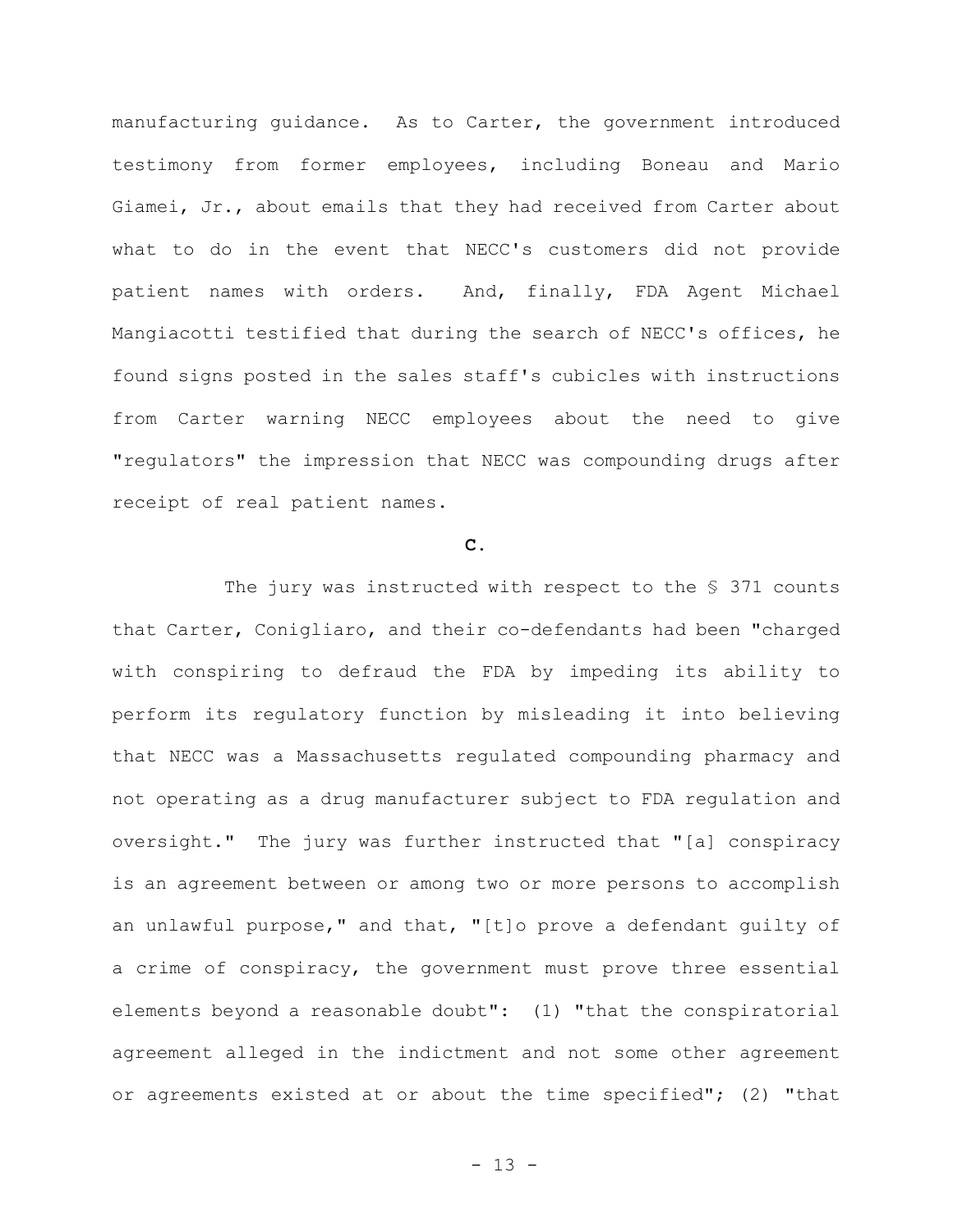a defendant knowingly and willfully joined in that agreement with the purpose of seeing it succeed in accomplishing its unlawful goals"; and (3) "that one of the conspirators committed an overt act, that is, took an affirmative step to further the purposes of the conspiracy at some time during its existence."

The jury acquitted all the defendants of the § 371 counts at issue other than Carter and Conigliaro, who were each found guilty. Carter and Conigliaro each then then filed a motion for a post-verdict judgment of acquittal supported by a memorandum. The memoranda advanced three arguments for entering the judgments of acquittal.

First, the memoranda argued that it was legally impossible for either Carter or Conigliaro to have been part of the alleged conspiracy due to what the record assertedly showed about the FDA's authority, during the life of the alleged conspiracy, to conduct the regulatory oversight of NECC with which they were alleged to have interfered. Second, the memoranda contended that Carter and Conigliaro could be convicted on the counts of which the jury had found them guilty only by adopting an overbroad and vague construction of § 371's "defraud" clause that would deprive them of fair notice and thus violate their right to due process under the Fifth Amendment of the United States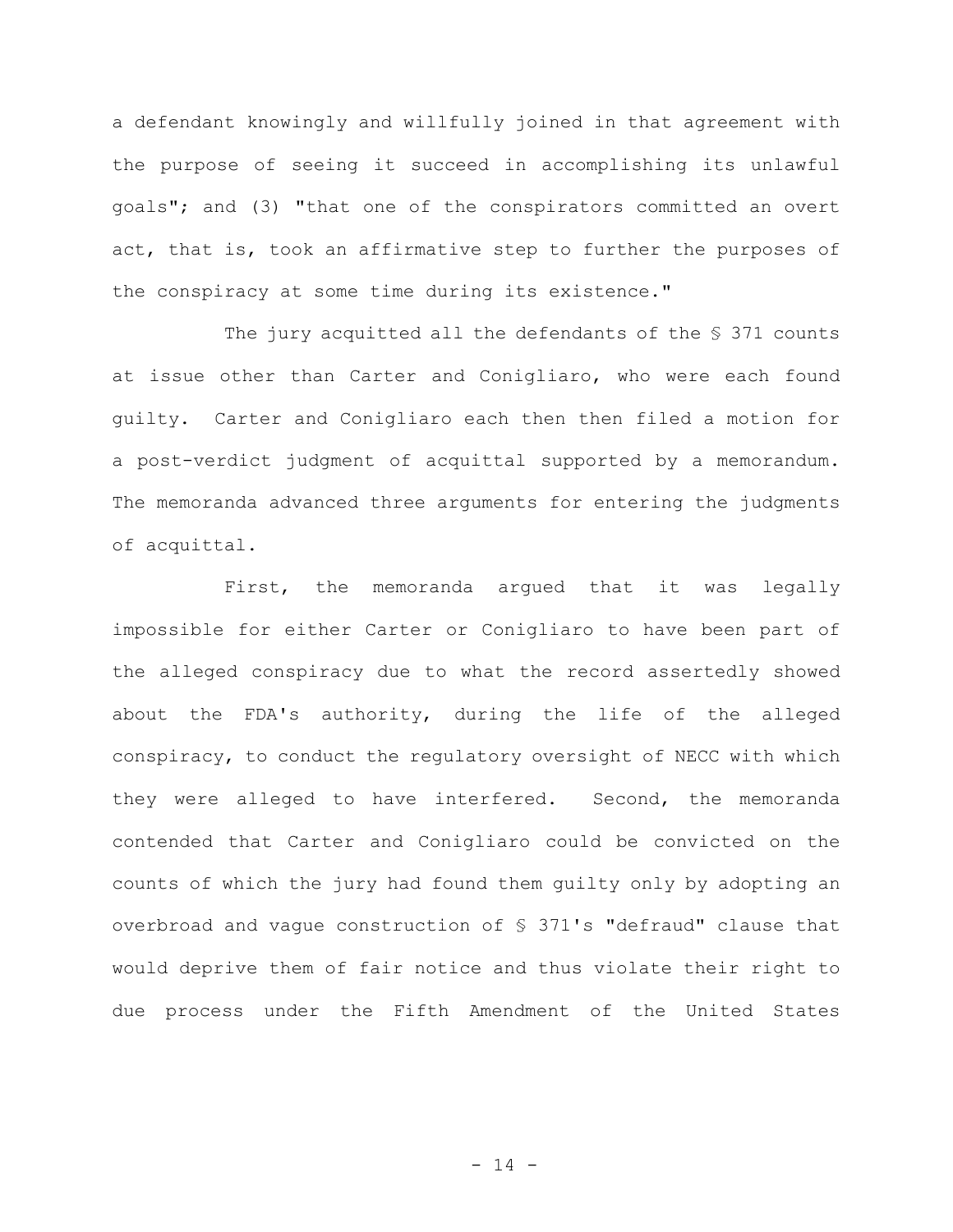Constitution.4 Third, and finally, the memoranda contended that the evidence presented at trial was insufficient to support their convictions under § 371, even assuming the defenses to those convictions that we have just described failed.

At the same time that Carter and Conigliaro moved for judgments of acquittal on the § 371 counts under Rule 29, they also moved in the alternative pursuant to Federal Rule of Criminal Procedure 33 for a new trial on those counts.Conigliaro argued in support of his motion for a new trial that the District Court had failed to sever his trial from that of four other defendants named in the indictment with whom he and Carter were jointly tried and that the District Court had also committed several prejudicial evidentiary errors.Carter contended in her new trial motion that the jury's verdict finding her guilty of violating § 371 was contrary to the substantial weight of the evidence and that her trial, too, was tainted in various ways by prejudicial evidence.

## **D.**

The District Court held a hearing on the motions for entering a post-verdict judgment of acquittal on the one § 371

<sup>4</sup> Insofar as the defendants meant to argue not only that the construction of § 371's "defraud" clause on which their convictions are premised deprived them of fair notice in violation of the Due Process Clause, but also -- separately -- that § 371 is void for vagueness in violation of the Due Process Clause, the District Court rejected that argument and neither defendant renews it on appeal.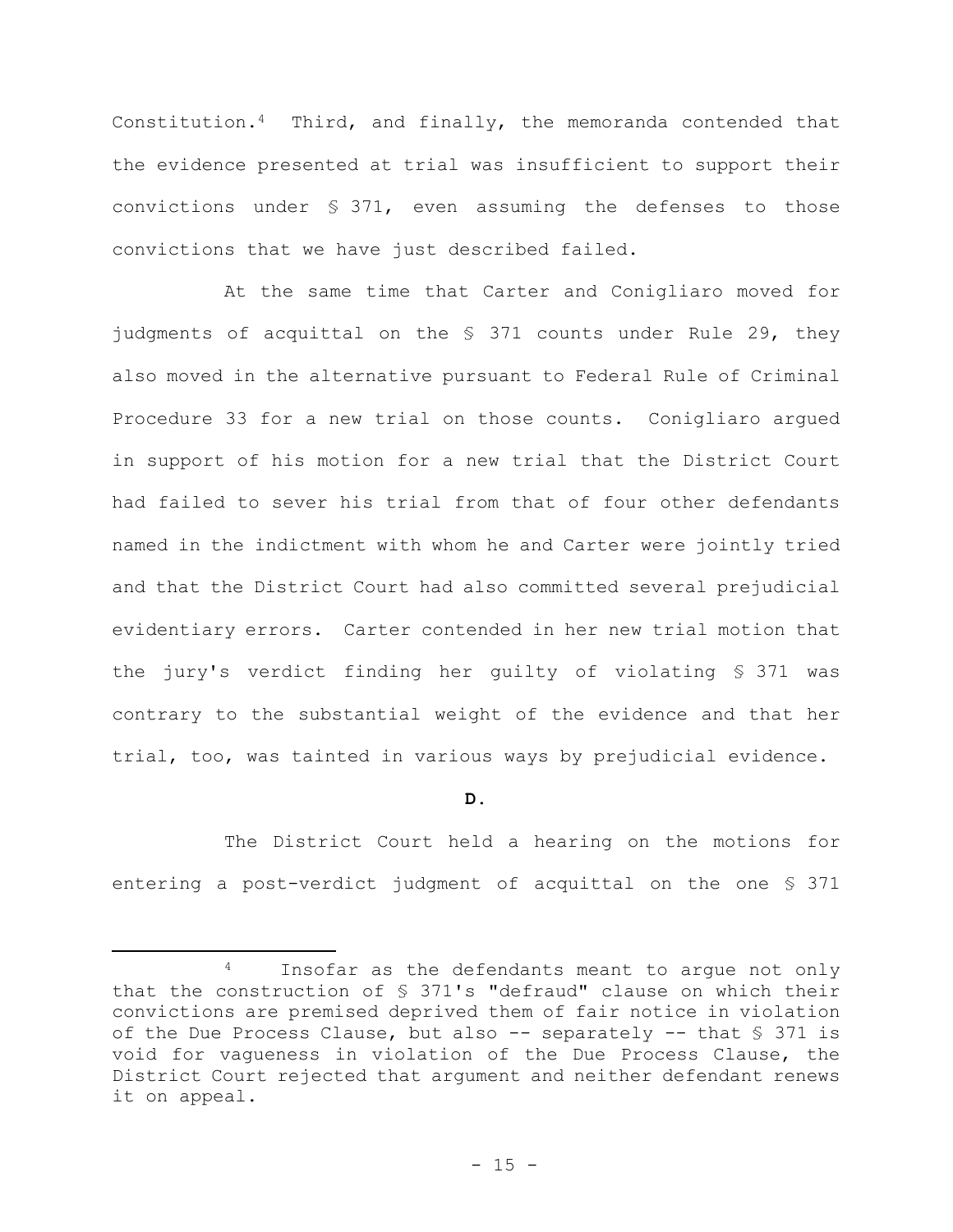count that Carter and Conigliaro each faced. The District Court granted those motions in a written decision on June 7, 2019. It thus did not rule on the then-still-pending Rule 33 motions for a new trial on those same counts that were also brought by these codefendants. The District Court determined that its ruling in their favor on the motions to enter judgments of acquittal on their § 371 counts rendered their new trial motions moot.

The District Court issued a lengthy opinion setting forth its reasoning for ruling as it did on the Rule 29 motions. See United States v. Conigliaro, 384 F. Supp. 3d 145 (D. Mass. 2019). That opinion included a substantial discussion of the legal impossibility and due process defenses that Carter and Conigliaro advanced. In granting the motions, the District Court did not reach the contention that, even if those defenses were unavailing, the Rule 29 motions still would have to be granted based on the independent contentions Carter and Conigliaro both made that the evidence was insufficient to support their conviction of the charges.

Because the District Court's analysis of these defenses engages in a detailed manner with the state of regulatory play during the alleged conspiracy, it is useful to provide a relatively fulsome description of some of the key regulatory milestones before describing the District Court's analysis further. After providing this historical background, we then turn to a review of the

 $- 16 -$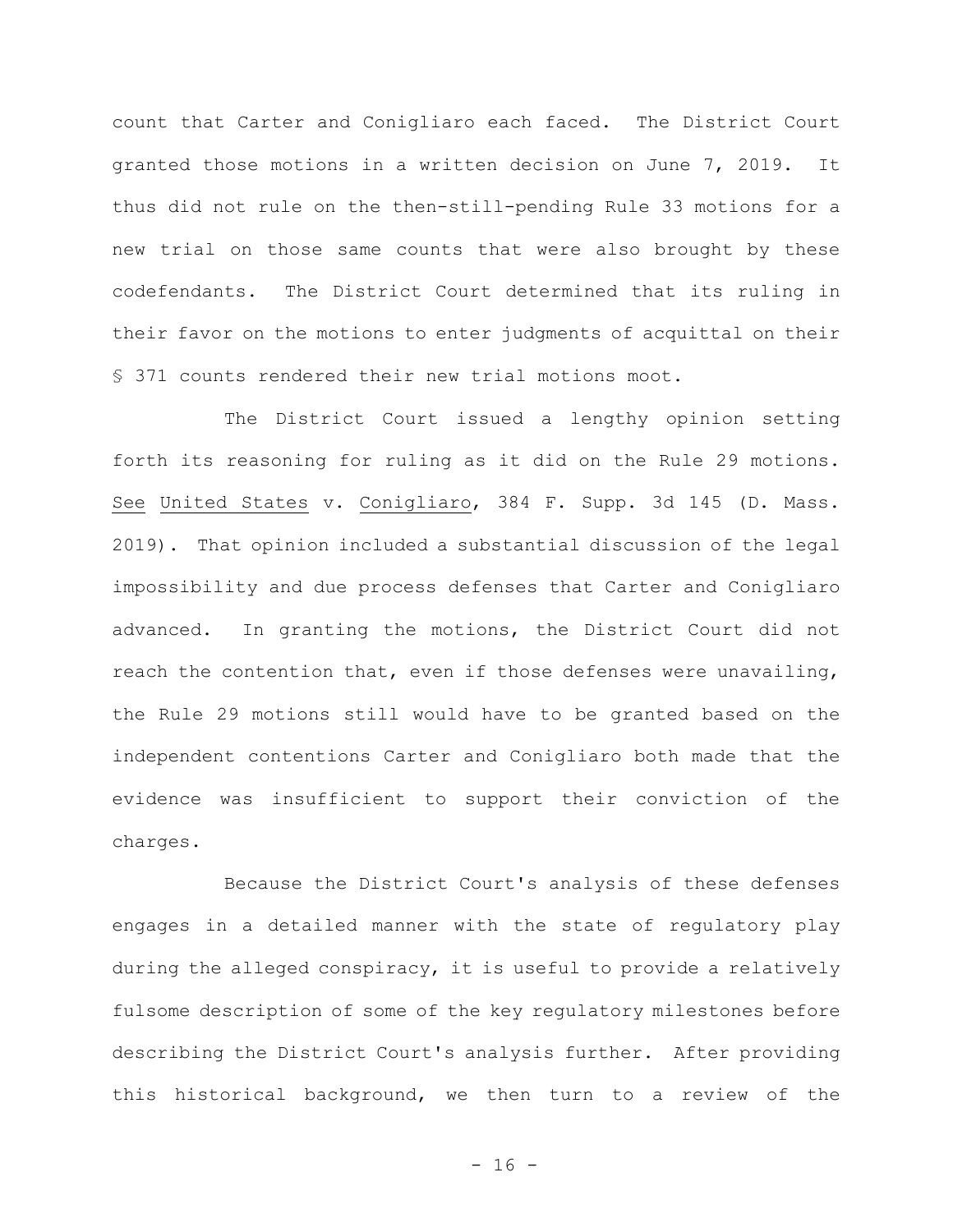District Court's reasoning in its opinion, starting with its discussion of the defense of legal impossibility.

# **1.**

As we explained above, the FDCA authorizes the FDA to regulate "any new drug," FDCA § 505(a) (codified at 21 U.S.C. § 355(a)), which was defined in the relevant period as "[a]ny drug . . . not generally recognized . . . as safe and effective for use under the conditions prescribed, recommended, or suggested in the labeling thereof." 21 U.S.C. § 321(p). And, as we also explained above, although compounded drugs would seem to fit within that definition, for the first fifty years after the FDCA's enactment, the FDA generally left regulation of compounding to state pharmacy boards. Western States, 535 U.S. at 360-61. Over time, however, as we have noted, the FDA grew concerned that some pharmacists were manufacturing and selling large quantities of drugs under the guise of compounding in an effort to evade the FDA's "new drug" requirements. Id.

The FDA responded to the concerns about compounding by issuing a Compliance Policy Guide in 1992. FDA Compliance Policy Guide (CPG) Sec. 7132.16 (1992) (the "1992 CPG"). It explained "that while retail pharmacies . . . are exempted from certain requirements of the [FDCA], they are not the subject of any general exemption from the [FDCA's] new drug, adulteration, or misbranding

- 17 -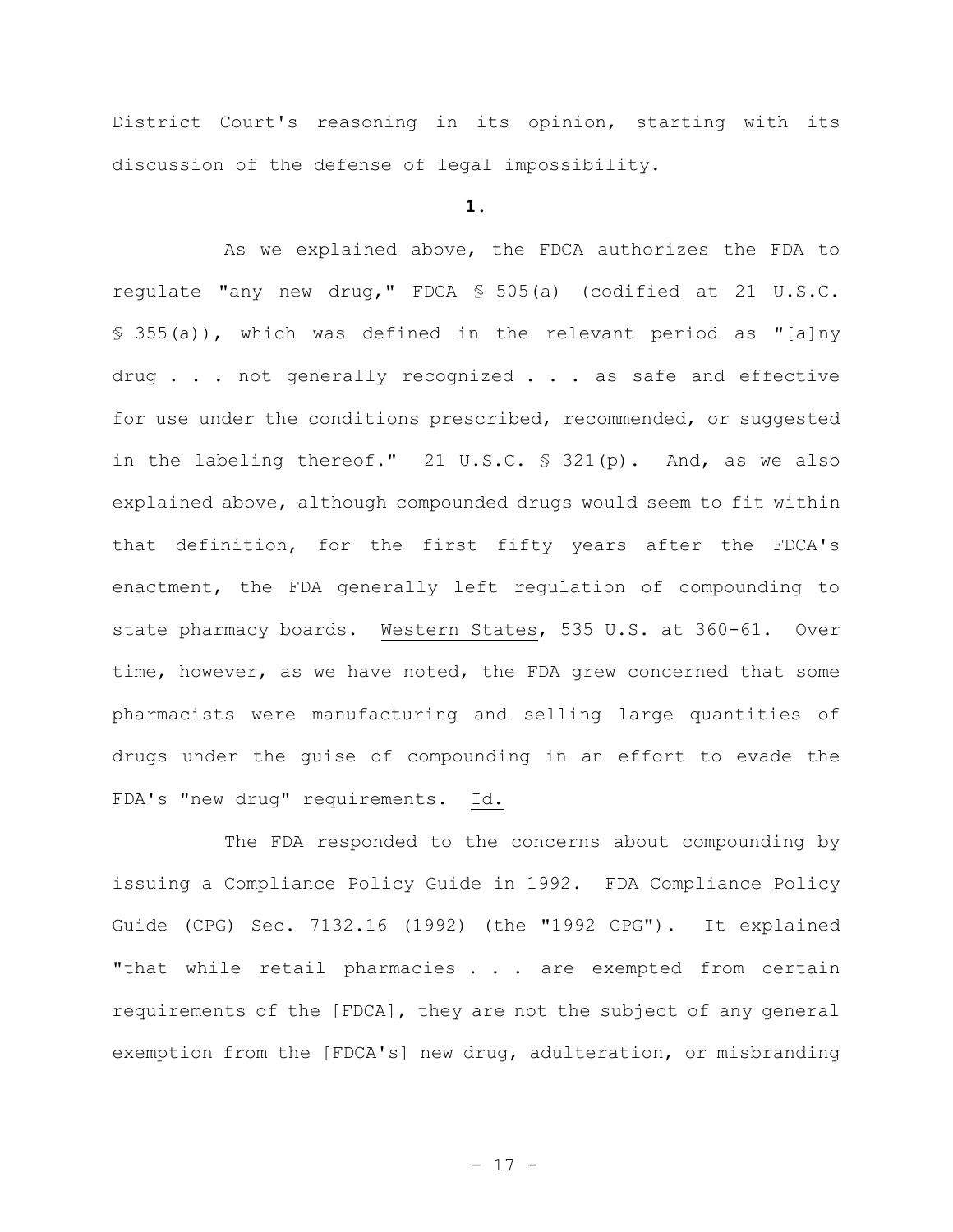provisions." Western States, 535 U.S. at 360-61 (quoting the 1992 CPG).

The Guide announced that the FDA "may, in the exercise of its enforcement discretion, initiate federal enforcement actions . . . when the scope and nature of a pharmacy's activities raise[] the kinds of concerns normally associated with a manufacturer and . . . result[] in significant violations of the new drug, adulteration, or misbranding provisions of the Act." Id. (quoting the 1992 CPG). But, the Guide also announced that the FDA otherwise would continue to exercise discretionary abstention from the policing of prescription-based compounding pharmacies as well as pharmacies that compounded drugs without prescriptions in "very limited quantities" for buyers with whom they could demonstrate an "established professional practitionerpatient-pharmacy relationship." Id. at 363 (quoting the 1992 CPG).

Congress codified parts of the FDA's 1992 Guide concerning compounding a number of years later in the Food and Drug Administration Modernization Act of 1997 ("FDAMA"). See Pub. L. 105-115, 111 Stat. 2296, § 127 (codified at 21 U.S.C. § 503A (1997)). In particular, as the District Court noted:

> [The FDAMA] created a safe harbor for compounded drugs, exempting them from the FDCA's "new drug" requirements provided that certain criteria were met, most pertinently, that they be compounded in response to a valid prescription or only in limited nonprescription quantities where an established

> > - 18 -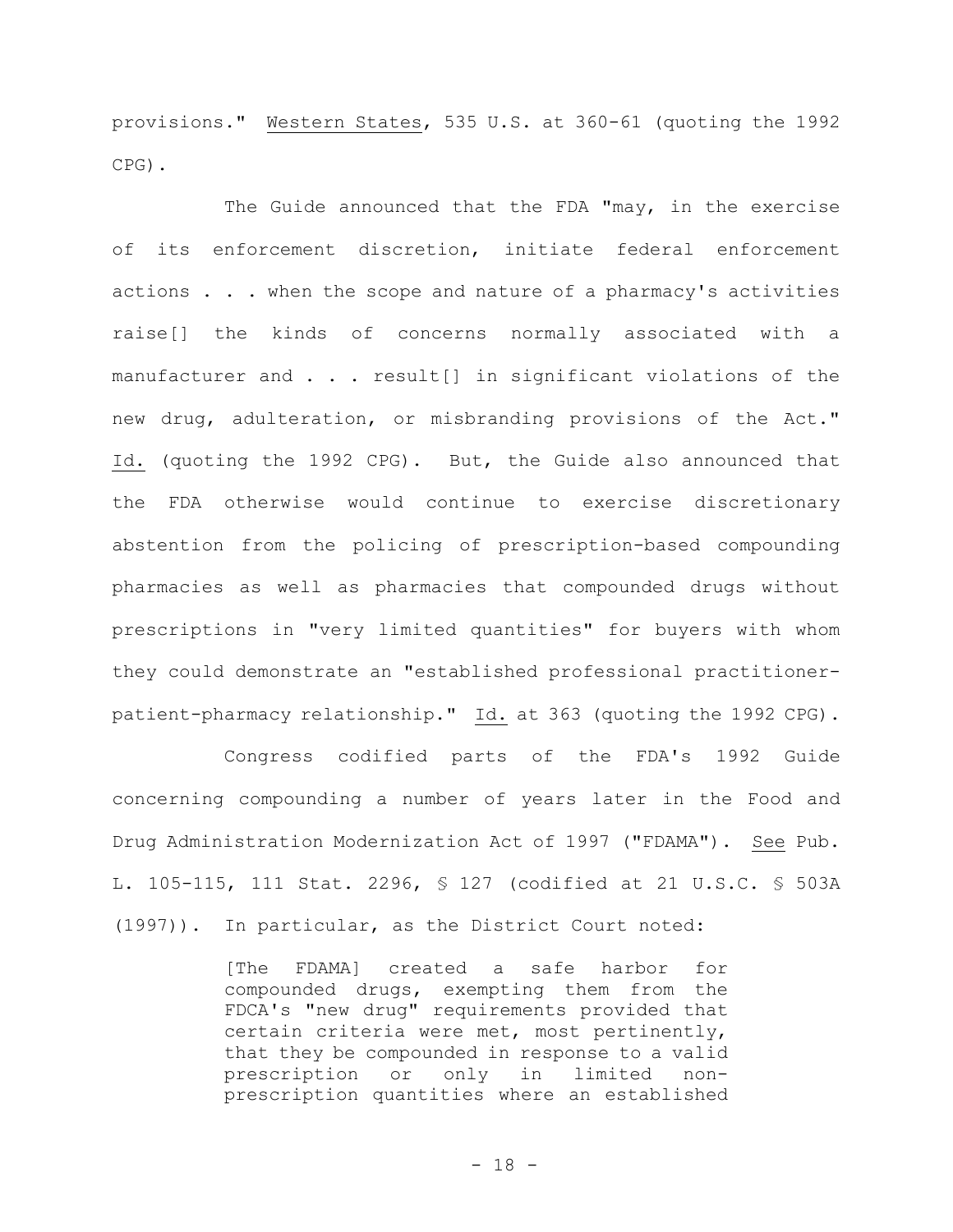relationship existed between the specific pharmacist, patient, and prescribing physician.

Conigliaro, 384 F. Supp. 3d at 160 (citing 21 U.S.C. § 353a(a)).

The next major development of note occurred in 2002. That was when the Supreme Court of the United States struck down adjacent provisions of the FDAMA in Thompson v. Western States on the ground that they violated the First Amendment. See Western States, 535 U.S. at 377. The Court did not reach the question of severability in that decision. See id. at 360. But, thereafter, a circuit split ensued as to what, if anything, remained of the FDAMA and its provisions regulating compounders.

The Ninth Circuit held that the FDAMA as a whole was invalid. See Western States Med. Ctr. v. Shalala, 238 F.3d 1090 (9th Cir. 2001). The Fifth Circuit held, in contrast, that the FDAMA stripped of those unconstitutional provisions remained viable after Western States. See Med. Ctr. Pharmacy v. Mukasey, 536 F.3d 383 (5th Cir. 2008). Our circuit did not weigh in on the issue.

The FDA reacted to Western States in 2002 by issuing a new CPG. See FDA Compliance Policy Guide Sec. 460.200 Pharmacy Compounding (2002) (the "2002 CPG"). The 2002 CPG sought to head off any uncertainty that might result from the Supreme Court's decision in Western States with respect to the FDA's continued

- 19 -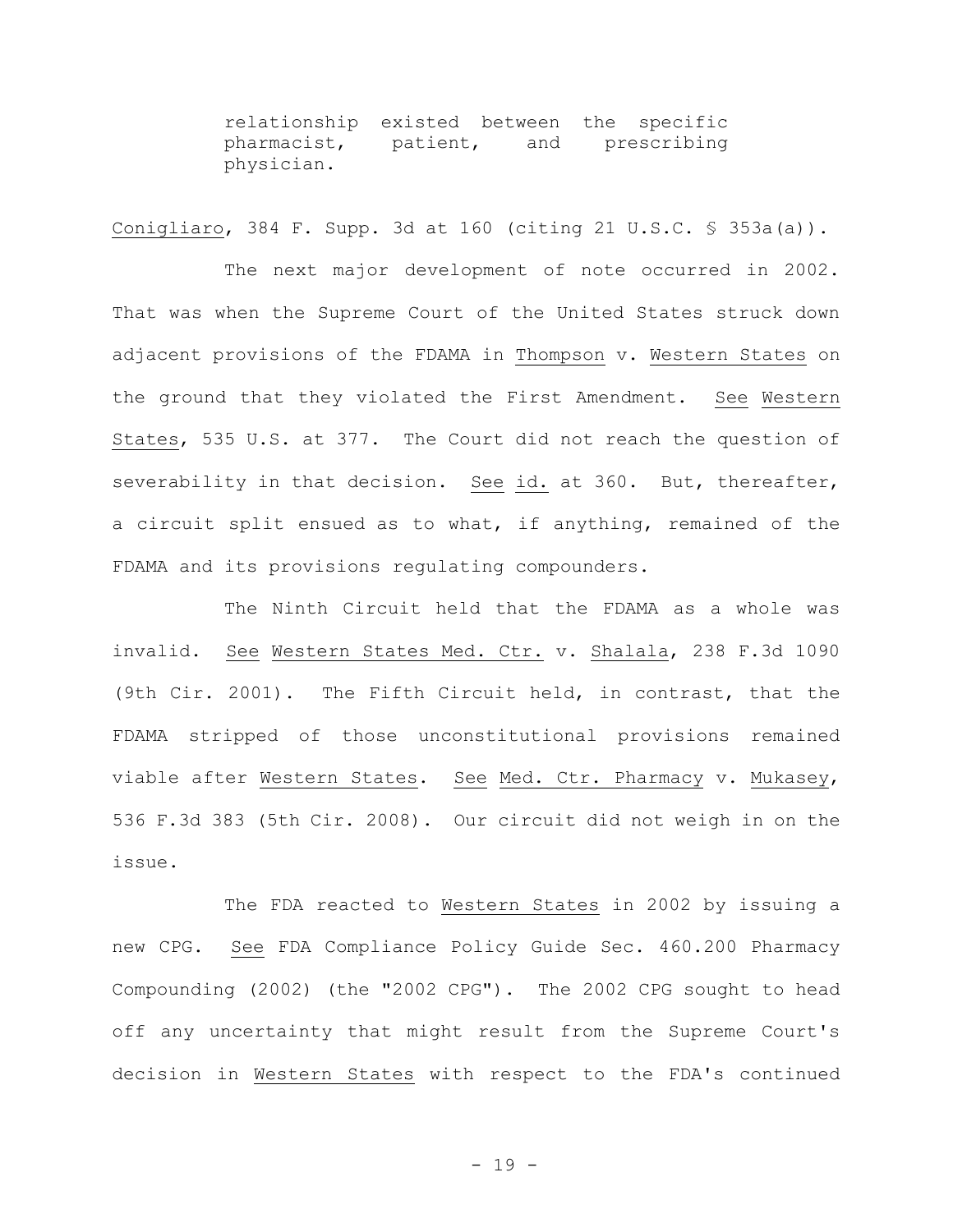enforcement approach by, as the District Court explained, "essentially reembrac[ing] the FDA's 1992 guidance." Conigliaro, 384 F. Supp. at 160.

The 2002 CPG reiterated that, for enforcement purposes, the FDA would continue to draw a line between, on the one hand, compounders that operated like traditional retail pharmacies in that they produced and sold drugs "upon receipt of a valid prescription for an individually identified patient from a licensed practitioner," and, on the other hand, compounders that operated like manufacturers in that they, for instance, "receive[d] and use[d] large quantities of bulk drug substances to manufacture large quantities of unapproved drug products in advance of receiving a valid prescription for them." The FDA assured compounders of the first kind, which operated as retail pharmacies, that it would abstain from enforcement actions, but warned compounders of the second kind, which operated as manufacturers, that it would "seriously consider enforcement action" against them. The FDA, moreover, specified that one of the factors it would consider in determining whether a compounder fell into this latter category of manufacturers was whether it "compound[ed] . . . drugs in anticipation of receiving prescriptions, except in very limited quantities in relation to the amounts of drugs compounded after receiving valid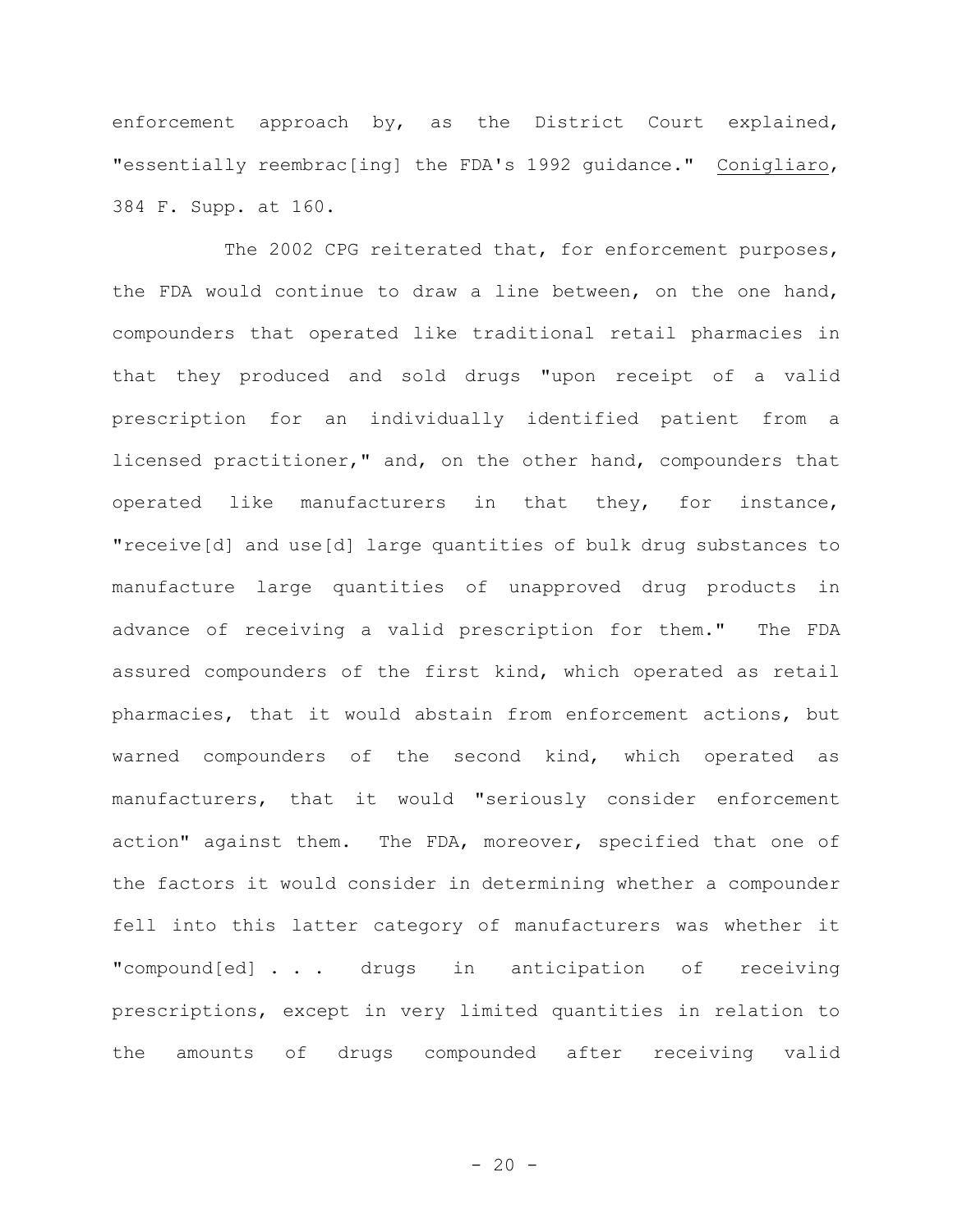prescriptions." This 2002 CPG, while not legally binding, remained in effect through the end of the alleged conspiracy in 2012.

# **2.**

Carter and Conigliaro drew on this regulatory history in making their legal impossibility and due process arguments to the District Court. They claimed that, during the relevant period, there was "no discernible federal law" or regulation that "defin[ed] any clear distinction between a compounding pharmacy and a drug manufacturer." As a result, the defendants argued, it was legally impossible to conspire to interfere with the FDA's "government functions" overseeing compounders. Moreover, the defendants argued that, in light of this history, it would violate notions of fair warning embedded in the Due Process Clause of the Fifth Amendment to find them criminally liable under § 371.

The District Court began its opinion assessing the defendants' defenses with the defense of legal impossibility. It then took up their due process-based contentions. We describe each portion of the District Court's analysis in turn.

#### **a.**

A "pure legal impossibility" defense applies "when no statute proscribe[s] the result that the defendant expected, desired, and intended to achieve." United States v. Fernandez, 722 F.3d 1, 31 (1st Cir. 2013) (citation omitted). "Pure legal impossibility is always a defense" -- including where, as here,

 $- 21 -$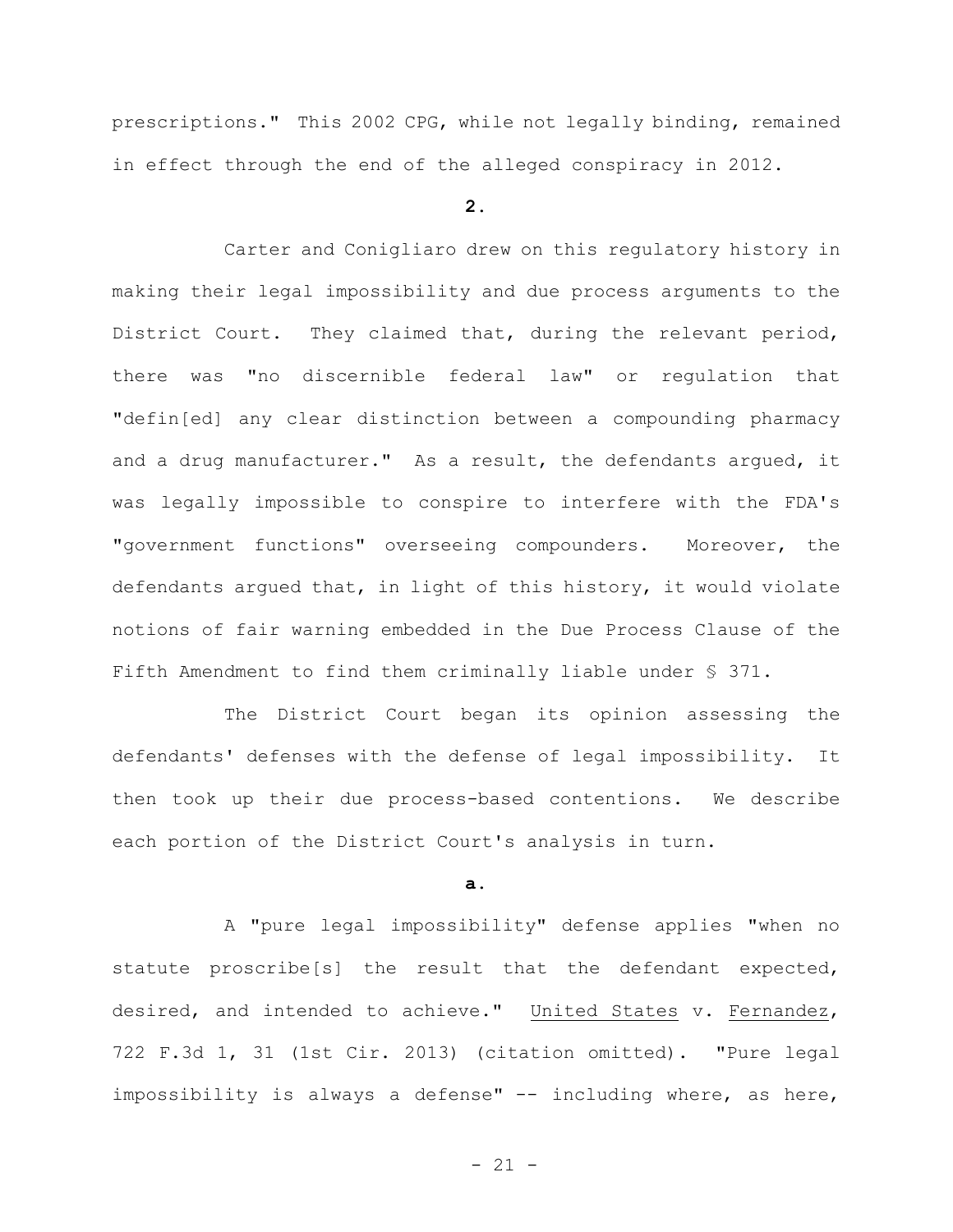the defendants were charged and convicted of the inchoate crime of conspiracy. Id.

As the District Court explained, however, legal impossibility is distinct from factual impossibility. Factual impossibility "arises when an attempt is frustrated by a physical circumstance of which the actor is unaware." Conigliaro, 384 F. Supp. 3d at 153 (citing People v. Fiegelman, 33 Cal. App. 2d 100 (1939)). And, as the District Court also noted, "we long have held that factual impossibility is not a defense to . . . liability . . . for inchoate offenses such as conspiracy or attempt." Id. at 153 (citing United States v. Dixon, 449 F.3d 194, 202 (1st Cir. 2006)).

Against this legal backdrop, the District Court explained that, in its view, "if the FDA, even if mistakenly, disavowed a legal right to regulate compounding pharmacies like NECC, and if the evidence at trial showed that the FDA abstained from regulating NECC as a result of its internal determination of its own jurisdiction, a legal impossibility defense would plainly be available." Id. at 158 (emphasis added). The District Court added that it did not mean "to fault the FDA" insofar as it wrongly disavowed legal authority that it possessed, as the court "recognize[d] . . . that the dividing line between pharmaceutical compounding and drug manufacturing had (prior to the NECC disaster) never been drawn with any clarity by Congress," which, "in turn,

 $- 22 -$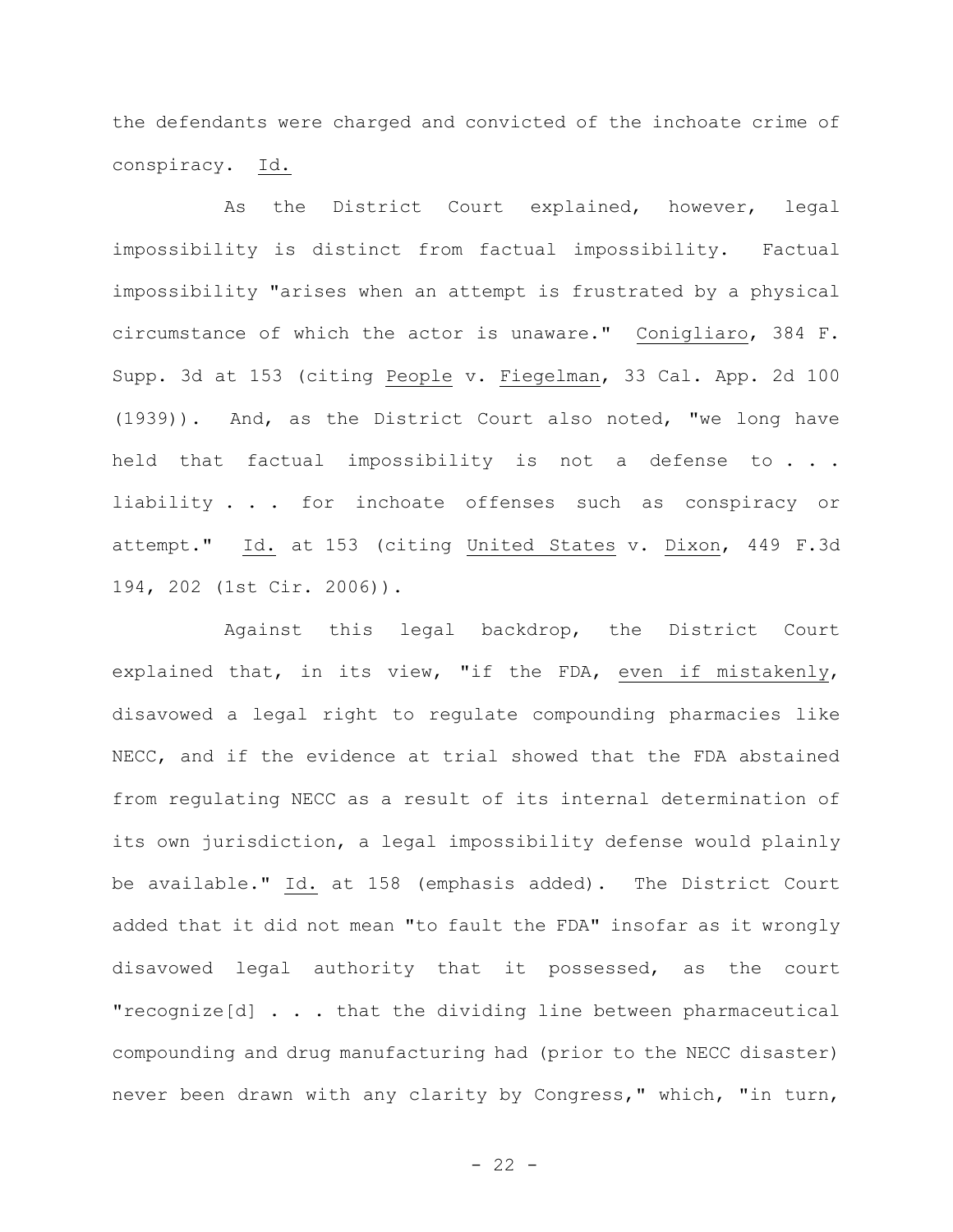created a regulatory lacuna in the borderland in which NECC progressively came to operate." Id.

The District Court then noted that "another way to frame a legal impossibility defense" in this case would be to base it "on the proposition that the government failed to meet its burden of proof on a required element of the crime -- namely, that the 'government functions' with which the conspirators sought to interfere were in fact being exercised by the FDA." Id. at 159. It explained that in identifying this framing of the legal impossibility defense it was "influenced by basic principles of lenity and due process," which "require that it be 'reasonably clear at the relevant time that the defendant's conduct was criminal.'" Id. (quoting United States v. Lanier, 520 U.S. 259, 267 (1997)).

The District Court at that point undertook an extensive analysis of the federal statutory, precedential, and regulatory regime that governed compounding pharmacies during the time of the alleged conspiracy -- reviewing much of the history discussed above as well as additional statements made by FDA officials. The District Court found that "the FDA itself" had "rejected" the position that it had the authority to regulate compounding pharmacies during those years. Id. at 162. The District Court also found that the FDA in that time period repeatedly failed "to

 $- 23 -$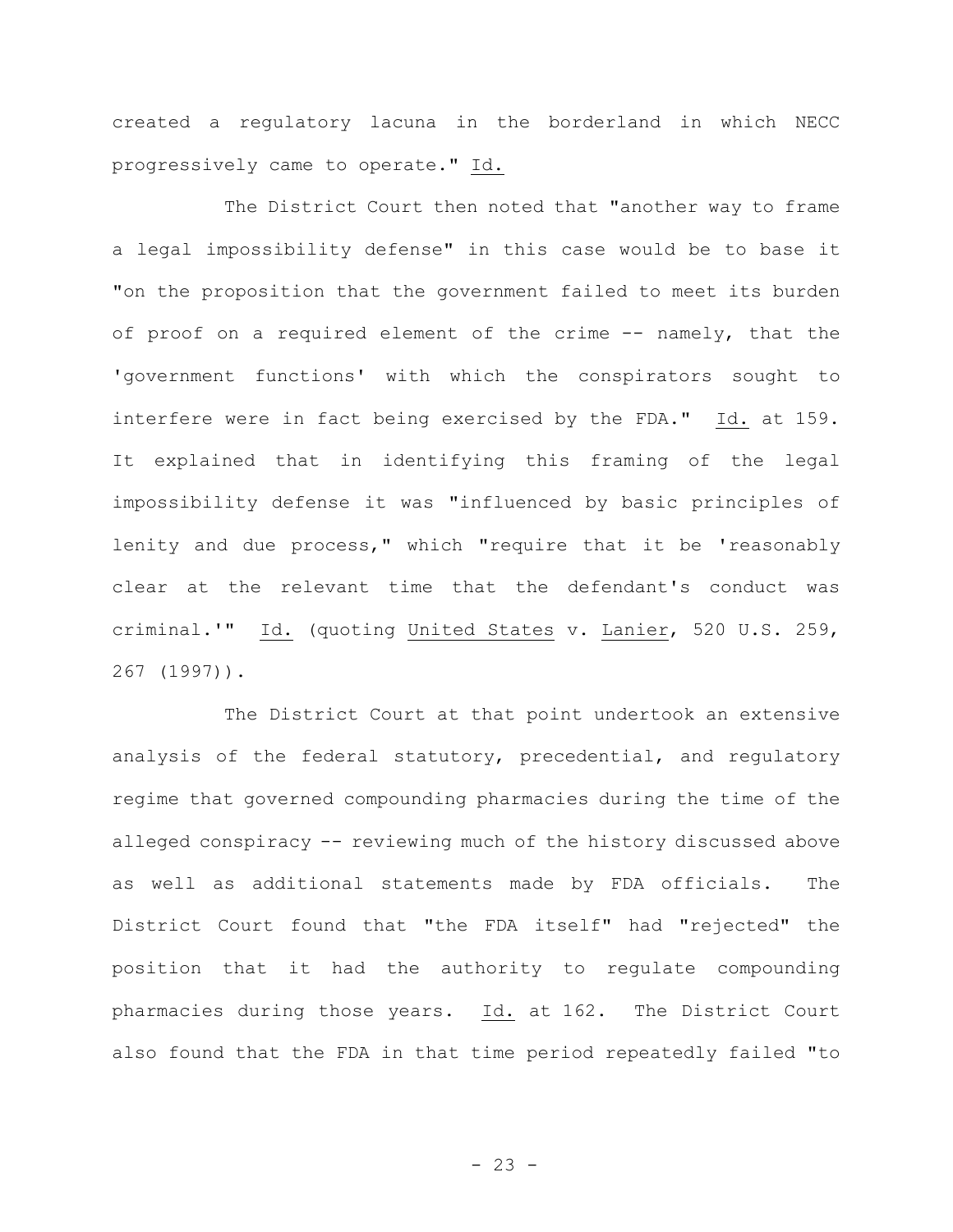articulate a clear line between compounding and drug manufacturing." Id.

According to the District Court, the FDA recognized over that span of time that its "authority over compounding [was] limited, unclear, and contested." Id. at 165 (citing Testimony Before the House of Representatives Subcommittee on Oversight and Investigations, Committee on Energy and Commerce, Nov. 14, 2012). And, the District Court further noted, "the evidence [at trial] plainly show[ed] that during the life of the charged conspiracy, the FDA was not, and did not believe that it should be, in the business of regulating companies like NECC that were engaged in anticipatory pharmacy compounding."  $Id.$  at 165. "[T]he bottom line," the District Court then concluded, was that "during the critical times, these defendants (and NECC) could not have defrauded the FDA by interfering with the relevant regulatory functions because there were none to speak of." Id.

# **b.**

The District Court next considered the defendants' due process-based defenses. The District Court had stated in the introductory section of its opinion that the entry of judgments of conviction of the defendants on the § 371 count that each faced would "violate[]" their "rights to fair notice and due process." Id. at 148. In the course of its due process analysis, though, the District Court appeared to rely less on a conclusion based on

 $- 24 -$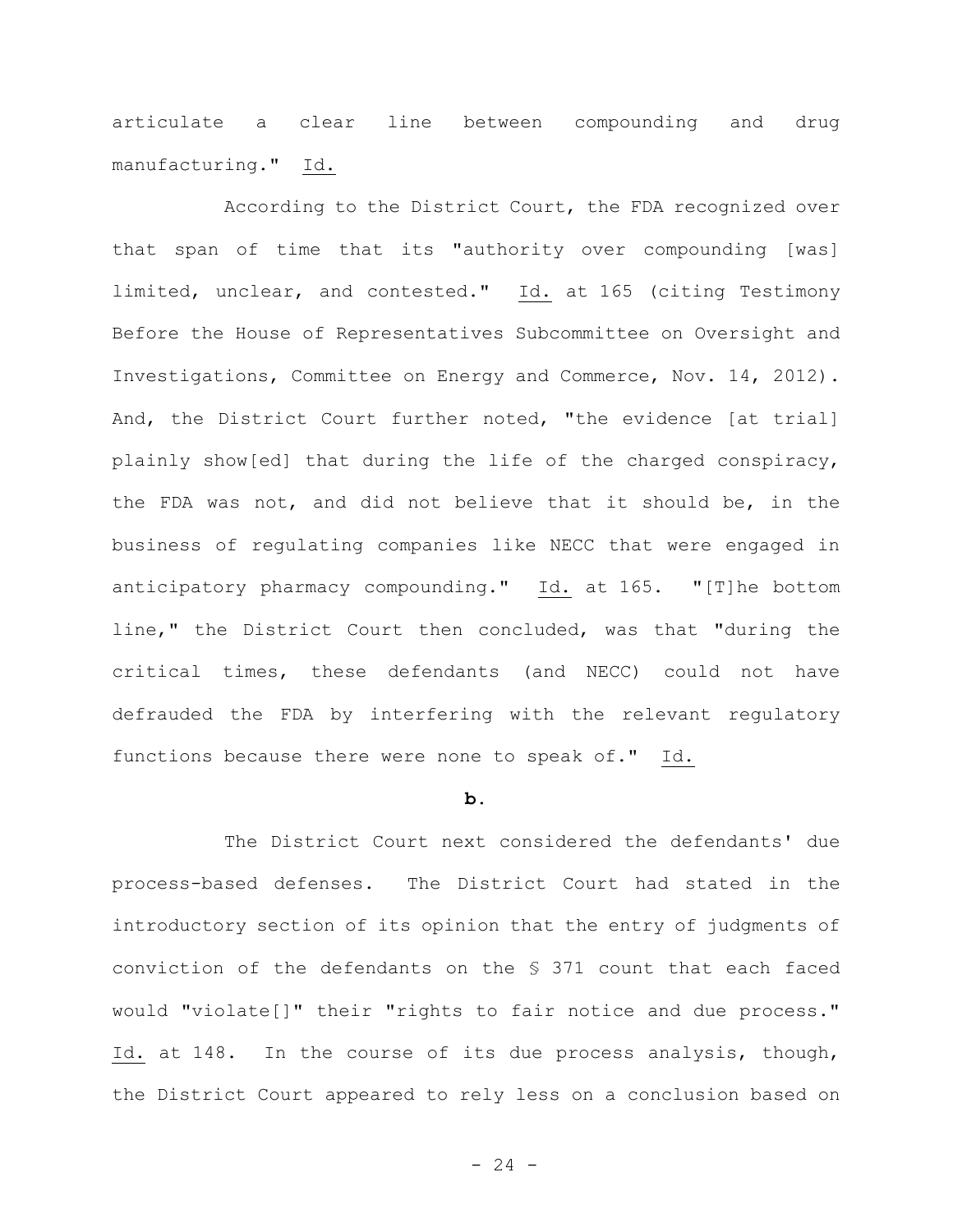the Fifth Amendment's Due Process Clause than on the related concerns about "fair warning" rooted in the rule of lenity that it had invoked in connection with its second framing of the legal impossibility defense described above.

In that regard, the District Court explained that a narrow construction of the "government functions" element of the § 371 offense might be appropriate based on such concerns. It then stated that because the record showed that the FDA's regulatory authority was uncertain in this area and that the agency had not in fact exercised it, the "tie-breaking rule of lenity" applied to § 371. See id. at 168.

The District Court elaborated on these conclusions regarding due process and lenity as follows. It explained that if the defendants' convictions were based on "the hypothetical jurisdiction that the FDA might have asserted over 'new' drugs, based on a 1938 statute, standing alone -- and irrespective of the contrary positions since taken by the FDA itself  $-- . . . .$  [they] raise[d] legitimate concerns of constitutional due process and fair notice." Id. at 168. The District Court then closed by emphasizing that "[b]ecause the FDA did not believe it had the statutory authority to regulate . . . new forms of pharmacy compounders" like NECC, "people 'of common intelligence' in the industry were left to guess as to the FDA's future enforcement policies." Id. at 167. It also noted that "[p]revious judicial

 $- 25 -$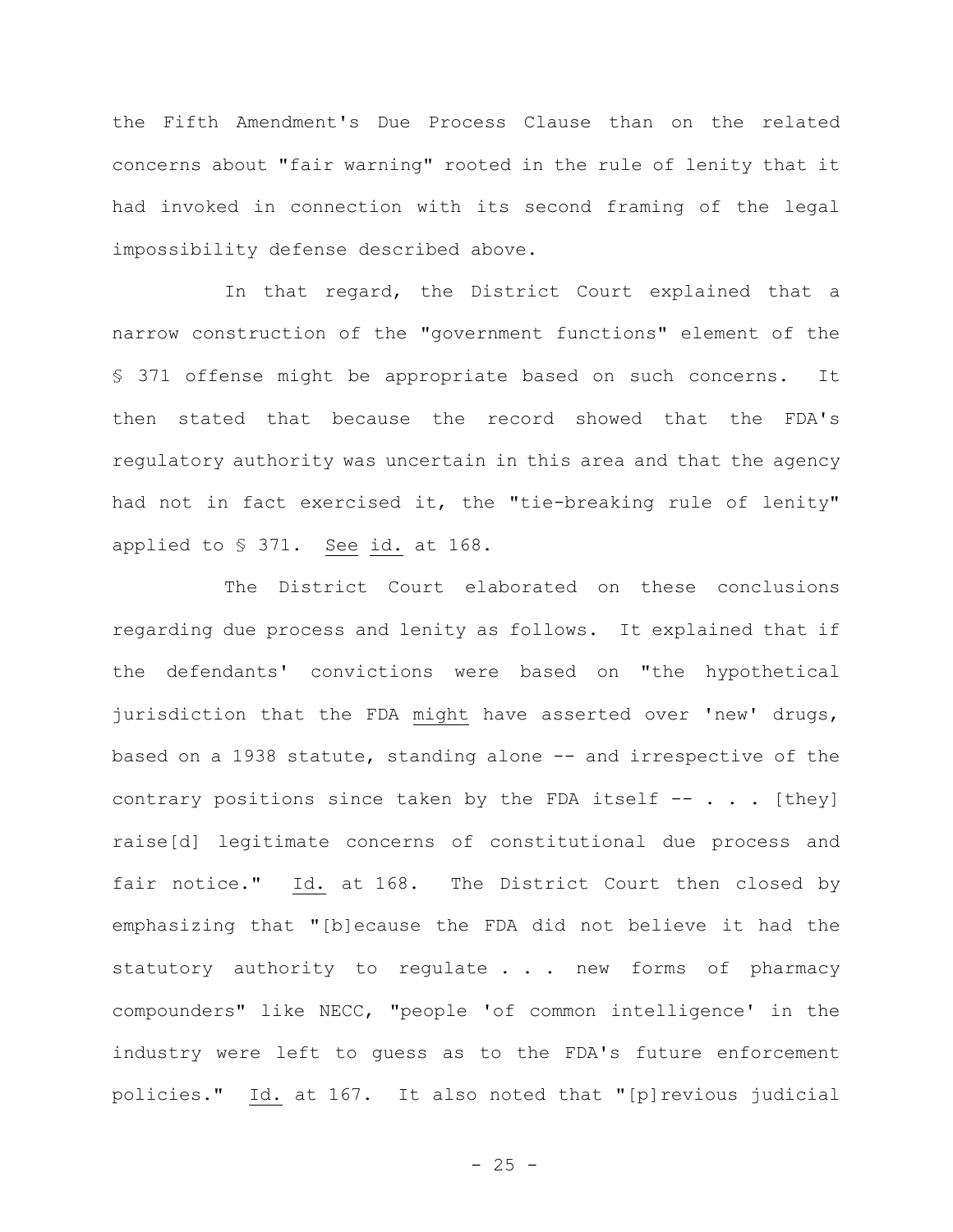decisions had not 'fairly disclosed' to the industry that the FDA was poised to insert itself as a hands-on overseer of compounding pharmacies; to the contrary, the few cases that had been decided mostly pointed in the opposite direction." Id. And, it finally noted that "even if the argument could be made that the FDA had never affirmatively and publicly renounced its residual authority to regulate compounders, the contradictory nature of the public pronouncements it did make on the subject would justify application of the tie-breaking rule of lenity." Id.

The District Court did not specify to what provision of law the "tie-breaking" rule of lenity that it invoked would apply. It appeared to be concluding, however, at least given its earlier statements, that the rule of lenity would apply to the "government functions" element of the § 371 offense at issue.

In consequence of the narrow construction of that element that it was thus required to adopt, the District Court appeared to conclude, a juror could not find beyond a reasonable doubt that the "government functions" with which the defendants had been charged with conspiring to interfere existed. Here, it seemed to suggest that such a finding would be precluded by the lack of clarity in the record as to whether the FDA had the regulatory authority with which the defendants allegedly conspired to interfere in the years during which the conspiracy was alleged to have been ongoing.

 $- 26 -$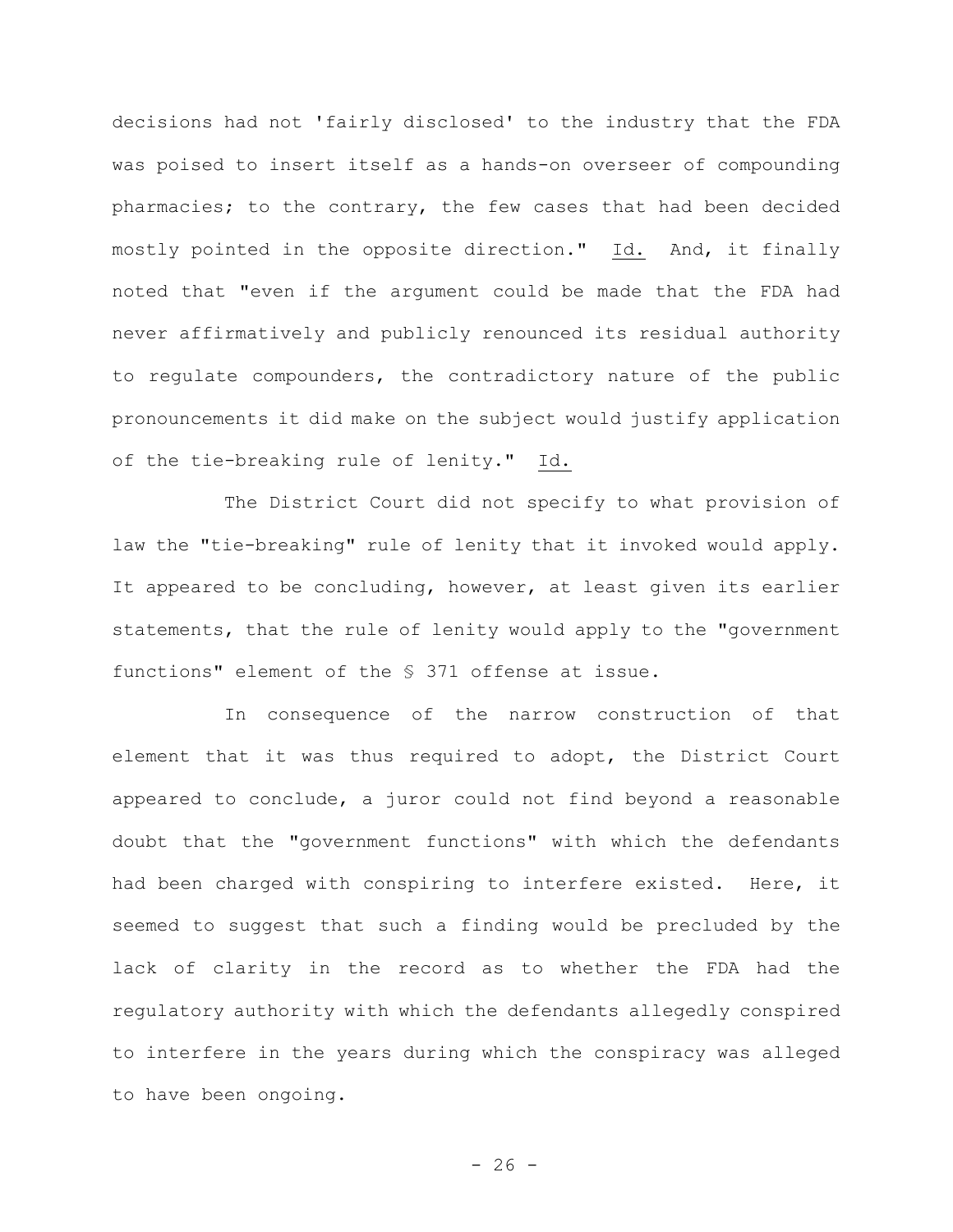Notably, though, the District Court did not appear to be concluding at any point in its analysis that the rule of lenity would apply to the FDCA itself, as opposed to the "government functions" element impliedly incorporated into § 371 in a case involving an alleged fraud of the sort at issue here. Thus, the District Court did not appear to be holding that, due to the rule of lenity, the term "new drug" in 21 U.S.C. § 321(p) would have to be construed narrowly during the life of the conspiracy to exclude either the practice of compounding altogether or, at the least, that practice in the form in which NECC was alleged to have engaged in it. In other words, the District Court at no point held that the FDA would have been legally barred during the relevant period of time from treating NECC as a "manufacturer" under that statute, even for purposes of exercising its civil regulatory enforcement powers and even if the agency had chosen to assert such authority only after having provided due notice to regulatory parties of its intention to do so.

# **E.**

The District Court entered the post-verdict judgments of acquittal four days after issuing its written decision granting the motions for such judgments. The United States then timely appealed.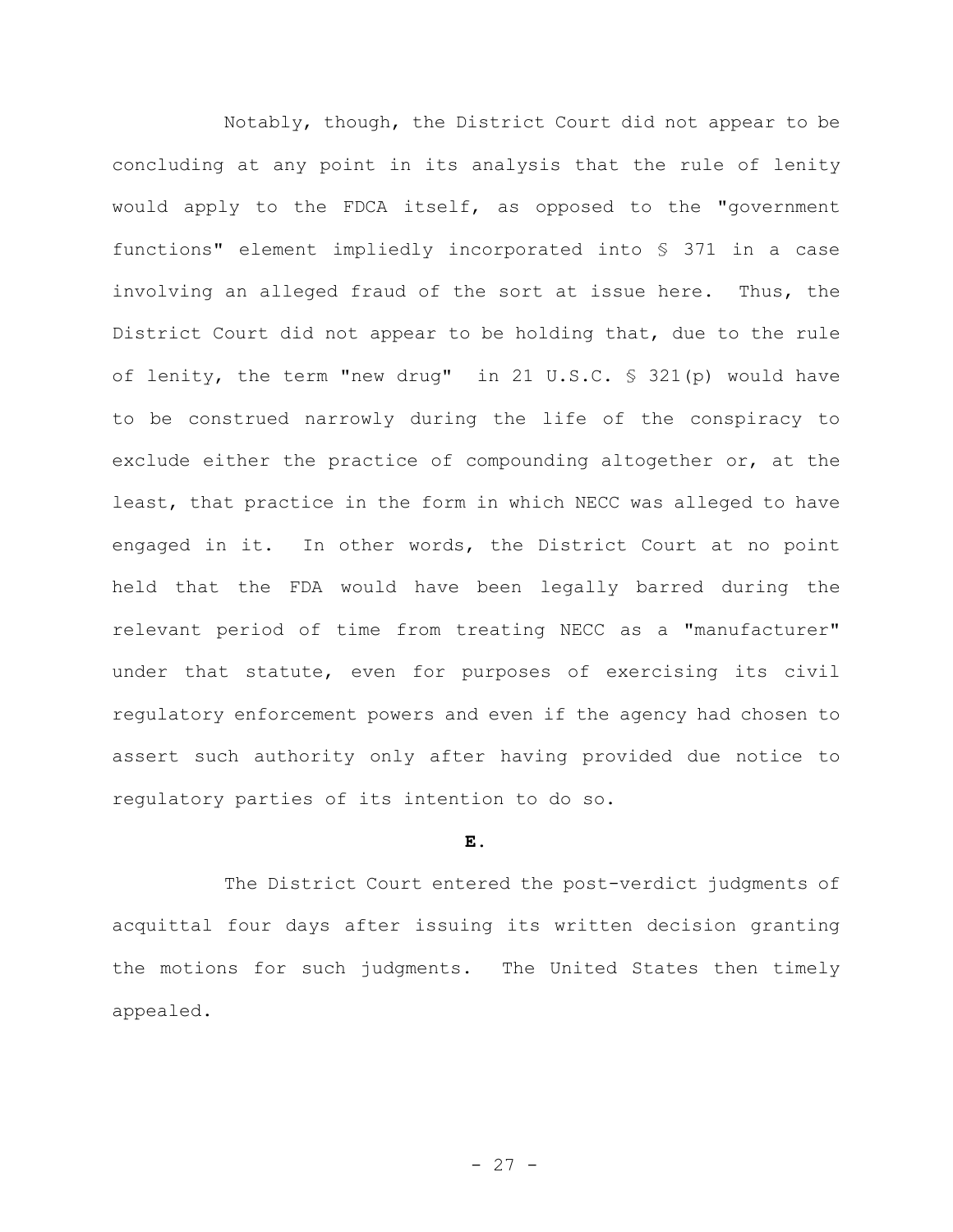We begin our analysis with the government's contention that neither a legal impossibility defense (in either of the formulations articulated by the District Court that we have just described) nor a due process defense (including the variant of it that appears to be premised on the rule of lenity that, as we have just explained, the District Court seems to have embraced rather than a variant premised on the Fifth Amendment itself) justifies an affirmance of the District Court's post-verdict judgments of acquittal in this case. We review a District Court's post-verdict judgment of acquittal de novo. See United States v. Mubayyid, 658 F.3d 35, 47 (1st Cir. 2011).

In undertaking this review, we consider preserved arguments putting forward the defense of legal impossibility de novo. See Fernandez, 722 F.3d at 8. But, insofar as the District Court's judgments of acquittal rested on factual determinations, we "may uphold [them] only if the evidence, viewed in the light most favorable to the government, could not have persuaded any trier of fact of the defendants' guilt beyond a reasonable doubt." Mubayyid, 658 F.3d at 47. Similarly, in considering the government's challenge to the District Court's due process ground for acquittal, our review is again de novo. See United States v. Silva, 794 F.3d 173, 177 (1st Cir. 2015).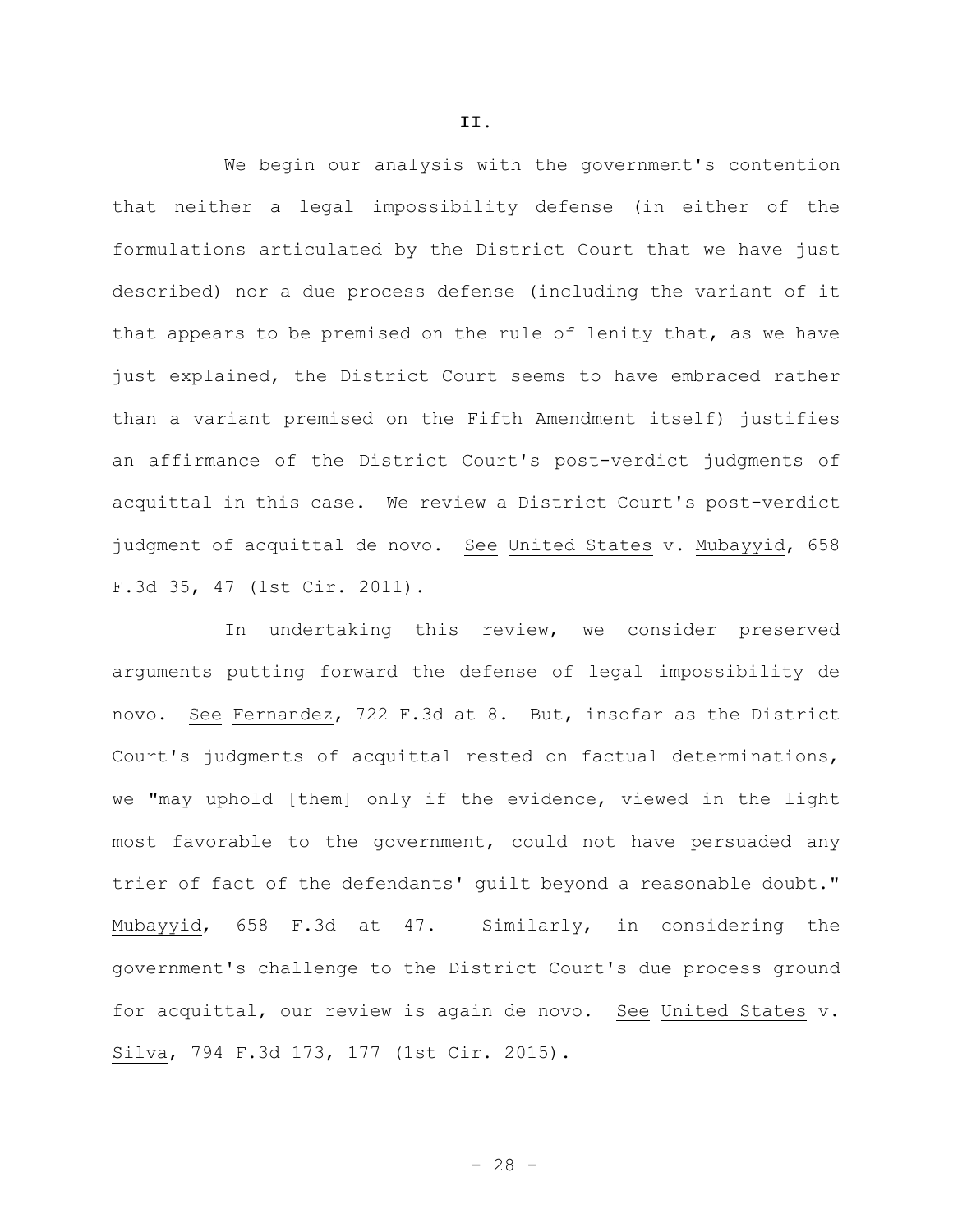Because we agree with the government's contention that the District Court's grounds for granting the Rule 29 motions were mistaken, we will also consider Carter's contention that we may nonetheless affirm the District Court's judgment as to her because the evidence was insufficient to support her conviction of the charged offense. As we will explain, we find that contention unavailing as well.

Here, as before, our review is de novo. United States v. Velazquez-Fontanez, 6 F. 4th 205, 212 (1st Cir. 2021). The central inquiry is "whether 'any rational trier of fact could have found the essential elements of the crime beyond a reasonable doubt.'" Id. (quoting United States v. Bailey, 405 F.3d 102, 111 (1st Cir. 2005)). We engage in it by viewing the record "in the light most favorable to the verdict and draw[ing] all reasonable inferences in the verdict's favor." Id. (citing United States v. Meléndez-González, 892 F.3d 9, 17 (1st Cir. 2018)).

Before explaining our reasons for agreeing with the government's challenges to the District Court's ruling on the defendants' Rule 29 motions, however, it is important to clarify up front a critical point about the discussion of the defenses just described that will follow. We thus start our analysis with that clarification.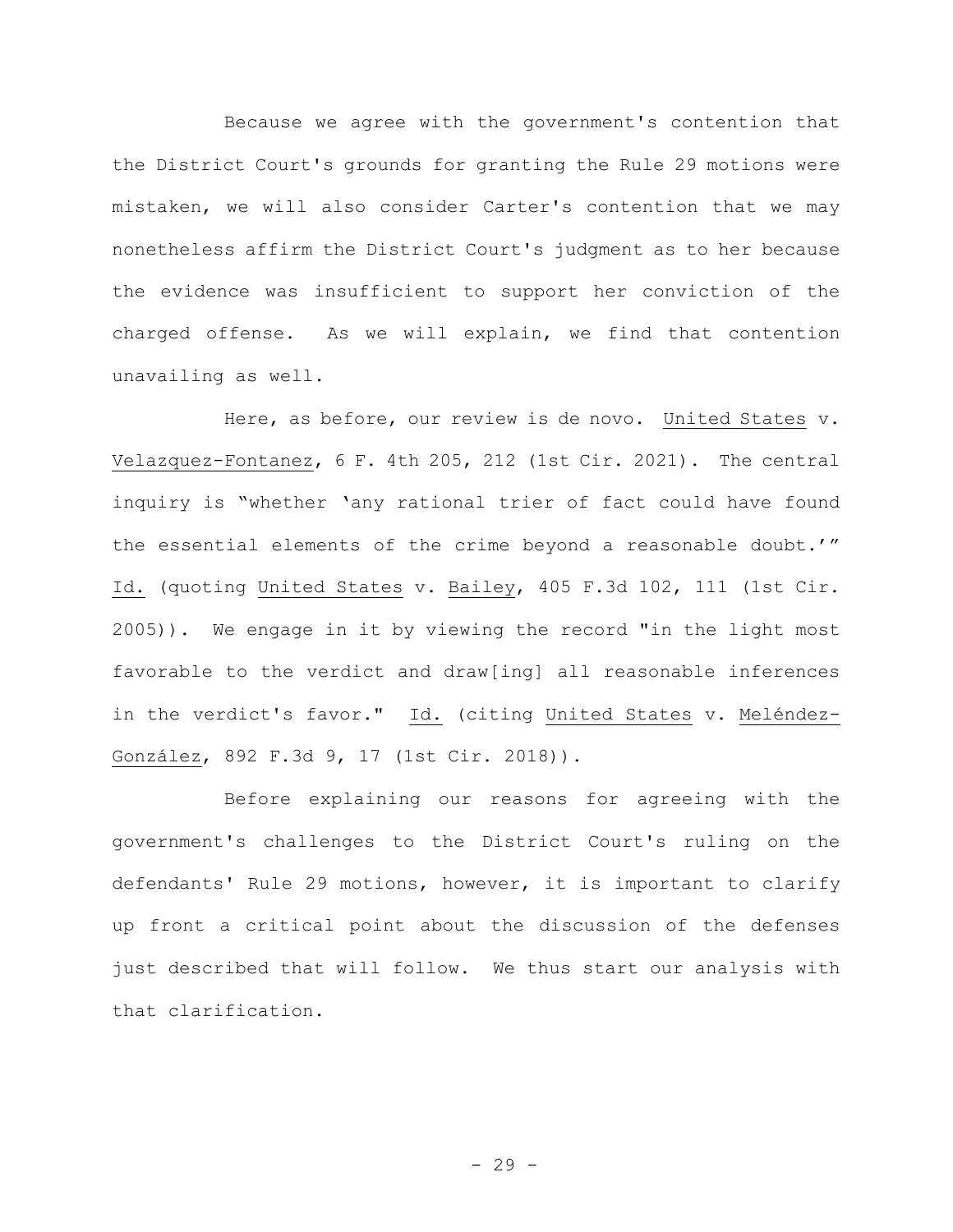Questions implicating the FDA's authority to regulate compounders as "manufacturers" under the FDCA in the relevant period are of central import to the defenses at issue. We thus emphasize up front that the analysis of those defenses that follows adopts -- as we have explained above we understand the District Court itself to have also adopted -- the premise (for which no preserved challenge has been made) that, during the life of the conspiracy, the FDA possessed the statutory authority under the FDCA to regulate NECC as a "manufacturer" because a compounded drug was a "new drug" within the meaning of the FDCA, see 21 U.S.C. § 321(p), whatever the FDA's own view (even if "mistaken") may have been as to whether it possessed that authority.<sup>5</sup>

It is important to be clear about this premise for the following reason. We do not dispute that, if the FDCA itself were properly construed to be limited in a way that precluded the FDA from exercising such regulatory power over NECC during the period of the alleged conspiracy, even if the FDA sought to exercise such authority after making known in advance its intention to do so, a legal impossibility defense would be available to the defendants

**A.**

<sup>5</sup> We also note that no party has made the argument that NECC was an "outsourcing facility" as defined by 21 U.S.C. §§ 331(a), 333(a), and 353(b)(1) and thus eligible to be exempt from certain provisions of the FDCA if it satisfied several requirements, including registration with the FDA as such a facility and compliance with the current GMP.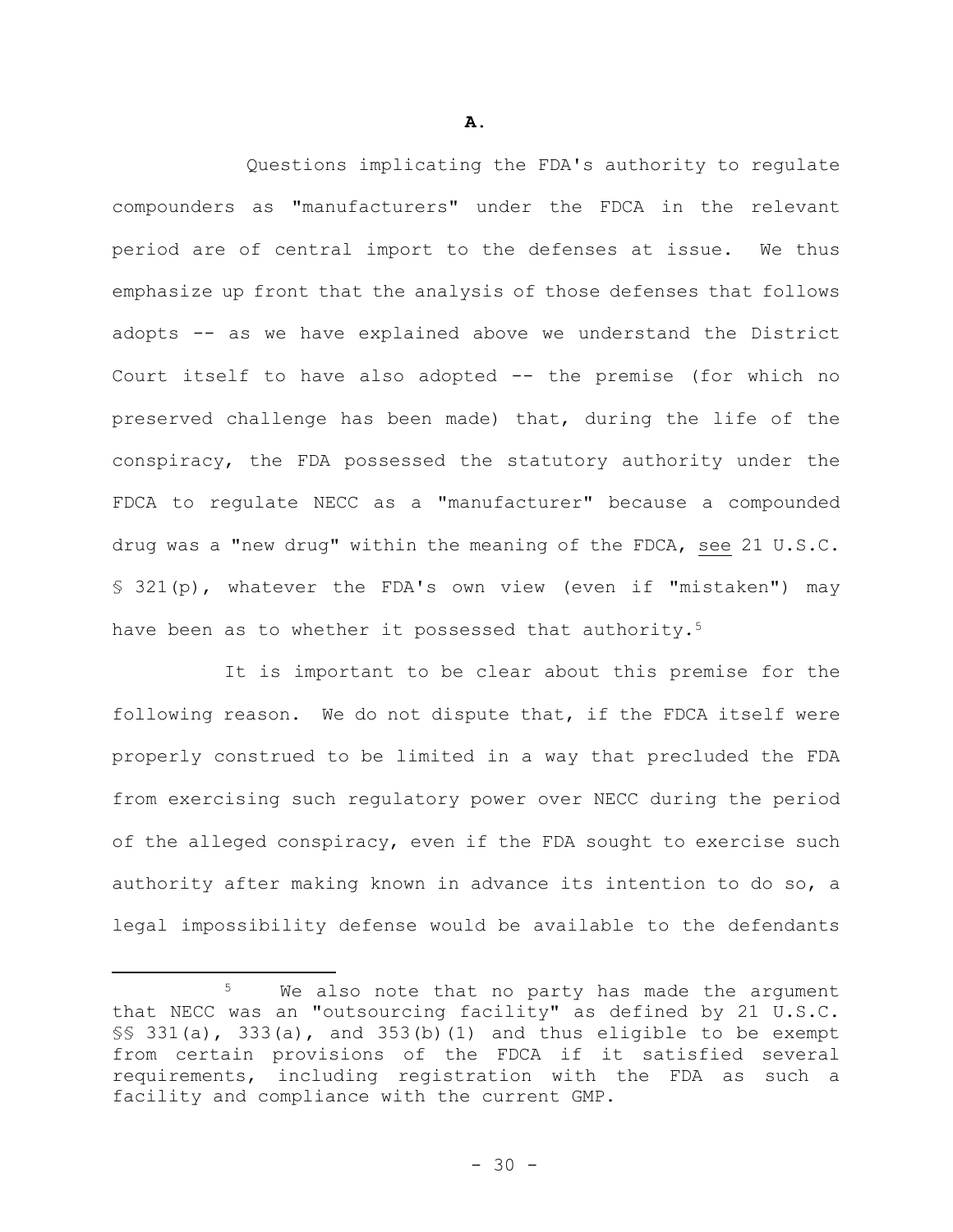on that basis. Thus, in rejecting the defense of legal impossibility here, we do not mean to suggest otherwise.

Moreover, we are aware that the defendants do attempt on appeal to advance a defense of legal impossibility grounded in that understanding of the legal limits on the FDA's regulatory authority in the relevant time period -- due to the limited manner in which they contend that the FDCA must itself be construed -- as an alternative basis for affirming the District Court's rulings on their Rule 29 motions. But, neither defendant developed that argument below.

Indeed, consistent with that finding of forfeiture, there is no indication that the District Court understood any such contention to have been advanced. The opinion of the District Court not only did not address such a contention but also appeared to premise its own analysis on the understanding that the FDCA conferred such regulatory authority on the FDA. See, e.g., id. at 159. Thus, we, like the government, do not understand the District Court, with respect to either variant of the legal impossibility defense that it laid out, to have held that such a legal limit on the FDA's authority was then in place. The result is that any defense to the charges at issue before us on appeal that is premised on the contention that the scope of the FDCA itself did not reach pharmacies engaged in compounding during the life of the alleged conspiracy -- because the term "new drug" in

- 31 -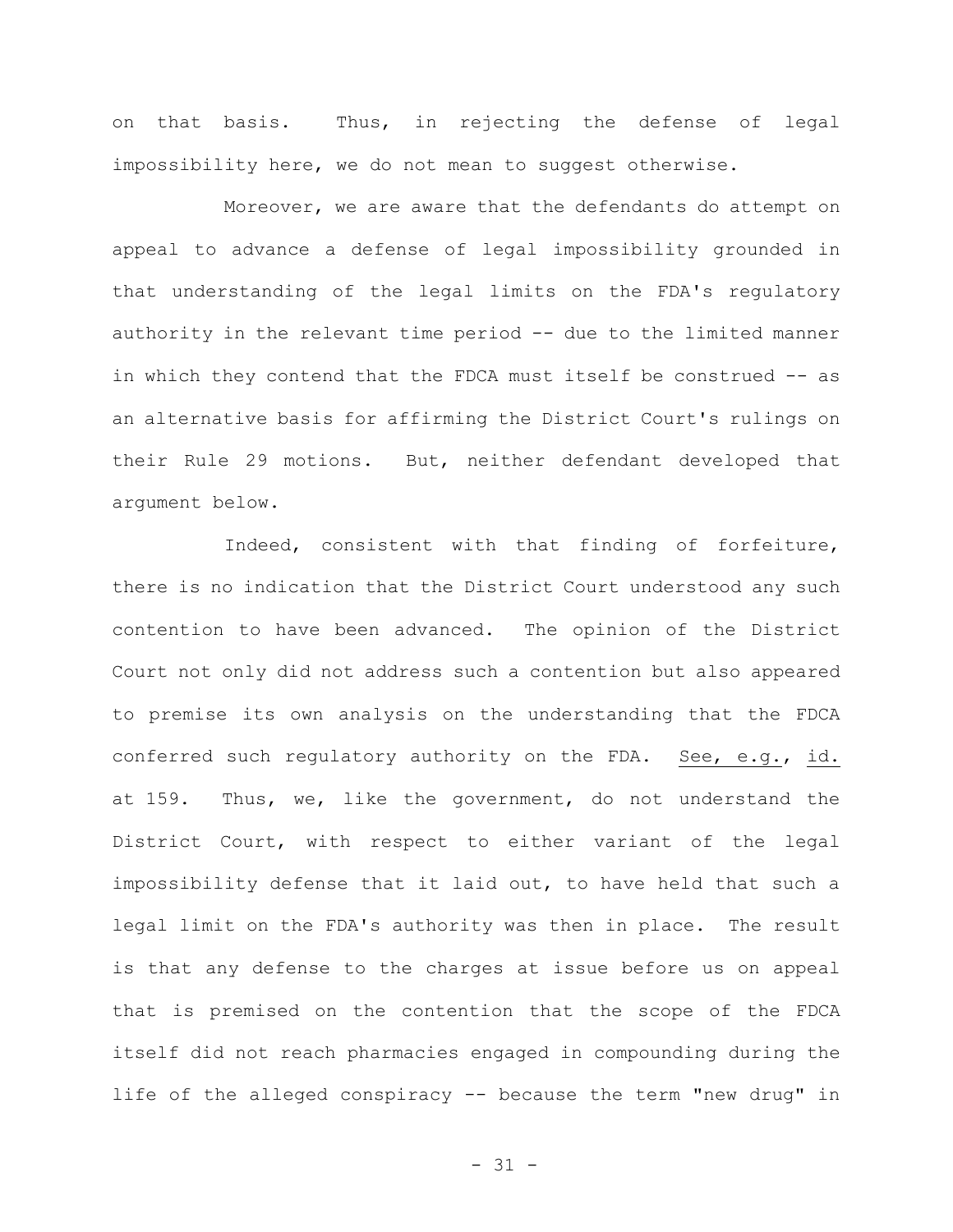the FDCA did not encompass compounded drugs -- would have to satisfy the demanding plain error standard to succeed. See United States v. Pinkham, 896 F.3d 133, 136 (1st Cir. 2018). But, the defendants cannot meet that standard, at least given the contrary circuit case law regarding the meaning of the FDCA during that time frame. See Med. Ctr. Pharmacy, 536 F.3d 383, 395, 400; see also United States v. Rivera-Morales, 961 F.3d 1, 13 (1st Cir. 2020) ("[A] criminal defendant generally cannot show that a legal error is clear or obvious in the absence of controlling precedent resolving the disputed issue in his favor." (citing United States v. Delgado-Sánchez, 849 F.3d 1, 10-11 (1st Cir. 2017); United States v. Amaro-Santiago, 824 F.3d 154, 163 (1st Cir. 2016))).

For these reasons, our discussion of the legal impossibility and due process defenses that will follow adopts as its sole focus the focus of the District Court, the government, and the defendants in their preserved arguments to us on appeal. It thus considers only how the FDA's own understanding of its regulatory authority -- as reflected in part in its own public and internal statements regarding it -- bears on Carter's and Conigliaro's criminal liability under § 371 on the understanding that the FDCA is best construed to have authorized the FDA to treat a compounded drug as a "new drug" and thus a compounding pharmacy as a "manufacturer" under the FDCA during the years in question.

- 32 -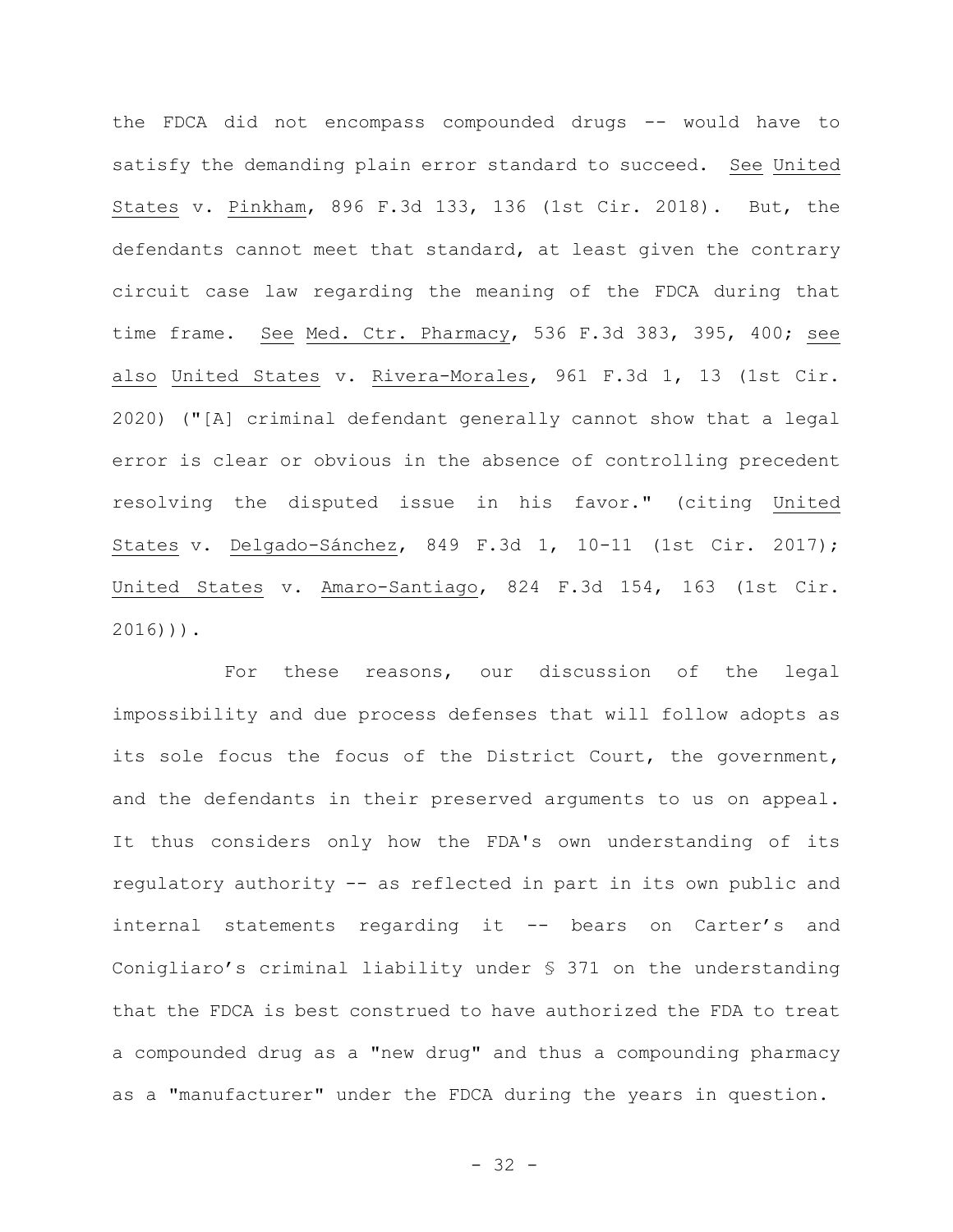With that background in place, we are -- at last -- well positioned to take up the government's argument that, given the state of regulatory play during the life of the conspiracy, neither variant of the legal impossibility defense that the District Court described as being available to the defendants was available. The government further contends that any fair-warning-based defense (whether rooted in the Fifth Amendment's Due Process Clause or the application of the rule of lenity to the "government functions" element of § 371) is also -- given the relevant regulatory history -- unavailing. We agree with the government in both respects.

# **1.**

We start with the government's arguments as to the District Court's first way of framing the legal impossibility defense. Here, the government appears to treat the District Court as having held that the defendants made out a viable legal impossibility defense because, even if the FDCA would have authorized the FDA to have asserted regulatory authority over NECC as a manufacturer during the alleged conspiracy, the record established that the agency had disavowed any authority to do so during the relevant time frame and thereby had barred itself from doing so. On this understanding, then, the District Court held that, due to what the record showed regarding the FDA's own understanding of its own regulatory power, mistaken though it may

**B.**

- 33 -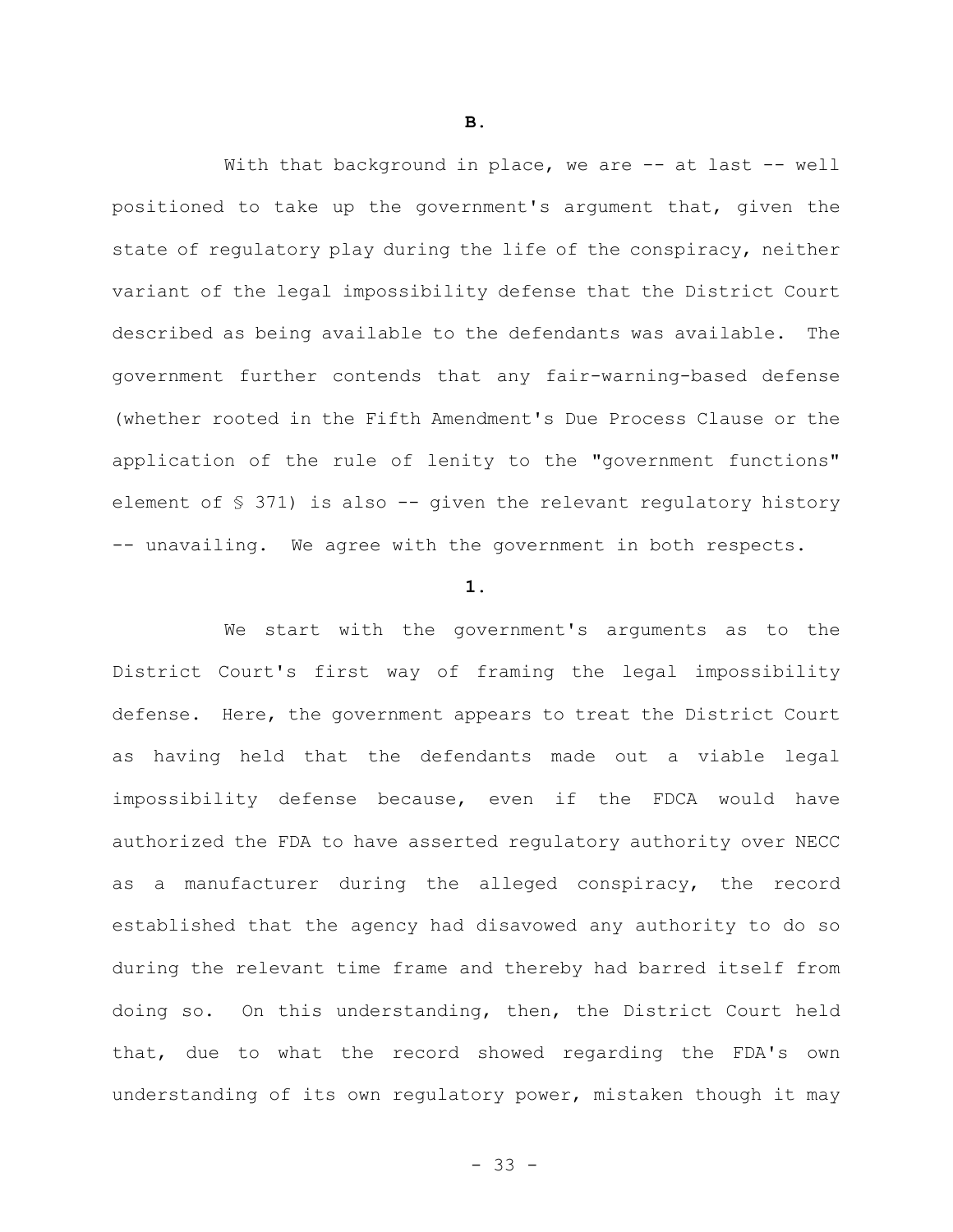have been, there were no "government functions" with which the defendants could conspire to interfere and hence the charged crime was one that it was legally impossible for the defendants to commit.

It is not entirely clear to us that the District Court did in fact embrace the holding regarding the defense of legal impossibility that the government attributes to it. The District Court stated that a disavowal-based variant of that defense would "plainly be available" if the record showed that the agency had made such a disavowal. Conigliaro, 384 F. Supp. 3d at 158. But, it is not evident to us that the District Court then actually held that judgments of acquittal must be entered on the basis of the variant of the legal impossibility defense that it described that was predicated on the record showing that the agency had in fact made such a disavowal of its legal authority. The District Court appeared instead to hinge its ruling vis-a-vis legal impossibility on the second variant of that defense that it described, and which we next address.

Nevertheless, the defendants, like the government, appear to treat the District Court as having relied on the first variant of the legal impossibility defense and not solely the second, and, in any event, they urge us to embrace it ourselves. We thus proceed on the understanding that the District Court did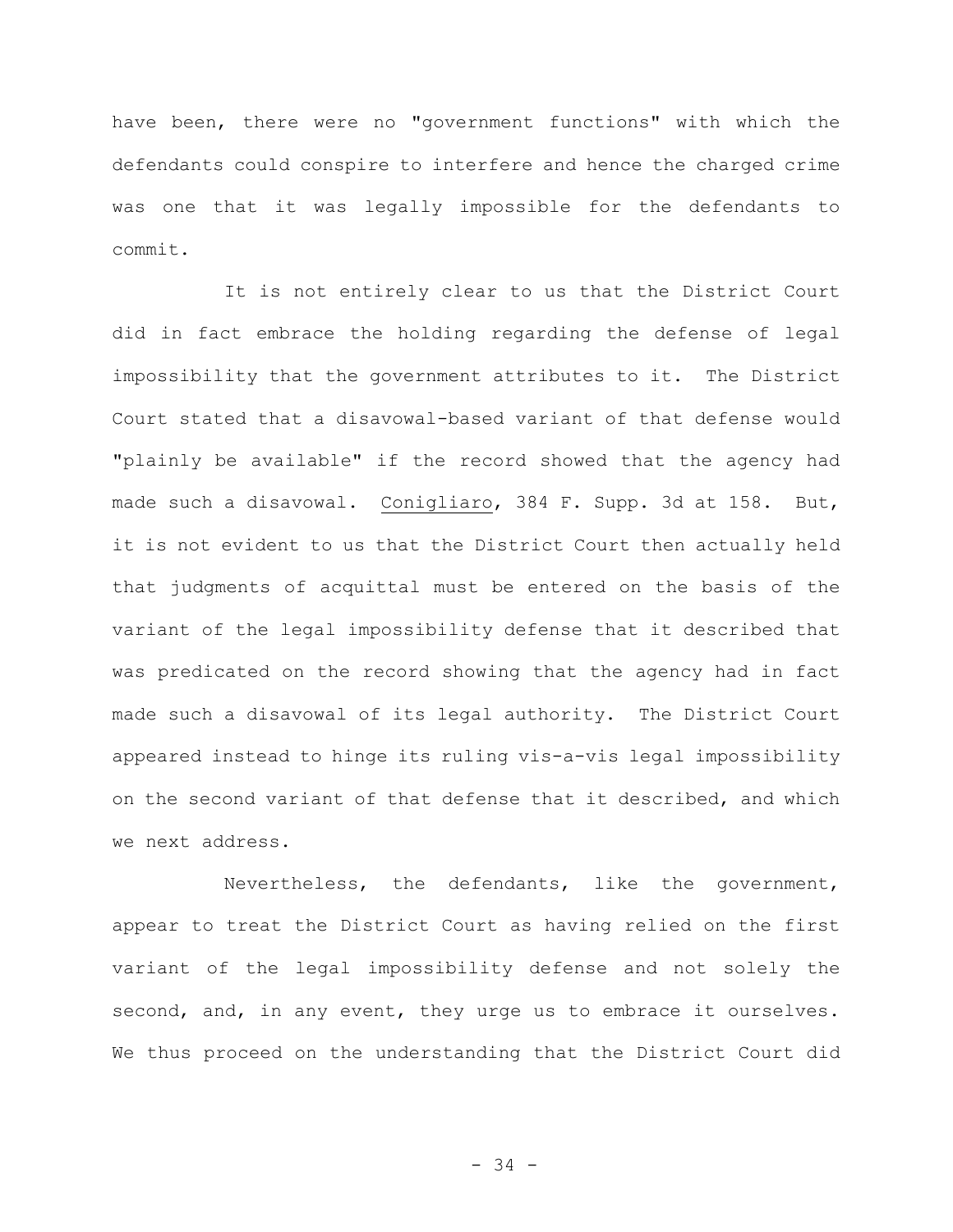so hold, and we conclude that, insofar as it did, it erred, just as the government contends.

As a threshold matter, we are dubious that, even if the FDA had disavowed its legal authority during the life of the conspiracy, it would follow that the offense charged here was legally impossible to commit. And that is so because the offense charged here was conspiracy to defraud the FDA by means of deceptive practices that were designed to prevent the agency from determining that the company was operating as a manufacturer.

An agency's "mistaken" disavowal of authority is not written in stone. See FCC v. Fox Television Stations, Inc., 556 U.S. 502, 513 (2009); Massachusetts v. EPA, 549 U.S. 497, 532 (2007). Thus, the FDA would appear to have been entitled at any time to reverse course and assert the authority that (for purposes of evaluating the existence of this variant of the legal impossibility defense) we understand the FDCA itself would have entitled it to assert vis-a-vis compounders like NECC, at least so long as the FDA in reversing course did so on a going-forward basis and after providing due notice. Indeed, it is hard for a disavowal of authority to be "mistaken" -- as the District Court plainly indicated it was assuming any disavowal here might have been -- if the authority in fact does not exist. See Conigliaro, 384 F. Supp. 3d at 158.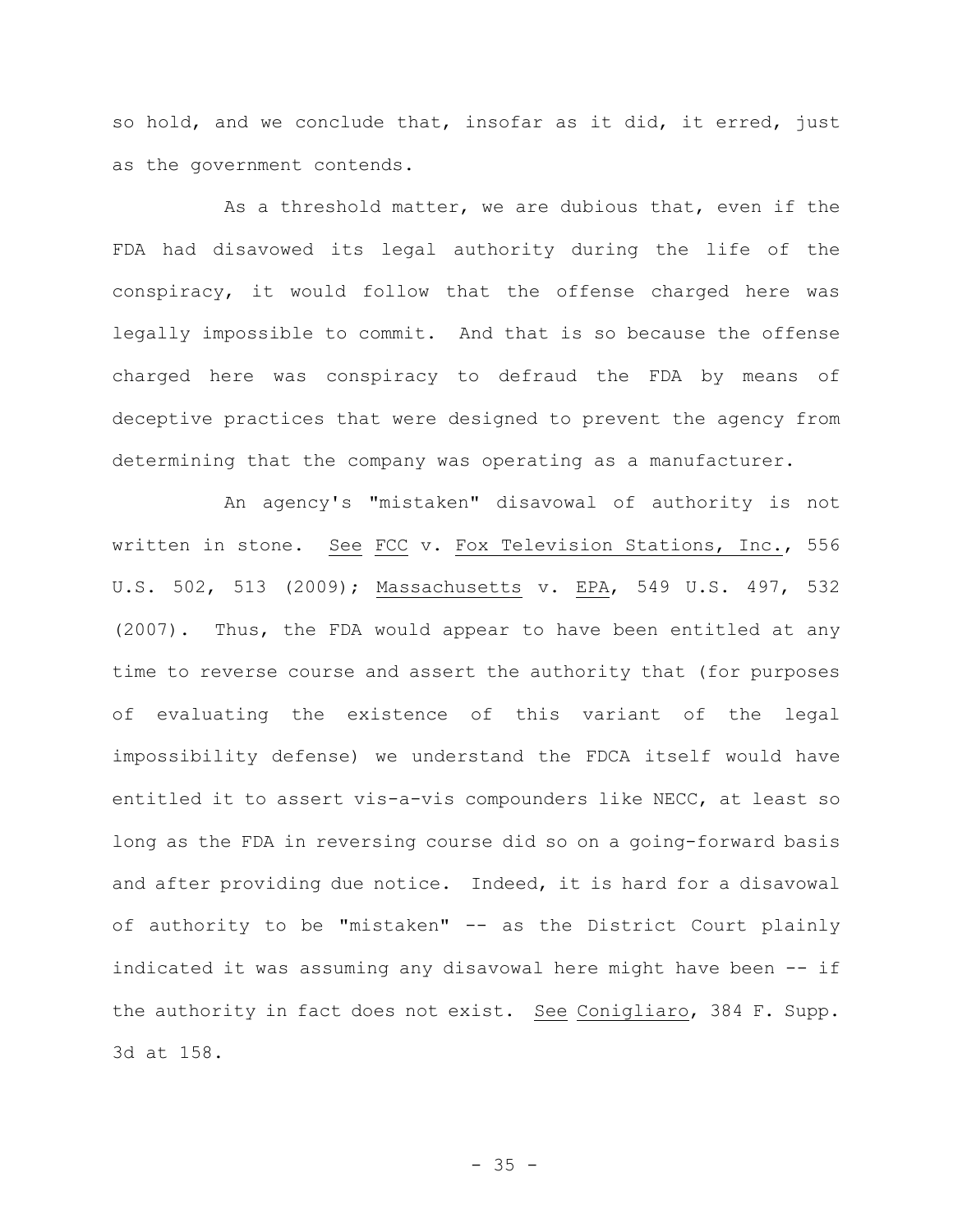Thus, even if there had been a mistaken disavowal of authority by the FDCA vis-a-vis its power to treat compounders like NECC as manufacturers, we do not see why such a mistaken disavowal would provide the basis for a legal impossibility defense that would bar a finding that Carter and Conigliaro violated § 371. Regulated parties who conspire to trick an agency into thinking they are conducting themselves other than they are -- and in a manner that would be material to an agency's decision about whether it may wish to assert regulatory authority that it had previously disavowed but legally might be capable of asserting upon rethinking the disavowal -- may easily be understood to have defrauded the United States, notwithstanding that during the period that the conspiracy was ongoing the agency had wrongly construed its power too narrowly. The deception by the alleged conspirators could be found to have prevented the agency from rethinking its authority in light of how regulated parties were in fact operating and thereby lulled the agency into not determining that it needed to reverse course and, on a prospective basis after providing due notice, assert the regulatory authority that it had previously disclaimed.

There is, however, also a more record-specific reason in this case for rejecting this disavowal-based ground for crediting a defense of legal impossibility to the charges at issue. The

 $- 36 -$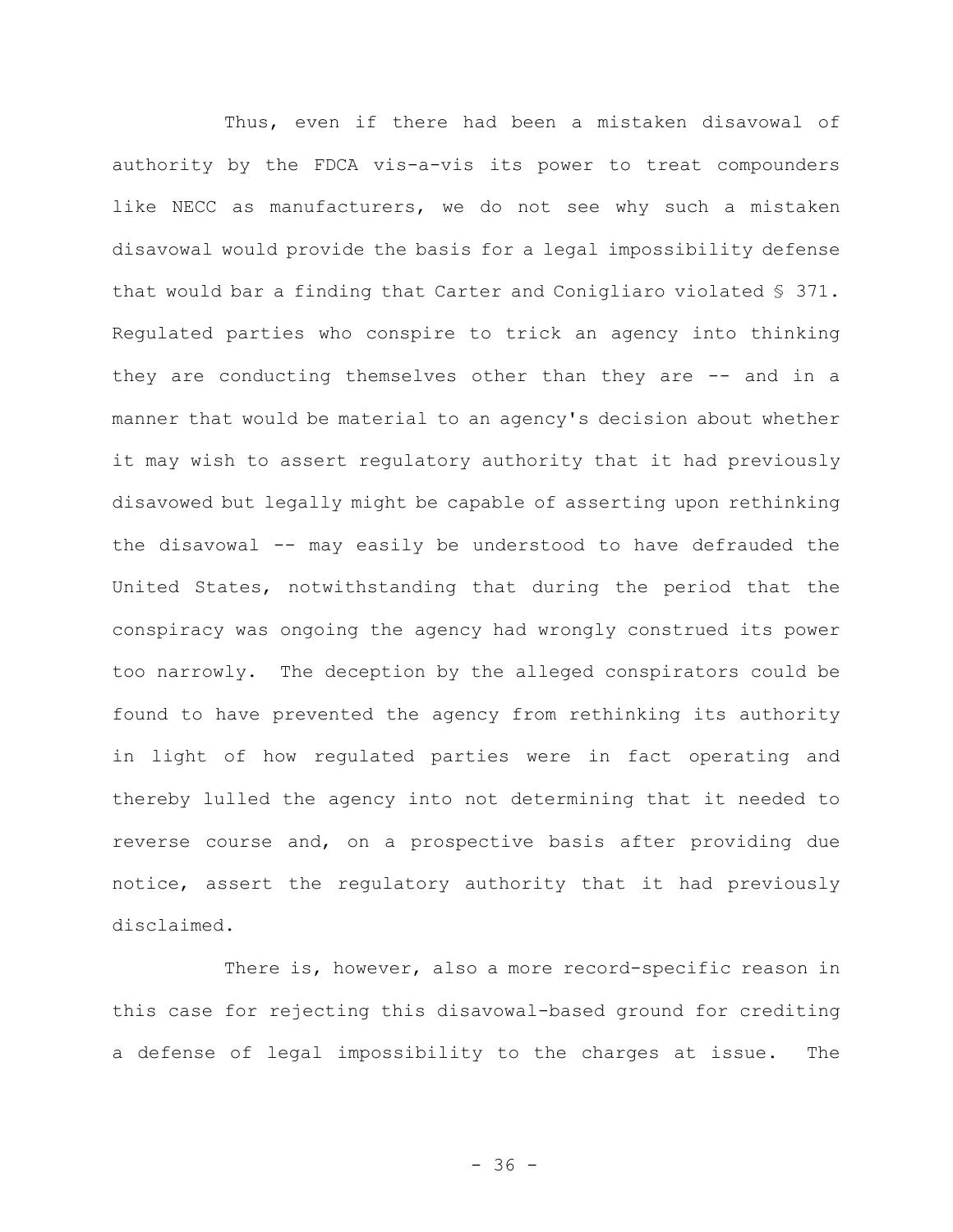record fails to support a finding that the claimed disavowal occurred.

The District Court offered a lengthy account of its understanding of what the record showed about the extent of FDA authority over compounders during the period of the alleged conspiracy. In the course of that account, the District Court addressed the government's contention that the complex regulatory history revealed that, during the life of the conspiracy, "compounding pharmacies would be subject to the drug approval, manufacturing, and inspection provisions of the FDCA" and that "NECC was making new drugs, as defined in the FDCA, and was subject to the jurisdiction of the FDA." Conigliaro, 384 F. Supp. 3d at 161 (quoting the government).

The District Court explained that "[t]he difficulty with" the government's contention was that, in its view, "the most significant actor rejected it: the FDA itself." Id. The District Court indicated that it was relying for that critical finding on "internal memoranda, testimony by senior FDA officials before various House and Senate committees as part of Congress's investigation into the fungal meningitis outbreak, in-court testimony and exhibits offered at the trial" it oversaw. Id. (footnote omitted).

But, the materials that the District Court identified as support for its findings do not support a finding that the alleged

- 37 -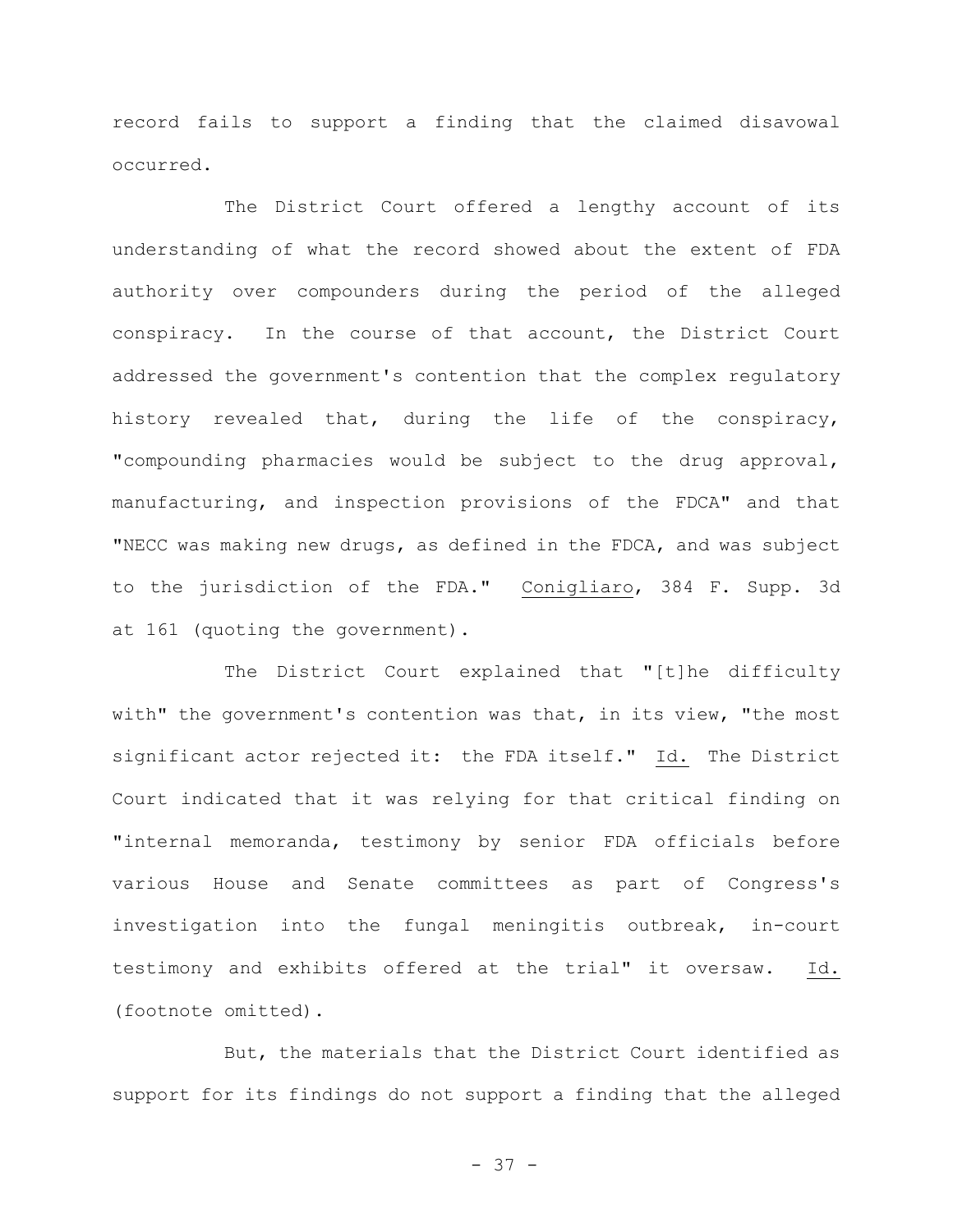disavowal occurred. It is true that, from that collection of evidence, as the District Court found, "the picture emerge[d] of an agency struggling to make sense of a statutory regime that Congress had not updated since 1938 and that had been overwhelmed by the rapidity of the advances in modern medicine and pharma." Id. at 162. The District Court also supportably found that the FDA was "under considerable pressure" due to developments in the pharmaceutical industry itself that had resulted in a "demand vacuum" for generics and specialty drugs that "compounding pharmacies like NECC stepped in to fill." Id. Nor do we disagree with the District Court that the record shows "the FDA recognized that an overly robust enforcement posture on its part towards compounders could jeopardize hospitals' and clinics' supplies of potentially life-saving medications." Id.

But, the District Court did not identify any statement in which the FDA during the time period in question publicly or internally disavowed that it possessed regulatory power to treat a compounding pharmacy as a manufacturer, including even one engaged in practices not unlike those in which the government asserts the record suffices to show that NECC was then engaged. The District Court did note statements in which FDA officials expressed concerns about the fit between the existing regulatory structure and compounding. Id. It noted as well expressions of concern within the FDA about whether it did have the authority to

- 38 -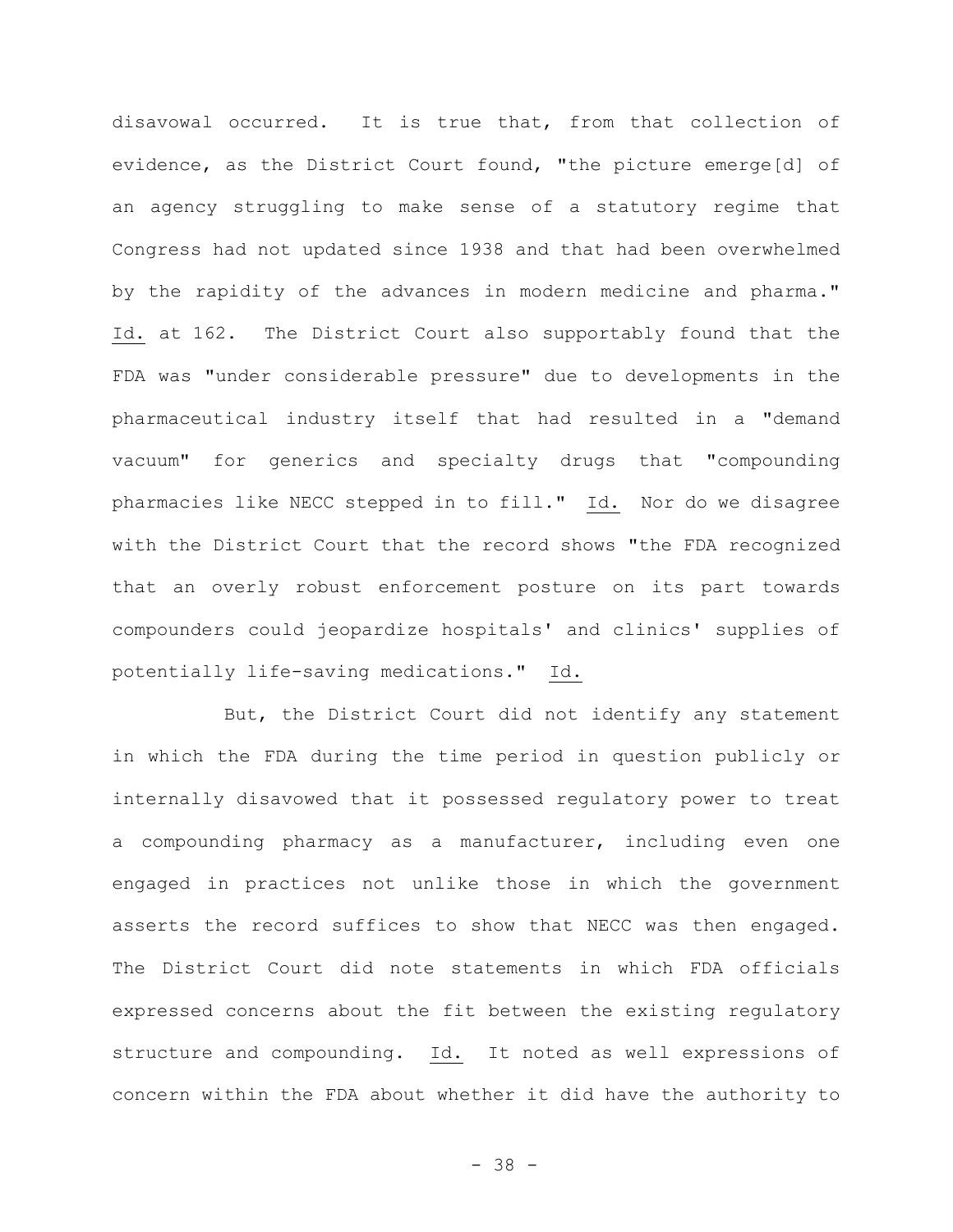treat compounders as manufacturers and the circumstances in which it could do so. Id. at 163. But none of those statements support the conclusion that the FDA in fact disavowed its legal authority to so treat them.

Moreover, the guidance documents that the FDA issued during the relevant time period concerning its authority to treat compounded drugs as "new drugs" under the FDCA affirmed rather than disclaimed the FDA's legal authority over compounders under that statute's "new drug" authority. See Western States, 535 U.S. at 362 ("[W]hile retail pharmacies  $\ldots$  . are exempted from certain requirements of the [FDCA], they are not the subject of any general exemption from the [FDCA's] new drug, adulteration, or misbranding provisions." (quoting 1992 CPG). To be sure, in 2002, the FDA issued guidance that stated that "section 503A" -- the section of the FDAMA that codified the FDA's 1992 CPG to compounders -- "is now invalid" in light of the Supreme Court's decision in Western States and the Ninth Circuit's determination that § 503A was not severable. See Shalala, 238 F.3d 1090. But, that statement -- at least in context -- cannot be read to be a disavowal of authority over compounders. In that same guidance, the FDA explained that "when the scope and nature of a pharmacy's activities raise the kinds of concerns normally associated with a drug manufacturer and result in significant violations of the new drug, adulteration, or misbranding provisions of the [FDCA], [the] FDA has determined

- 39 -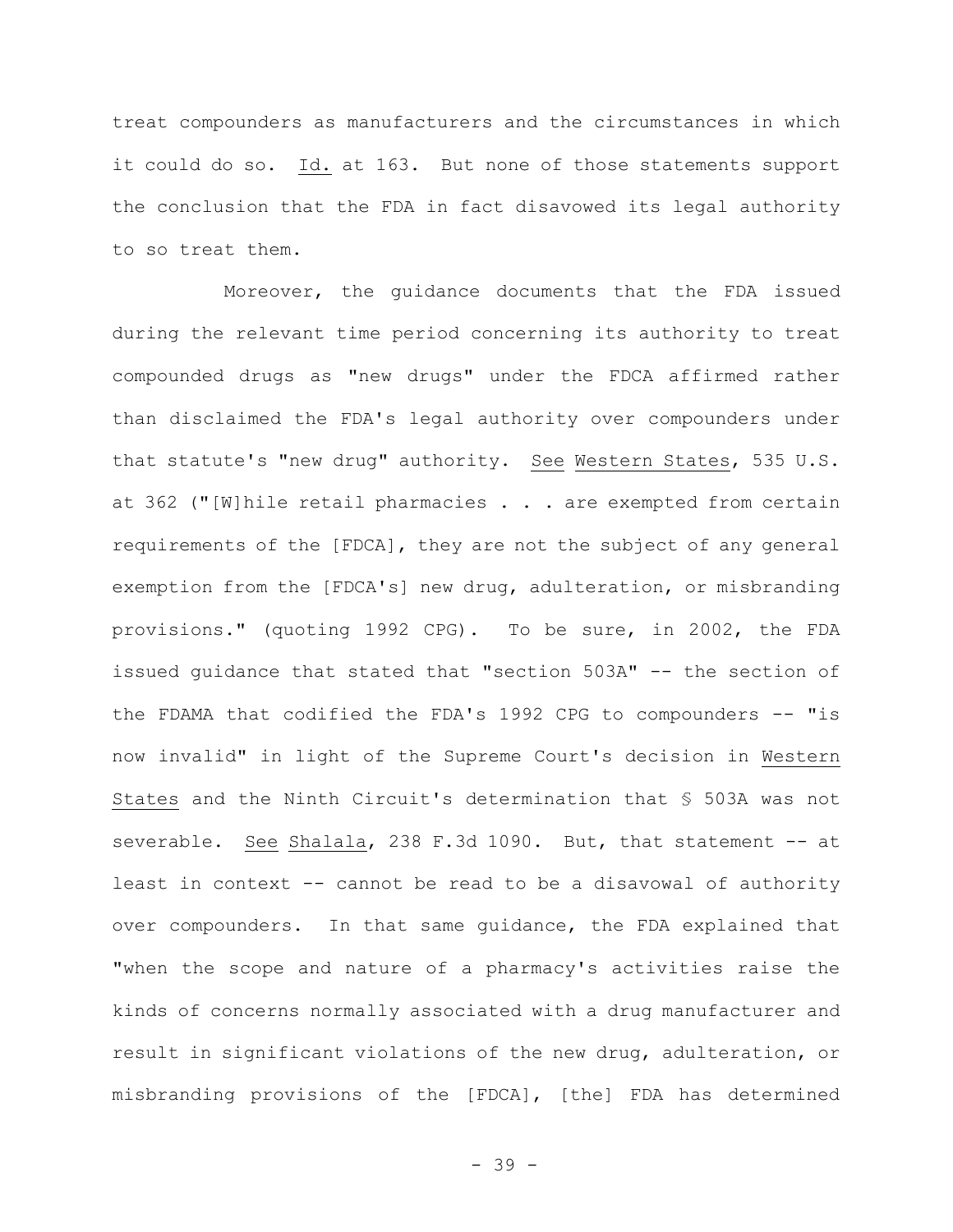that it should seriously consider enforcement action" under the FDCA.

The FDA did also define a safe harbor from its regulatory oversight over compounding pharmacies in the guidance it publicly supplied. But, it defined that safe harbor as encompassing compounding pharmacies that produced and sold drugs "upon receipt of a valid prescription for an individually identified patient from a licensed practitioner."

Indeed, in another case pending before this Court also stemming from the NECC disaster, United States v. Chin (Chin II), No. 20-1050 (1st Cir. \_\_\_), the government has made clear that the safe harbor defined in the 2002 CPG extended to only "the compounding of drugs prior to the receipt of valid, patientspecific prescriptions under specified circumstances, not shipping them before the receipt of a valid prescription." Therefore, even if NECC's compounding practices were in compliance with the safe harbor, its delivery practices were not. The announcement of the safe harbor is thus at odds with the notion that the FDA disavowed authority to regulate compounders outright or even to regulate compounders alleged to have engaged in the practices that NECC was alleged to have engaged in here.

At most, then, the record supports a finding that the FDA publicly rejected the notion that its regulatory authority to treat compounders as manufacturers was clear or without caveats.

 $- 40 -$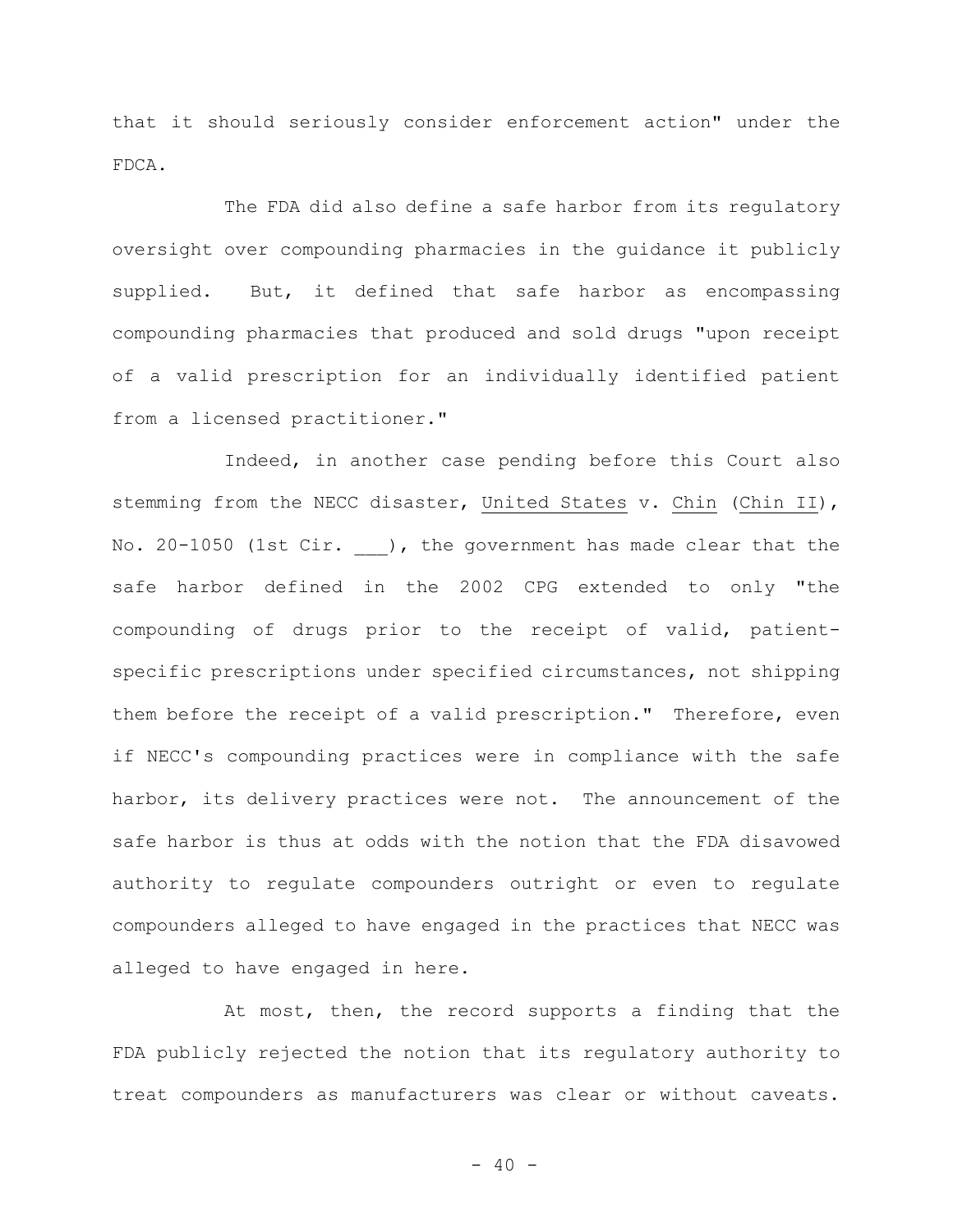But, that is not a finding of an actual disavowal by the FDA of its authority to treat NECC as a manufacturer under the FDCA, insofar as that company was engaging in practices that did not entitle it to claim the protection of the safe harbor that the agency had publicly identified in the 2002 guidance. Thus, while the District Court did state that "the bottom line" was that "during the critical times, these defendants (and NECC) could not have defrauded the FDA by interfering with the relevant regulatory functions because there were none to speak of," Conigliaro, 384 F. Supp. 3d at 166, we cannot agree that the record supports such a finding.

This conclusion is not undermined by the support in the record for the District Court's finding that "the evidence plainly show[ed] that during the life of the charged conspiracy, the FDA was not, and did not believe that it should be, in the business of regulating companies like NECC that were engaged in anticipatory pharmacy compounding." Id. at 165. That finding does not establish that the FDA understood itself to lack the power under the FDCA to treat a compounding pharmacy like NECC as a manufacturer. It establishes only that, at that time, the FDA was of the view that a certain type of dispensing by compounding pharmacies -- because of the bounded way in which it was undertaken -- was not something that the FDA "should" be in the "business" of policing. That is not itself evidence of a disavowal of authority,

- 41 -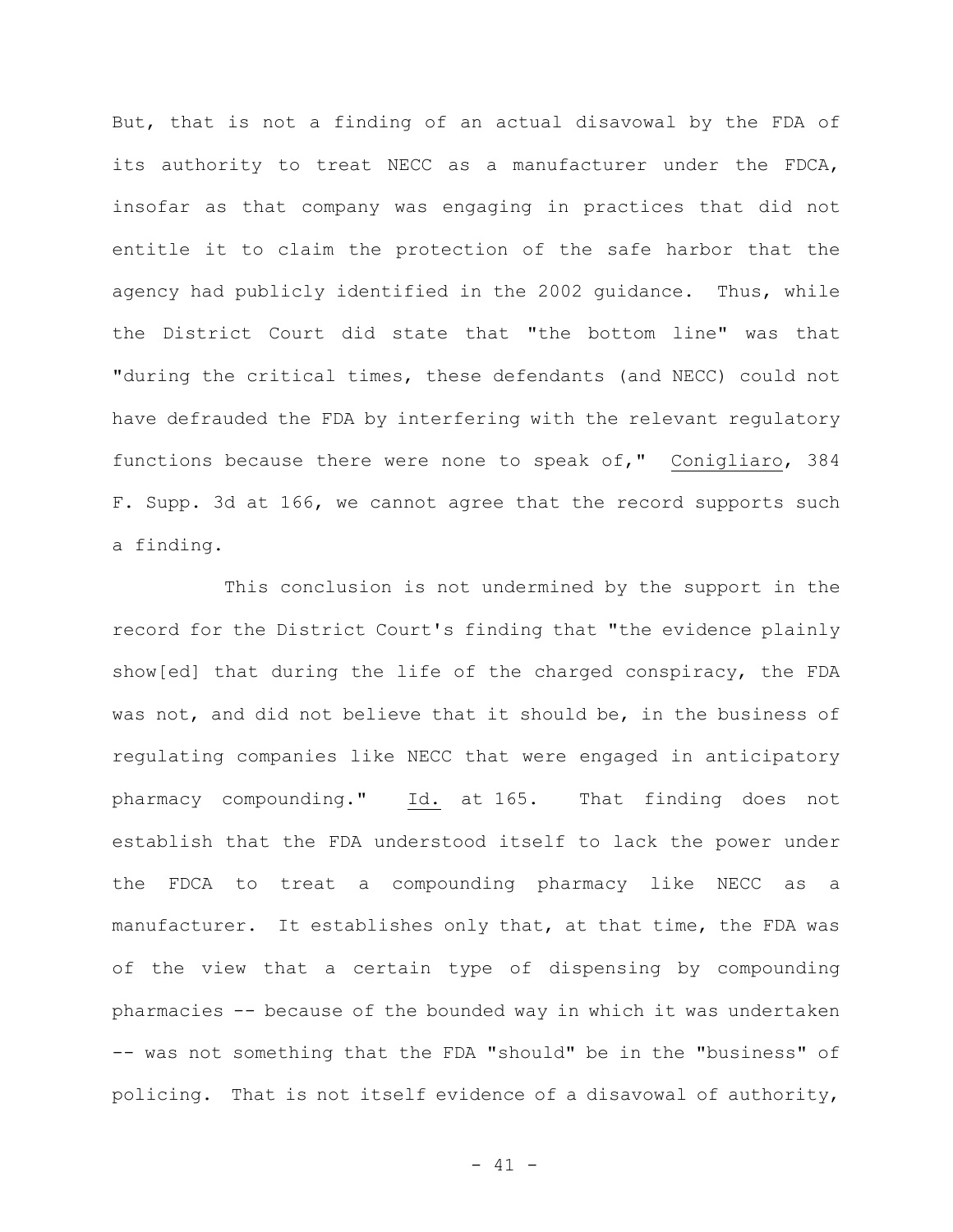let alone a disavowal of authority to regulate the practices in which NECC was engaged.

The defendants nevertheless insist that the District Court was correct in finding that the FDA had disavowed its authority over compounders like NECC by the time the alleged conspiracy took place. In support, they point to the testimony of Samia Nasr, who led FDA's Center for Drug Evaluation and Research Compounding Team from 2011 to 2016. Nasr testified at trial that the FDA put all inspections of compounding pharmacies on hold from 2009 to 2012.

With respect to NECC, the defendants contend, this hold became manifest in the FDA's 2011 and 2012 correspondence with the Colorado Board of Pharmacy that the defendants introduced into evidence. There, the Colorado regulators notified the FDA that NECC was shipping drugs in bulk quantities across state lines and the FDA, in response, referred the Colorado regulators to the Massachusetts Board of Pharmacy rather than investigating the allegation.According to the defendants, the "national moratorium" on inspections compels the conclusion that the FDA "affirmatively disclaimed its authority" to regulate compounders.

The evidence to which the defendants point, however, shows at most that the FDA made an internal policy decision not to exercise its authority over compounders -- a decision that lacked legally binding force that would preclude the FDA from reversing

 $- 42 -$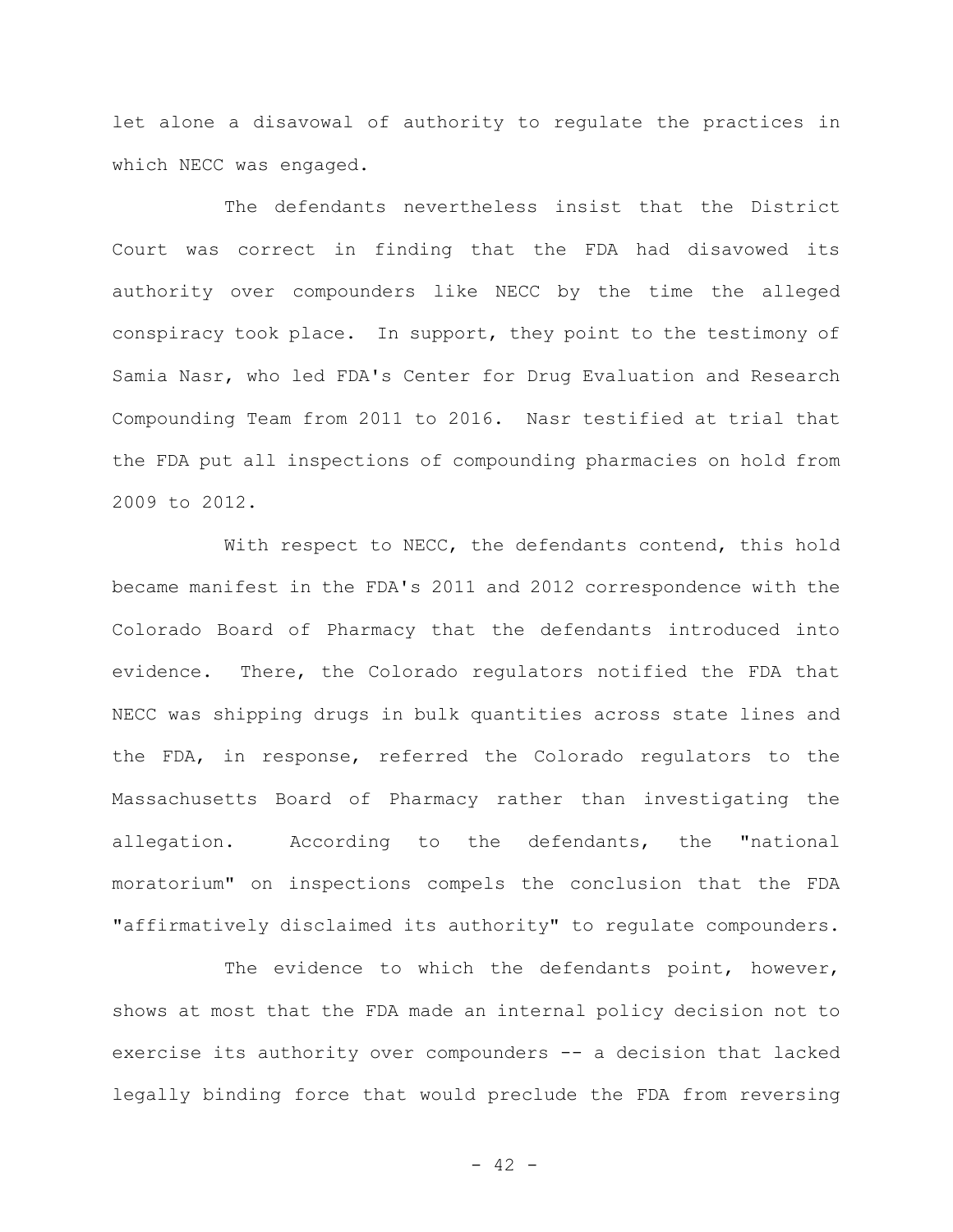course (after giving proper notice) on even a prospective basis. Cf. Fox Television Stations, 556 U.S. at 515. The defendants thus fail to show that the evidence compelled a reasonable jury to conclude that the FDA disavowed its legal right to regulate compounders, such that it understood itself to be as powerless legally during the period of the alleged conspiracy as if the FDCA had been amended during that period of time to strip the FDA of exercising the power it was not exercising. And, for that reason, the first ground on which the District Court based its conclusion of legal impossibility -- or, at least, the first ground the parties treat the District Court as having based that conclusion on -- does not hold up.

# **2.**

The government also challenges the District Court's other formulation of the legal impossibility defense. In that formulation, the District Court focused on the FDA having abstained from exercising its regulatory authority over compounders as a result of its uncertainty about its own authority, even assuming that the agency did not in doing so actually disavow the existence of such regulatory authority. The District Court reasoned as follows in justifying its decision to grant the Rule 29 motions based on a defense of this kind.

The District Court began this aspect of its analysis by finding, on the basis of the FDA's conflicting public statements

- 43 -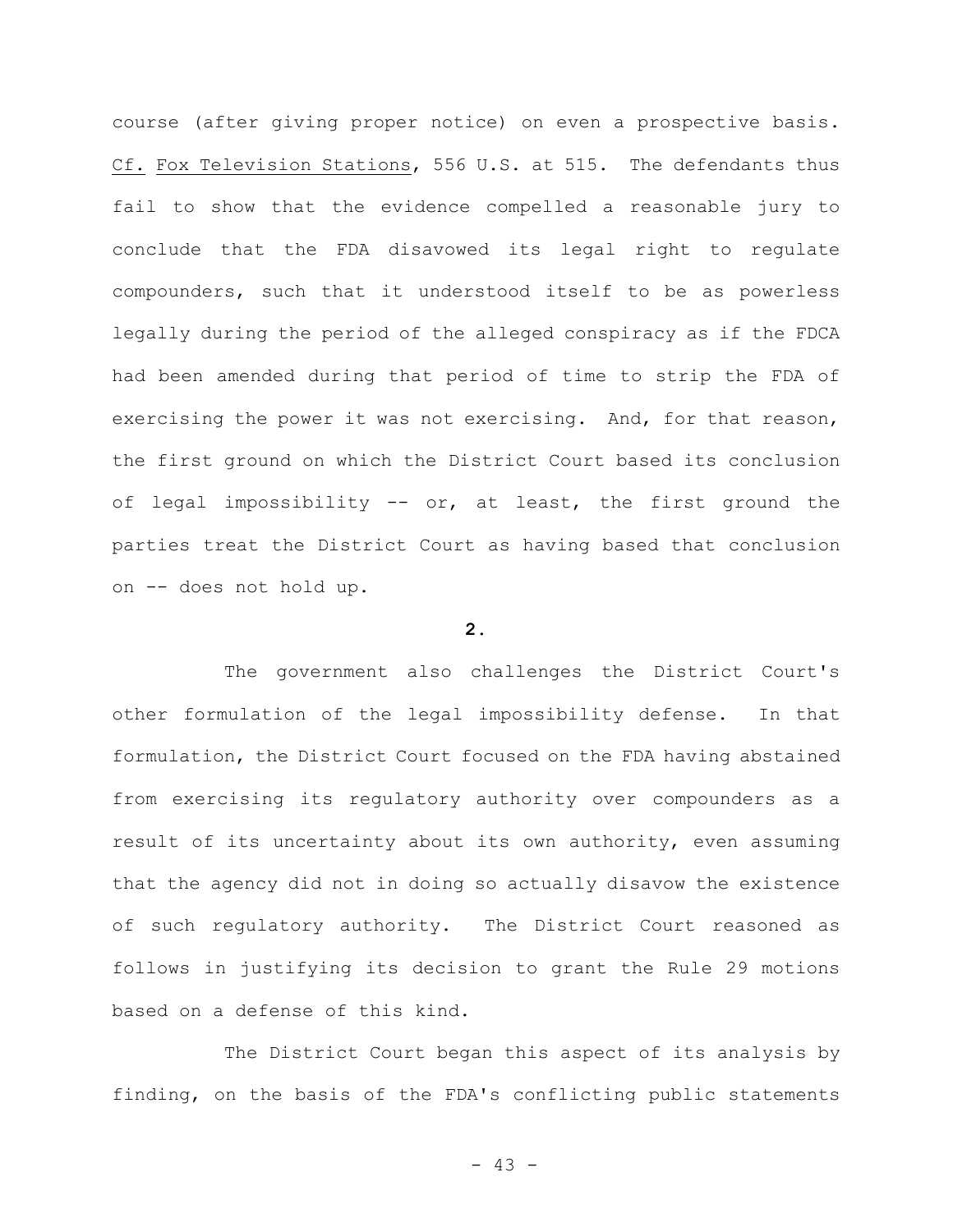about its authority to regulate compounders as well as its inability to clearly distinguish compounding manufactures from compounding pharmacies, that "the FDA's 'authority over compounding [was] limited, unclear and contested.'" Conigliaro, 384 F. Supp. 3d at 165 (quoting congressional testimony). In particular, the District Court noted that "the FDA was unable under [c]ongressional questioning to articulate a clear line between compounding and drug manufacturing." Id. at 162. The District Court pointed to testimony by Dr. Janet Woodcock, an FDA official, before Congress, that described the FDA's understanding of "how much product . . . a drug compounder [could] make without being designated a manufacturer" as "blurry" and that there "[was] no bright line in the statute that says when you cross that line and become a manufacturer." Id. at 163 (quoting congressional testimony).

Next, the District Court addressed the import of that finding. It explained that the ambiguity in these statements was such that, even if the FDA had authority under the FDCA to treat compounders like NECC as manufacturers during the years of the alleged conspiracy, the "contrary position[] . . . taken by the FDA itself [at that time] . . . raises legitimate concerns of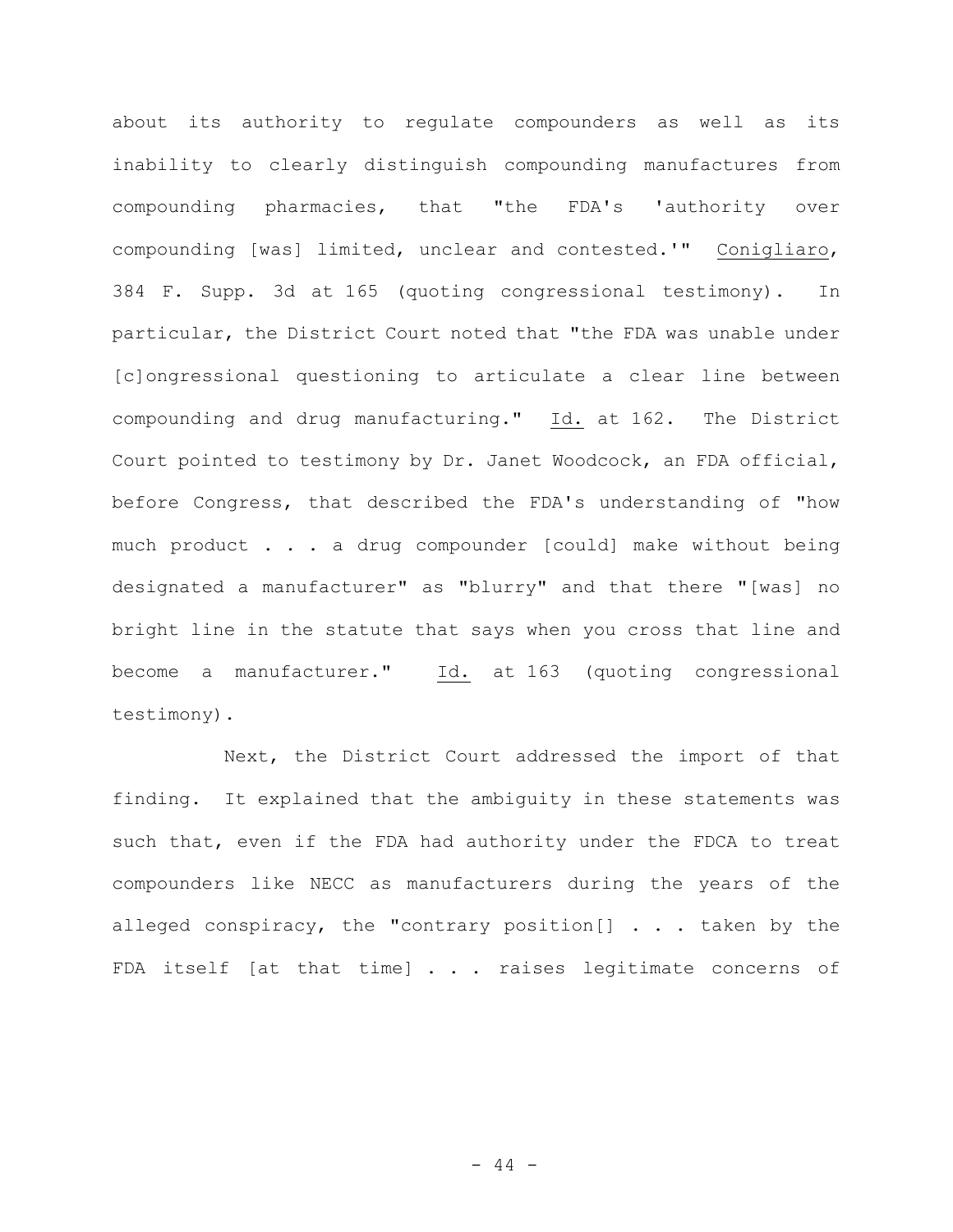constitutional due process and fair notice."<sup>6</sup> Id. at 166. It then appeared to hold, based on that conclusion, that those due process and lenity concerns warranted a narrow construction of the "government functions" element of the § 371 offense with which the defendants were charged. Finally, the District Court appeared to wrap up its analysis by holding that this narrow construction precluded the "government functions" element of § 371 from encompassing regulatory authority of the uncertain type that the District Court had found that the FDA possessed.

Here, too, we agree with the government that this chain of reasoning is mistaken. As an initial matter, we do not find persuasive the notion that it was legally impossible for the defendants to have conspired to interfere with a government function just because it was unclear during the life of the conspiracy whether the government had that function or understood itself to have it. That it is unclear to alleged conspirators whether the government will assert a regulatory function because it is convinced that the government is uncertain of its authority

<sup>6</sup> The District Court noted as well that a federal district court in the Eleventh Circuit had found that "though [the FDA] certainly has the statutory authority to do so, the FDA has chosen not to draw the line between manufacturing and traditional compounding with formal regulations. Nor has it sought to distinguish traditional pharmacy compounding from pharmacists who are manufacturing under the guise of compounding." United States v. Franck's Lab, 816 F. Supp. 2d 1209, 1248 (M.D. Fla. Sept. 12, 2011) (vacated pursuant to the parties' join motion).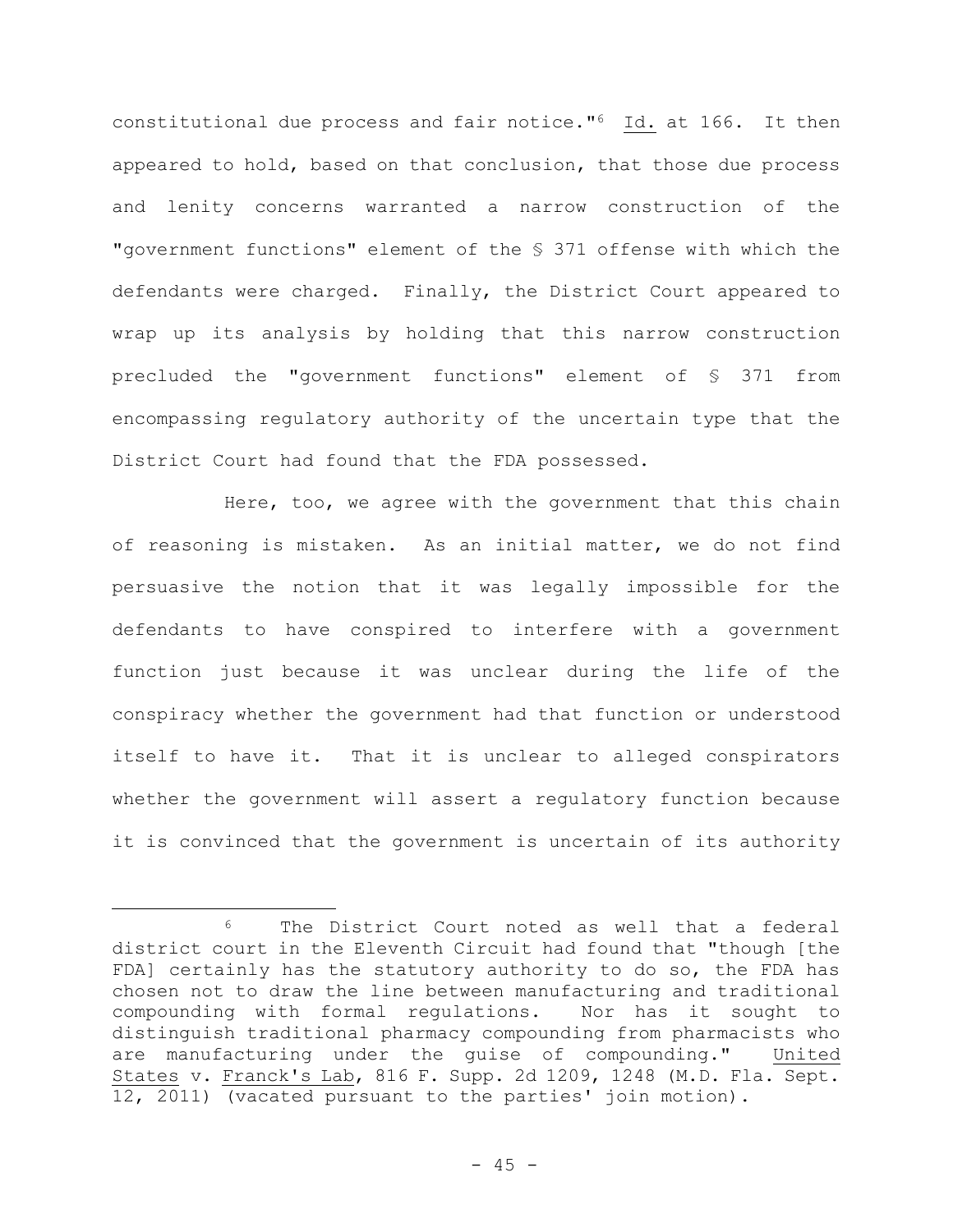to assert it provides no basis for concluding that such a function does not exist. Thus, if the government function was one that the government had the legal authority to exercise -- and we have no reason not to assume that was the case, at least with respect to prospective exercise after the provision of due notice -- then we do not see how it would be legally impossible for the defendants to conspire to trick the government into wrongly concluding through misrepresentations about NECC's means of operating that it could not be regulated pursuant to that function.

That is not to say the lack of clarity about the existence of that function -- especially if fostered by the government's indications of its own doubts about the existence of that function -- would have no bearing on whether the evidence in a given case suffices to prove the elements under § 371 beyond a reasonable doubt. It is only to say that the lack of clarity about the existence of a government function does not equate to its nonexistence.

Thus, such lack of clarity cannot in and of itself make it legally impossible for the defendants to have conspired to interfere with a government function, insofar as the function's existence is not disputed as a matter of law and there is no basis for concluding that the function could not be asserted after the provision of due notice prospectively. For, if that is the case, then so long as the evidence is otherwise sufficient the fact that

 $- 46 -$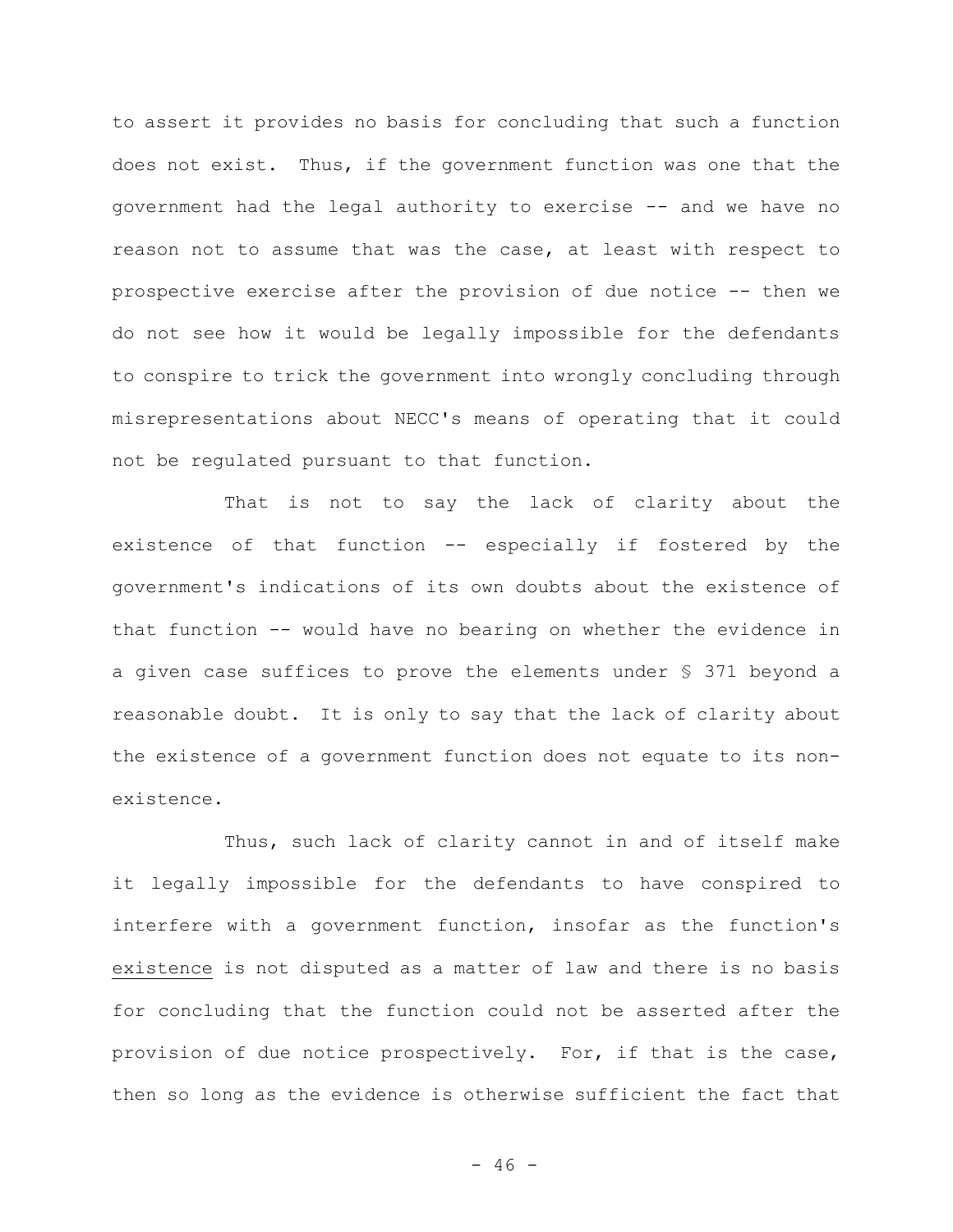the FDA's authority was less than clear during the alleged conspiracy -- and that the FDA itself understood it to be unclear during that time frame -- is of no moment for purposes of assessing the availability of the defense of legal impossibility to the § 371 charges at issue. After all, those charges concern an alleged conspiracy to trick the FDA into thinking that a company subject to its regulatory authority was operating differently than it was in order to conceal the fact that its actual manner of operating would make it subject to more intensive regulatory oversight.

Nor is there force to the contention that the defendants' legal impossibility defense to their § 371 charges has merit because -- due to concerns about fair warning -- the high degree of uncertainty about which compounders were subject to FDA's regulations pertaining to drug manufacturers during the period of time at issue itself precluded the FDA from lawfully exercising regulatory authority over NECC as if it were a manufacturer even if the FDA otherwise would have had such authority under the FDCA. The defendants were not charged with violating the FDCA based on evidence showing that NECC was operating as a manufacturer. They were charged with violating § 371 for conspiring to interfere with the FDA's ability to determine whether to regulate NECC as such by misleading the FDA about practices of the company that could bear on just that determination.

- 47 -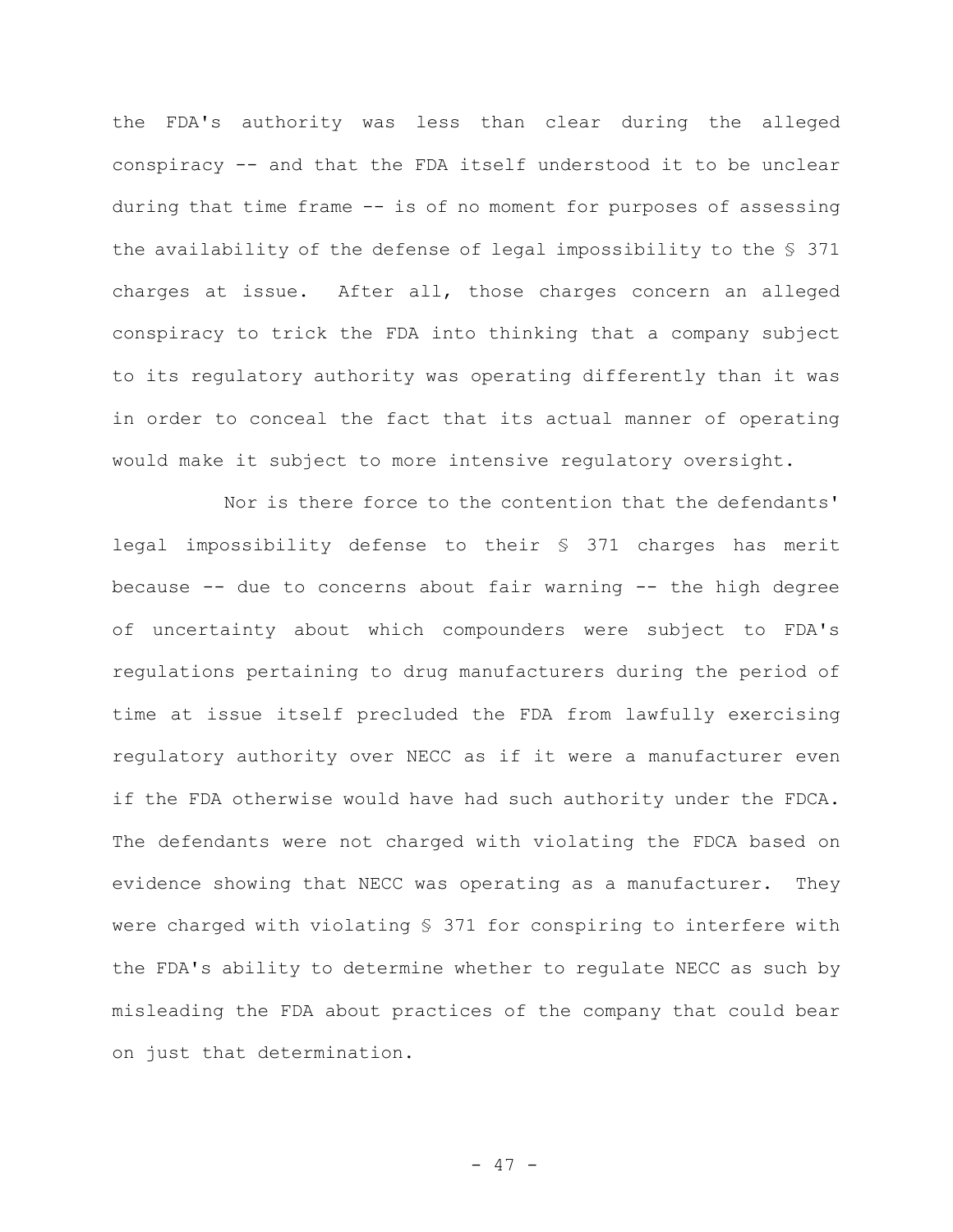Thus, absent the FDA lacking the legal power to do so even on a going forward basis -- and after having given the requisite degree of fair warning of its intention to do so -- we see no basis for concluding that the ambiguity about the FDA's authority that the District Court identified precluded it from being **"**reasonably clear at the relevant time that the defendant's conduct was criminal." Lanier, 520 U.S. at 267. We appreciate the District Court's concern with the "worrisome position that, in this context, what is not affirmatively permitted by the law is criminally prohibited." Conigliaro, 384 F. Supp. 3d at 166. But, because the defendants were charged with conspiring to defraud the FDA by impeding its ability to determine NECC's status through misrepresentations about the company's operations, we do not find that "worrisome position" implicated here. As we have explained above, the precise contours of the "government functions" implicated in a § 371 conspiracy -- assuming the agency has the authority to engage in those functions in the first place -- do not have to be defined before defendants can formulate the requisite agreement to interfere with those functions. The defendants here could have been mistaken as to whether NECC's compounding practices would have run afoul of the FDA's regulations under the FDCA while still conspiring to interfere with the FDA's ability to draw such a conclusion. After all, a conspiracy does not need to be successful in order to be illegal.

 $- 48 -$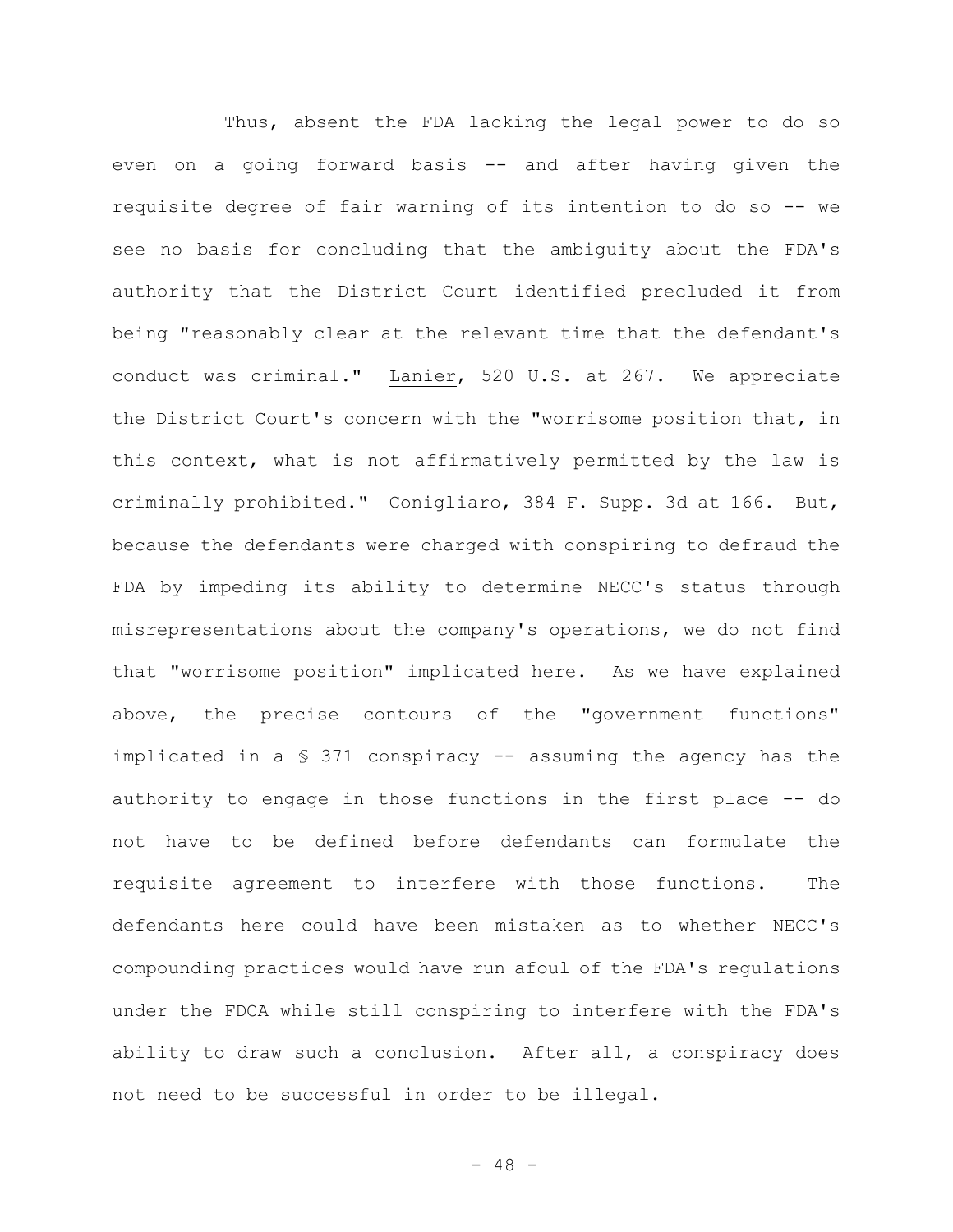In support of the District Court's finding of legal impossibility, the defendants make the related argument that it was legally impossible for them to obstruct the FDA in deeming NECC to be a manufacturer because the FDA did not actively make such determinations concerning compounding manufacturers in the indictment period. The defendants point to testimony suggesting that the agency was, at the very least, hesitant to enforce its regulations concerning drug manufacturers against compounders and that it even abstained from conducting inspections of compounders for a period.

But, for purposes of a defense of legal impossibility, the FDA's actual exercise of its legal authority over compounders in general and over NECC specifically is irrelevant. That is so because the FDA's exercise of its legal authority can at most show the factual impossibility of actually interfering with the FDA's oversight function during the time of the alleged conspiracy. The defendants, however, were convicted of conspiring to defraud the United States by interfering with the FDA's oversight function, not of actually interfering with its oversight function. And, because, as the District Court correctly stated, "factual impossibility is not a defense to . . . liability . . . for inchoate offenses such as conspiracy or attempt," the literal inability of the defendants to actually interfere with the FDA's enforcement actions cannot be a defense. Conigliaro, 384 F. Supp.

- 49 -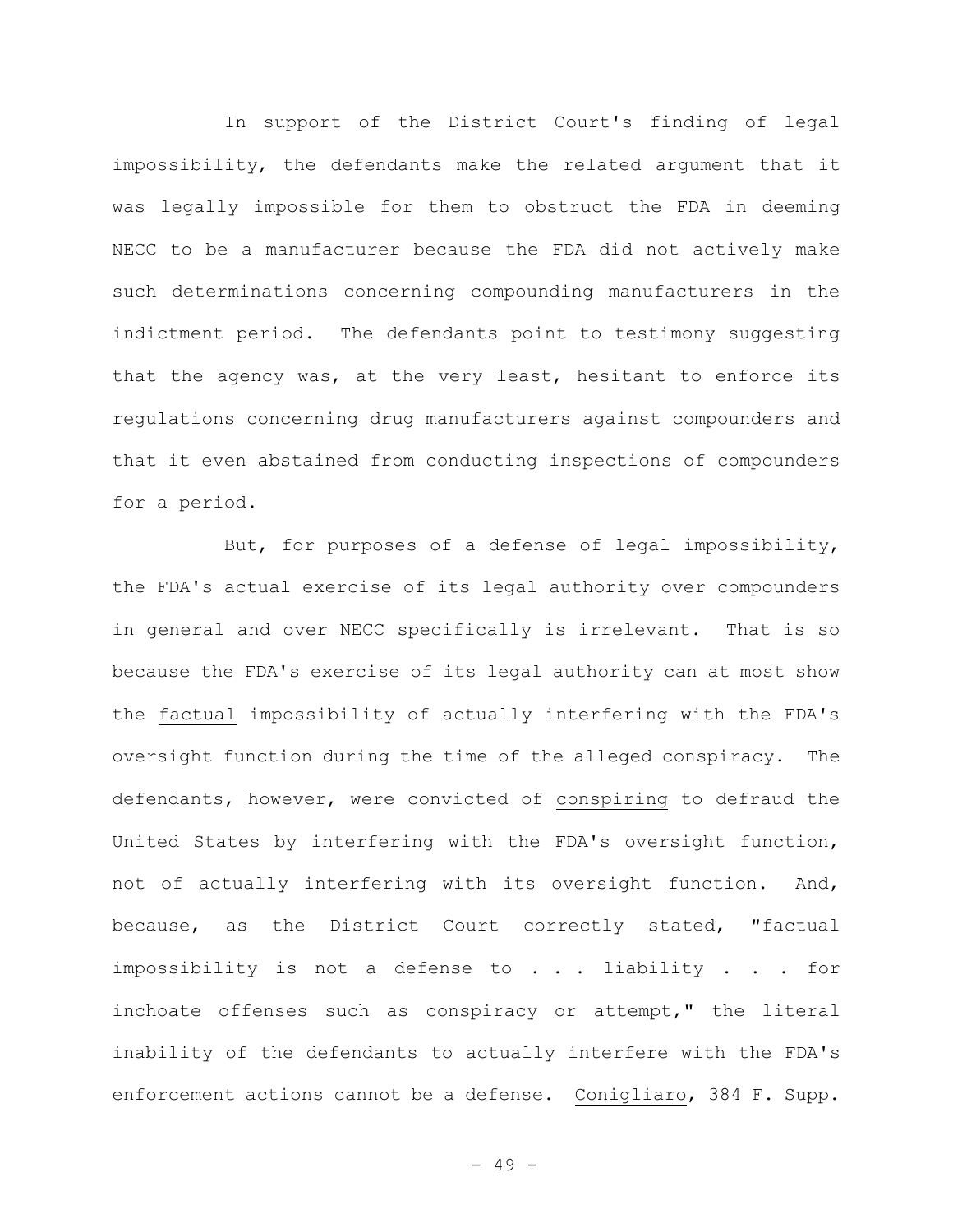3d at 153 (quoting Dixon, 449 F.3d at 202). Or, to put it differently, if a juror could find the defendants guilty of conspiring to interfere with the FDA's oversight function regardless of whether they succeeded in interfering with it, then that juror could also find them guilty of doing so even if the FDA did not actually engage in oversight over compounders during that time. See United States v. Jimenez Recio, 537 U.S. 270, 274 (2003).

Conigliaro raises one final argument in support of the District Court's finding of legal impossibility: he contends that it was legally impossible for him to have violated § 371 because § 371 only criminalizes conspiracies to defraud the federal government and that here the object of the conspiracy was a state agency. See Tanner v. United States, 483 U.S. 107, 130 (1987). Conigliaro is correct that a conspiracy to defraud a state agency, such as a state pharmacy board, would not violate § 371. But, the question of whether the object of the conspiracy charged here was the federal government is a factual one for the jury. At its root then, his argument is that there was insufficient evidence for a juror to have concluded that he conspired with others to defraud the FDA. As Conigliaro has not brought such a challenge, we do not consider whether the evidence is sufficient to support his conviction under § 371. To the extent that this argument is raised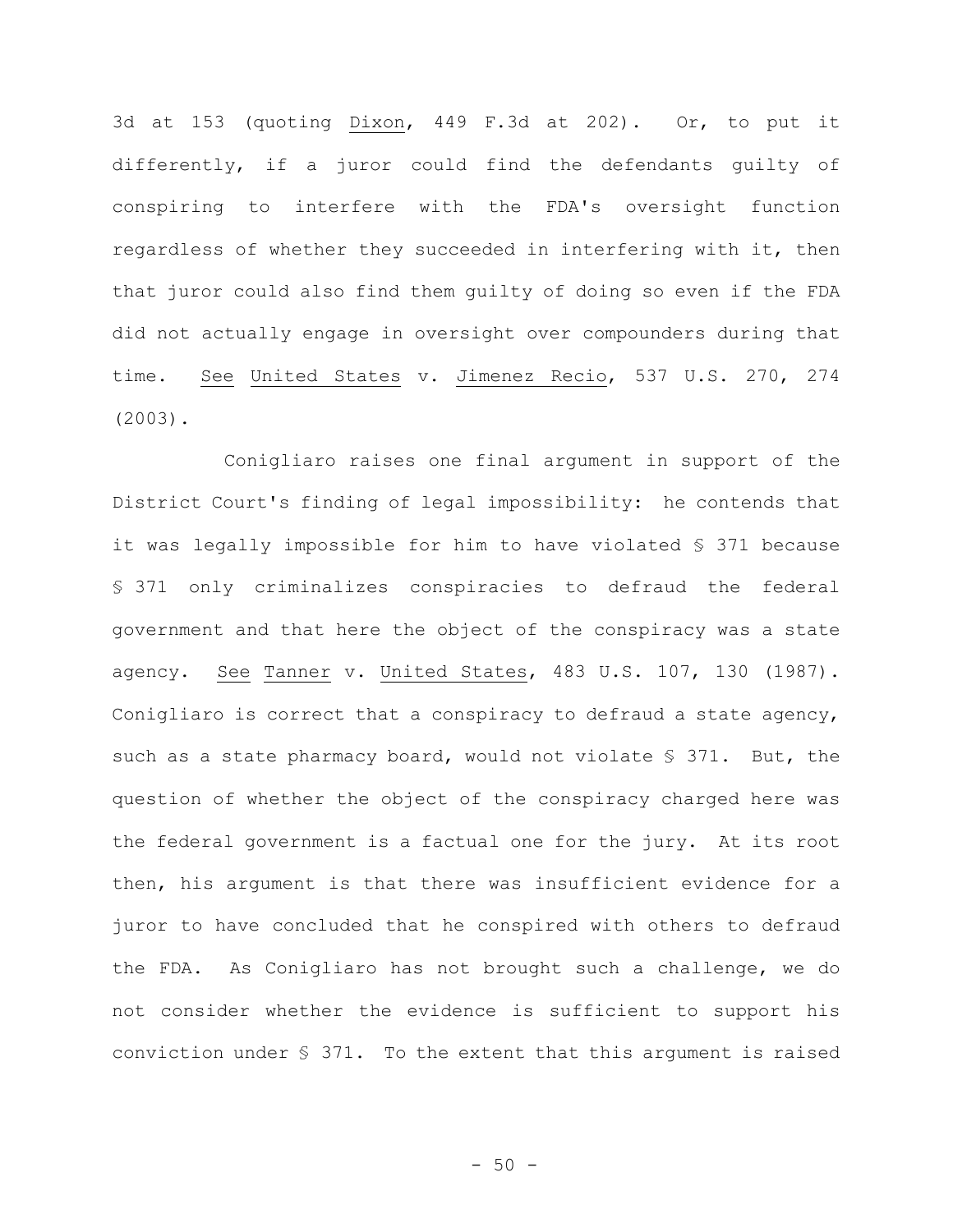by Carter, we consider its merits in the course of our evaluation below of the sufficiency of the evidence supporting her conviction.

**3.**

We come, then, to the government's challenge to the District Court's due process ground for acquittal. In determining whether the defendants' convictions comported with the due process requirement of fair notice, "the touchstone is whether the [relevant] statute, either standing alone or as construed, made it reasonably clear at the relevant time that the defendant's conduct was criminal." Lanier, 520 U.S. at 267. The defendants contend, and the District Court agreed, that such clarity was absent in this case. In support, the defendants reassert:

- That the FDA's statutory authority to regulate compounding pharmacies as manufacturers under the FDCA was at best "contested" and "unclear" -- especially in the wake of Western States;
- That the FDA disclaimed whatever authority it had, thus again depriving the defendants of fair notice;
- That because the FDA did not exercise whatever authority it had over compounders, the defendants were not on notice that there were "government functions" with which their activities could "interfere," Goldberg, 105 F.3d at 773;
- That because neither the FDCA nor the FDA's construal of that statute drew a clear line in the relevant respect, it was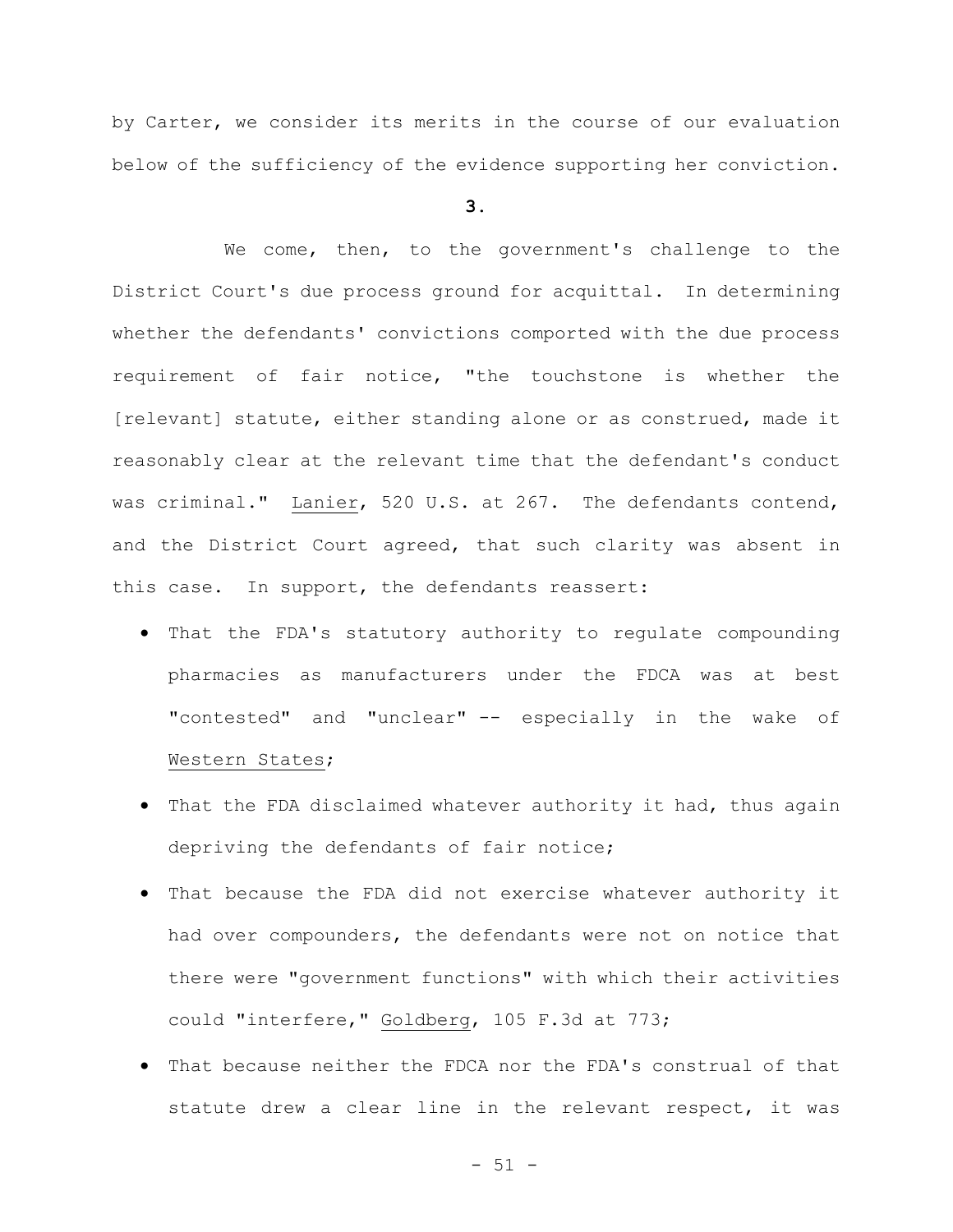unclear that NECC's compounding activities constituted manufacturing and, thus, for that reason, too, the defendants lacked fair notice that their alleged conspiracy to cover up those activities would make them guilty of conspiring to interfere with the FDA's "government functions" in violation of 18 U.S.C. § 371.

For much the same reasons that we have already given in explaining why the legal impossibility defenses are not available here, we also conclude that there is no due process-based bar to the defendants being convicted under § 371.

 We do not dispute the District Court's finding that the FDA did not in fact exercise its legal authority over compounders that operated as manufacturers during the time of the alleged conspiracy. But, the defendants fail to show that this fact is relevant to the defendants' due process right of fair notice (or even to an application of the rule of lenity).

The defendants' contention in this respect appears to be that, due to notice concerns rooted in the guarantee of due process, we must construe the meaning of "government functions" for purposes of the "defraud clause" of § 371 narrowly to refer to functions that the government is actually carrying out rather than those that it merely has the legal authority to carry out. And that is so, the defendants appear to contend further, because this court noted in United States v. Goldberg, 105 F.3d 770 (1st Cir.

 $-52 -$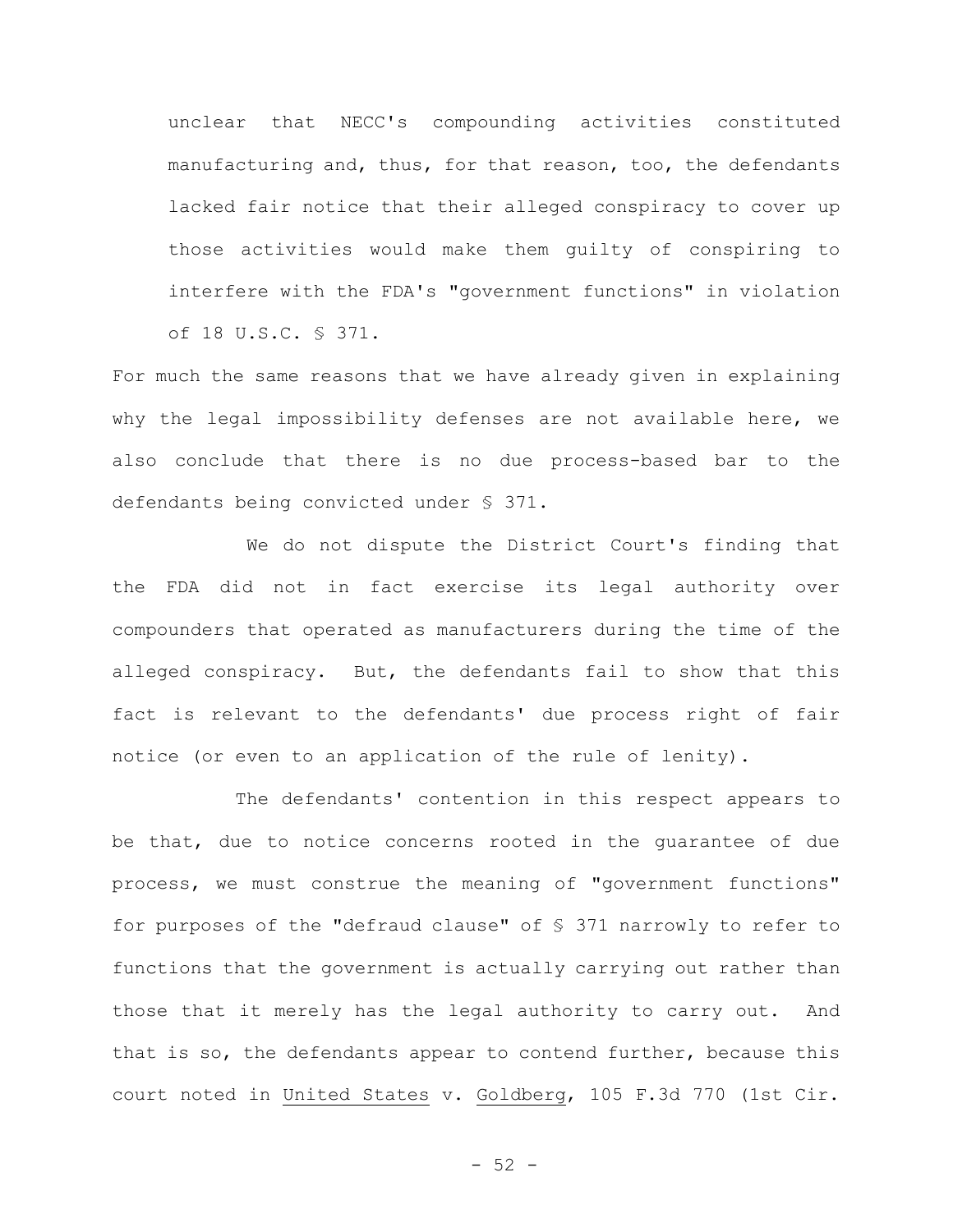1997), that the "defraud clause" has "a special capacity for abuse because of the vagueness of the concept of interfering with a proper government function." 105 F.3d at 775.

But, neither Goldberg nor our other due process precedents supports this construction of the "defraud" clause. "[T]he touchstone" for determining whether a conviction comported with the due process requirements of fair notice and lenity, as we noted, "is whether the [relevant] statute, either standing alone or as construed, made it reasonably clear at the relevant time that the defendant's conduct was criminal." Lanier, 520 U.S. at 267. If the defendants had been charged and convicted of interfering with the FDA's oversight function over compounders that operated as manufacturers, we may assume that it would matter for due process purposes whether it was reasonably clear that the FDA possessed the function to regulate NECC's activities as a legal matter. But, here, as we noted in our discussion of legal versus factual impossibility, the defendants were not so charged. They were charged with the distinct offense of conspiring to interfere with the FDA's oversight function over compounders that operated as manufacturers. And, with respect to that offense, the uncertainty that the District Court described regarding FDA authority does not preclude it from being reasonably clear that a conspiracy to pass off NECC as a kind of compounding pharmacy that it was not -- through the stratagems detailed in the indictment -

 $-53 -$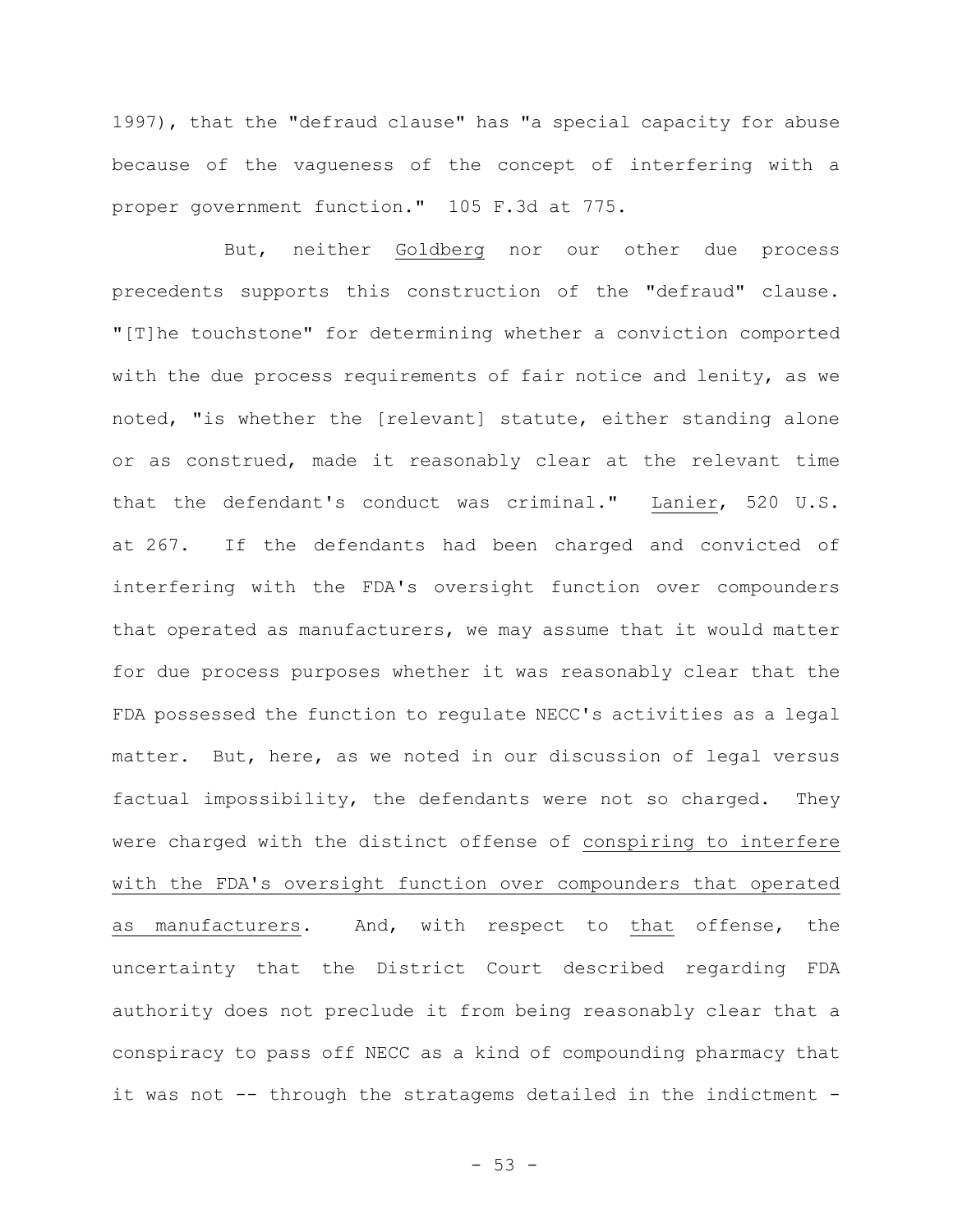-- was one prohibited by § 371. Or, at least, that uncertainty does not do so if we find -- as we must, given the arguments made to us -- that the FDA remained free throughout the life of the conspiracy to choose to regulate compounders as manufacturers under the FDCA in accord with the 2002 CPG insofar as it gave notice of its intention to do so.

In other words, the defendants could have reasonably understood that agreeing to make material misrepresentations to the FDA about how NECC operated so as to shield it from being deemed a manufacturer under the FDCA could have impeded the FDA's ability to make a determination regarding NECC's status as a manufacturer under that same statute. And, as the making of that determination is itself an oversight function of the FDA -- and as there is no preserved argument to us supporting the conclusion that the FDA was legally barred from exercising that function even prospectively and after giving notice of its intent to exercise it during the conspiracy -- the defendants were on notice that the conspiracy's alleged stratagems could interfere with the FDA's exercise of that function. We consequently agree with the government that the District Court erred in finding that the fair notice concerns -- whether rooted in the Due Process Clause or precedent concerning when the rule of lenity applies -- precluded the defendants' convictions.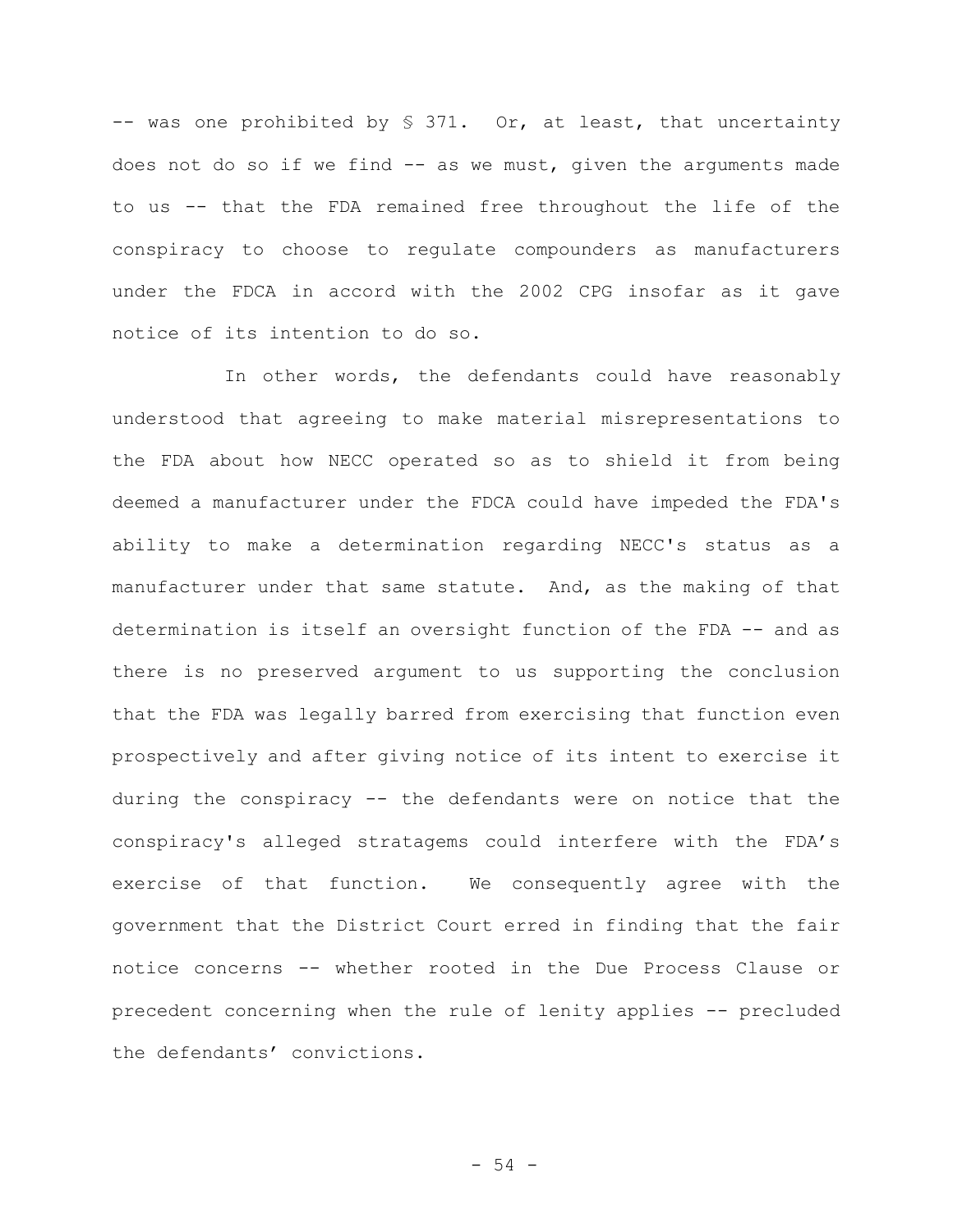Having found no merit to the defendants' legal impossibility and due process arguments, we have left only the separate ground on which Carter asks us to affirm her post-verdict judgment of acquittal. Here, she contends that the record does not contain sufficient evidence to permit a reasonable juror to find beyond a reasonable doubt that she knowingly and willfully joined the alleged conspiracy.<sup>7</sup>

Carter asks us to remand this issue to the District Court, which did not previously reach her sufficiency challenge. But, we routinely resolve such challenges on appeal and see no reason to deviate from that practice in this case. See, e.g., Stepanets, 989 F.3d at 97, 101, 112. Reviewing de novo and construing the evidence in the light most favorable to the verdict, see id. at 95, we find that a reasonable jury could have found beyond a reasonable doubt that Carter conspired to violate § 371. We therefore conclude that Carter's sufficiency argument has no merit.

Conigliaro made a similar sufficiency argument below, but does not renew it on appeal. Insofar as Conigliaro does mean to renew his insufficiency of the evidence challenge when he contends in his surreply brief that "there is no evidence in the Record that [he] ever misrepresented anything to the FDA about prescriptions or anything else," he has failed to adequately develop that challenge. See United States v. Zannino, 895 F.2d 1, 17 (1st Cir. 1990).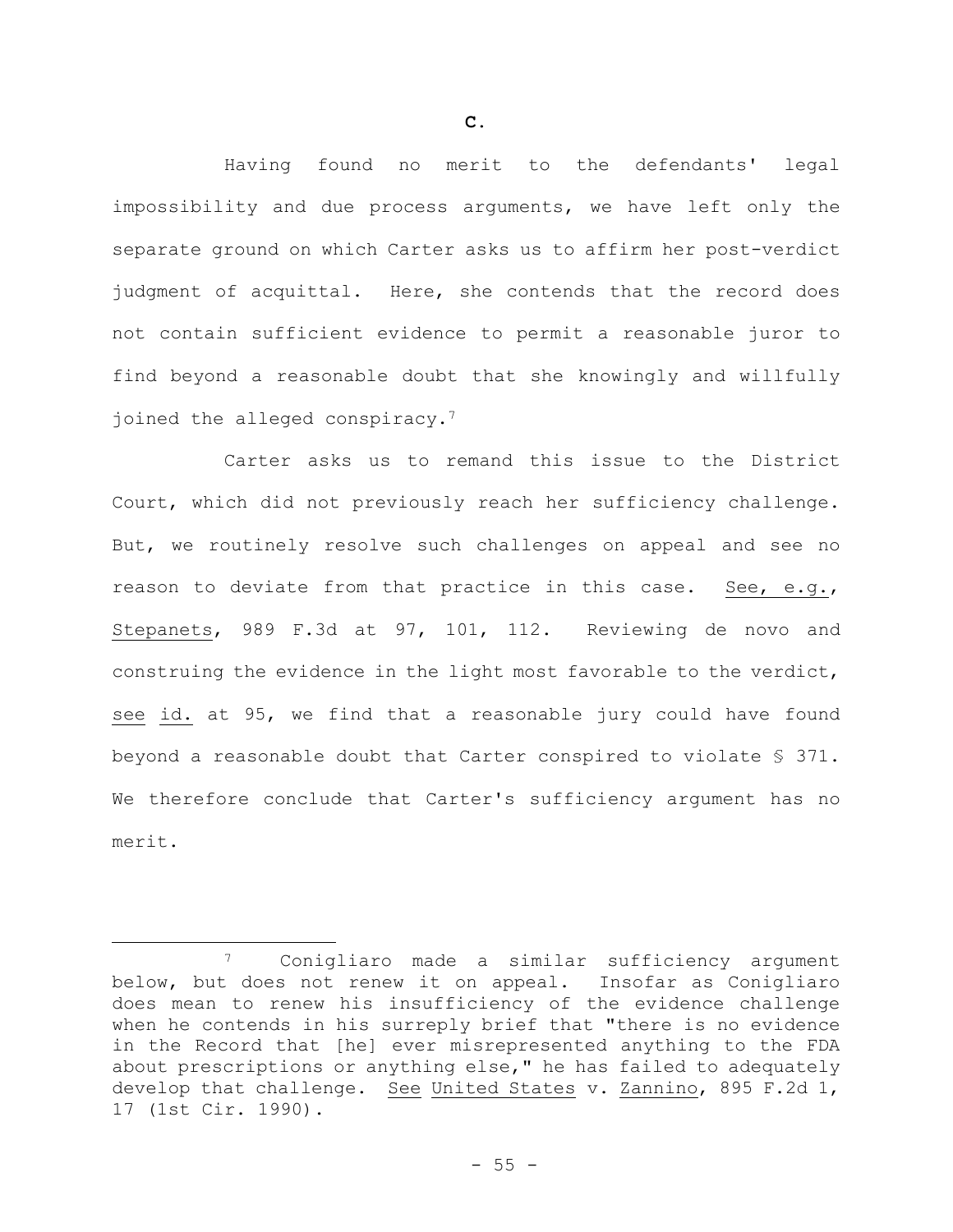At trial, the government introduced an email into evidence that Cadden sent Carter on May 21, 2012, and that Carter forwarded on that same day to other NECC employees with the words: "New confirming guidelines in regards to patient names. (please see Barry's e-mail below). When an order is received that does not have the correct number or format of patient names, then we need to show Barry the order. At that time, he will determine how to proceed." Cadden's email below those words instructed NECC employees who processed orders for medications that "[t]he MAX total number of units (vials, syringes, etc.) per patient must make sense. I must be able to logically explain to a regulator why we processed x# of units per patient. . . . All names must resemble 'real' names . . . no obviously false names! (Mickey Mouse[)]." (emphases added).

On the basis of this email thread, a juror could find that Carter was familiar with NECC's practice of pretending to process drugs pursuant to valid, patient-specific prescriptions and also familiar with the target of that pretense: "regulator[s]." The jury could likewise find that Carter took deliberate actions to promote that pretense -- in this case, by forwarding Cadden's instructions to other staff.

Moreover, the record includes internal emails in which Carter admitted that she and her colleagues had processed orders without valid prescriptions and instead used patient names from

- 56 -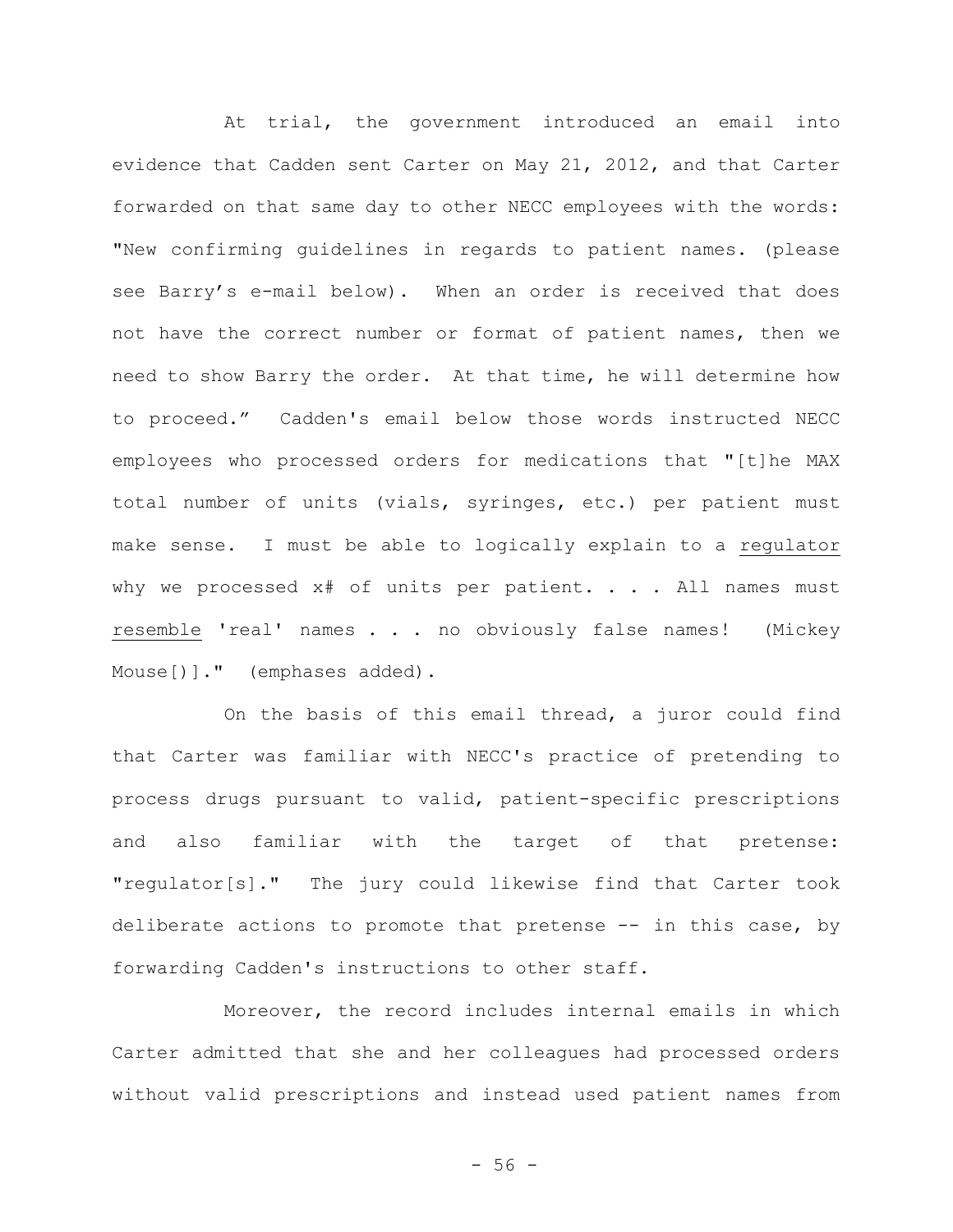previous orders -- admissions that again support the finding that she knowingly and willfully joined the § 371 conspiracy. In September 2011, for instance, Carter notified an NECC sales representative that "[w]e processed [the order of a customer] using old p[atient] names." And in June 2012, Carter similarly emailed her alleged co-conspirator Ronzio that she had "used the old names in the file that we had not used previously," and that "[w]e are still processing the order for today so [the customer] will not need to send in more names."

Carter seeks to resist the weight of this evidence by arguing that even if the evidence was sufficient to support a finding that she knowingly and willingly helped to process orders without valid prescriptions and also that she knowingly and willingly helped to cover up that practice, the evidence did not suffice to support the further finding that she did so to interfere with the regulatory function of the FDA. That further finding, as she rightly contends, is necessary because for a conspiracy conviction to stand, "the evidence must establish that the defendant . . . intended to effectuate the objects of the conspiracy." United States v. Burgos, 703 F.3d 1, 11 (1st Cir. 2012) (internal quotations and citation omitted). However, there was in fact sufficient evidence to support that further finding in this case.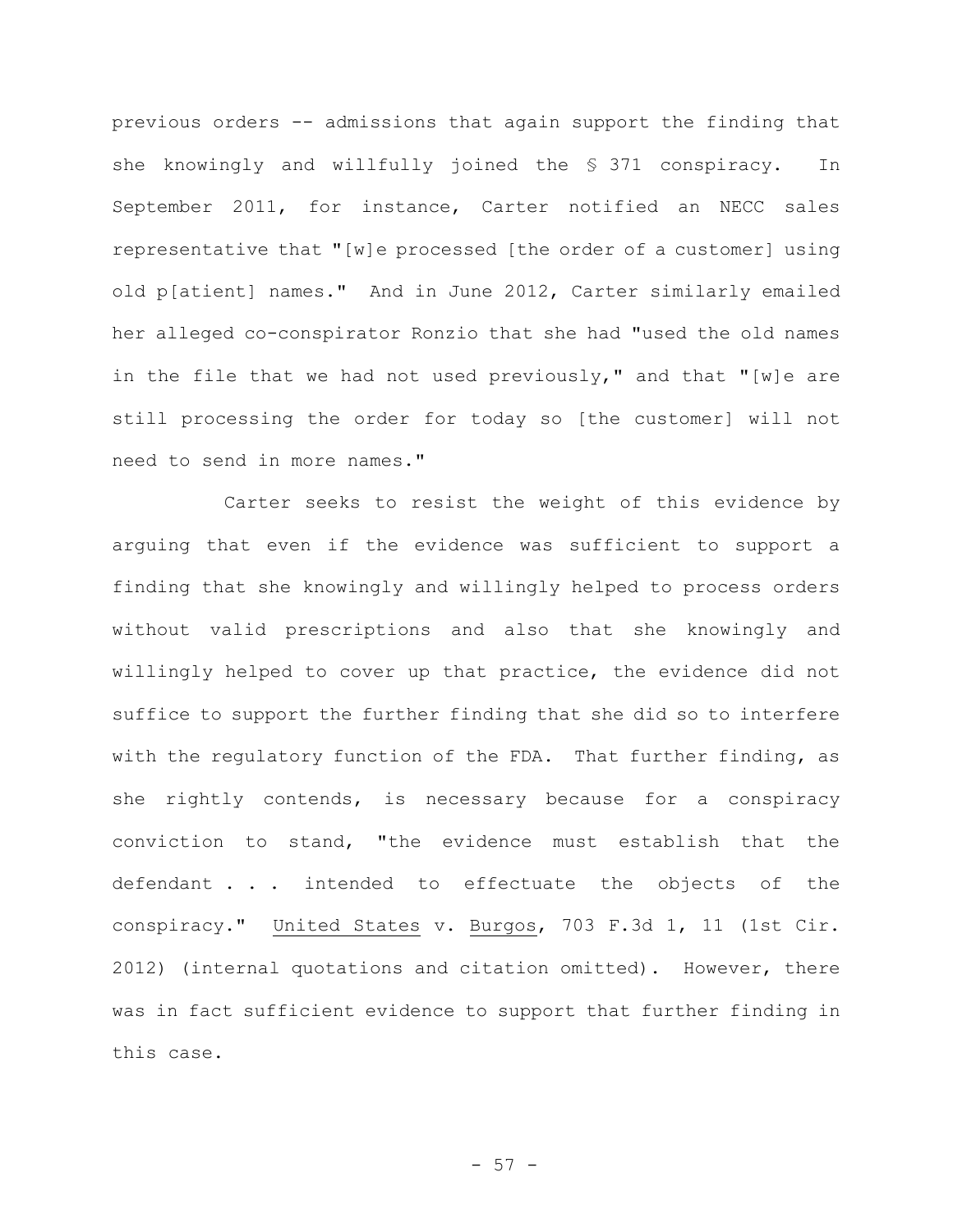At trial, a law enforcement agent testified that he had found a folder entitled "Tech Manual" at Carter's workstation. That folder included a document labeled "compounding legally." The jury could thus reasonably infer that Carter was aware of the FDA's regulatory authority and enforcement approach and therefore also aware that NECC, given its practice of compounding large quantities of drugs without valid prescriptions, was subject to that authority and enforcement, and that covering up that practice by, for instance, using fictitious patient names, would interfere with the FDA's ability to exercise its oversight over NECC.

Other circumstantial evidence added support to this inference by showing that some of Carter's closest colleagues made that awareness explicit. The jury, for instance, heard testimony by Ronzio that Cadden had considered and rejected the possibility of officially registering NECC as a manufacturer with the FDA in internal conversations because he worried that NECC was "very far from . . . current Good Manufacturing Practices, which the FDA required." The record also contained communications between NECC and its regulators -- both at the FDA and at the state level -- in which Carter's colleagues represented that NECC was a pharmacy that produced drugs only pursuant to valid prescriptions and was therefore not subject to the FDA's stricter regulations for manufacturers.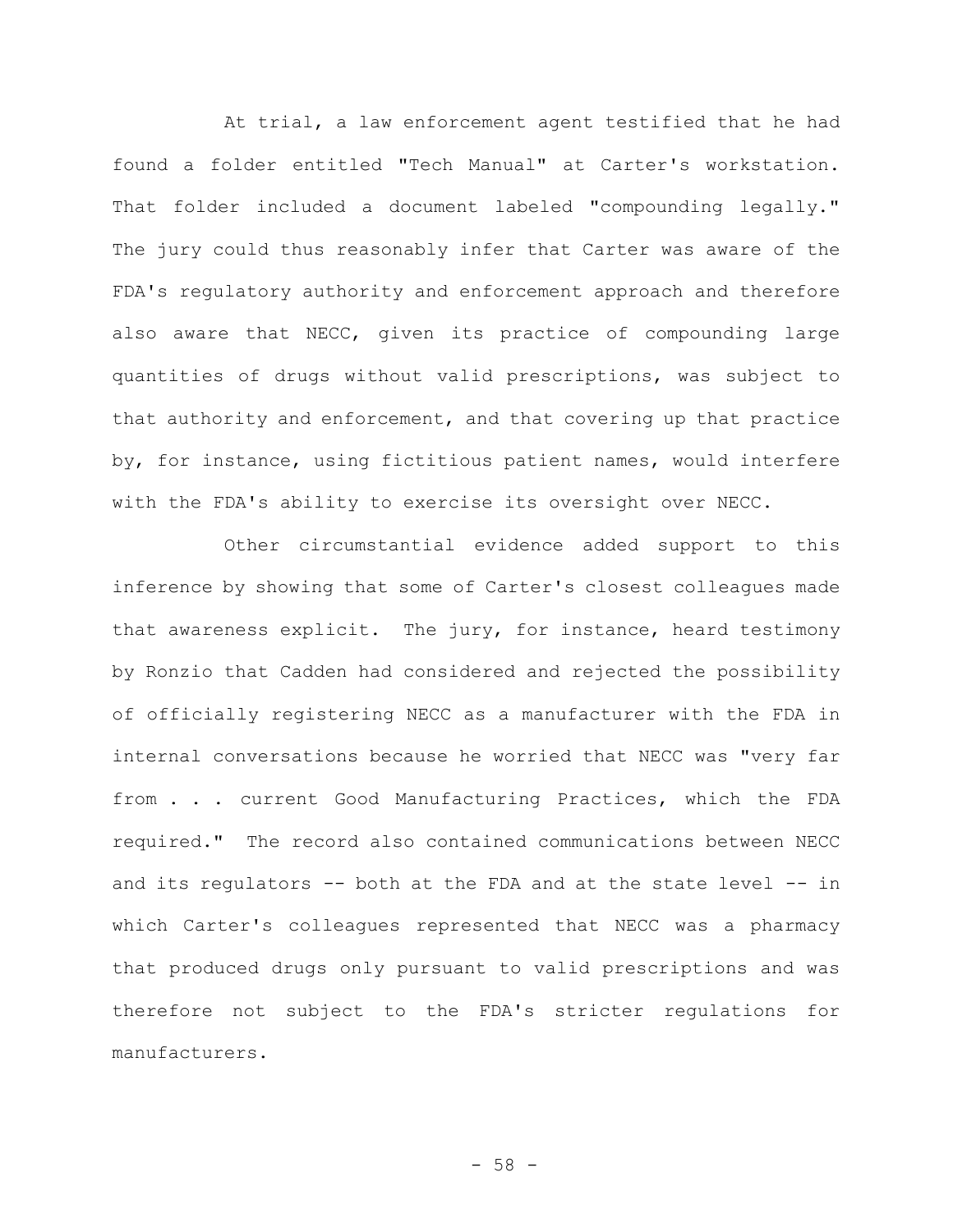For example, Conigliaro claimed in a faxed letter to the Missouri State Board of Pharmacy on March 23, 2009, that "[a]ll of [NECC's] compounding activities are carried out in compliance with applicable local, state and federal rules and regulations as well as . . . the FDA's Compliance Policy Guide Sec. 460.200 Pharmacy Compounding," which is the FDA's 2002 CPG (emphases added). A few years earlier, on October 1, 2004, he claimed in an email to the FDA that NECC "compounds numerous different sterile and nonsterile preparations to fill patient specific, physician prescriptions," that it "always compound[s] only the amount [it] anticipate[s] will be required based on prescribing physician's historical prescribing patterns," and, finally, that it is a "small-scale, family-run, compounding-only pharmacy, not a manufacturer. As such we are not subject to GMP [current good manufacturing practice]."

Similarly, Cadden wrote to the FDA on January 5, 2007, to deny allegations that the FDA had made in its warning letter to NECC -- namely, that NECC "told physicians that [it] would fill prescriptions written in the name of a staff member rather than in the name of an actual patient." Cadden assured the FDA that this alleged practice "contradicts all of [NECC's] standard operating procedures." He claimed that "NECC dispenses compounded medications upon the receipt of valid prescriptions. We are

- 59 -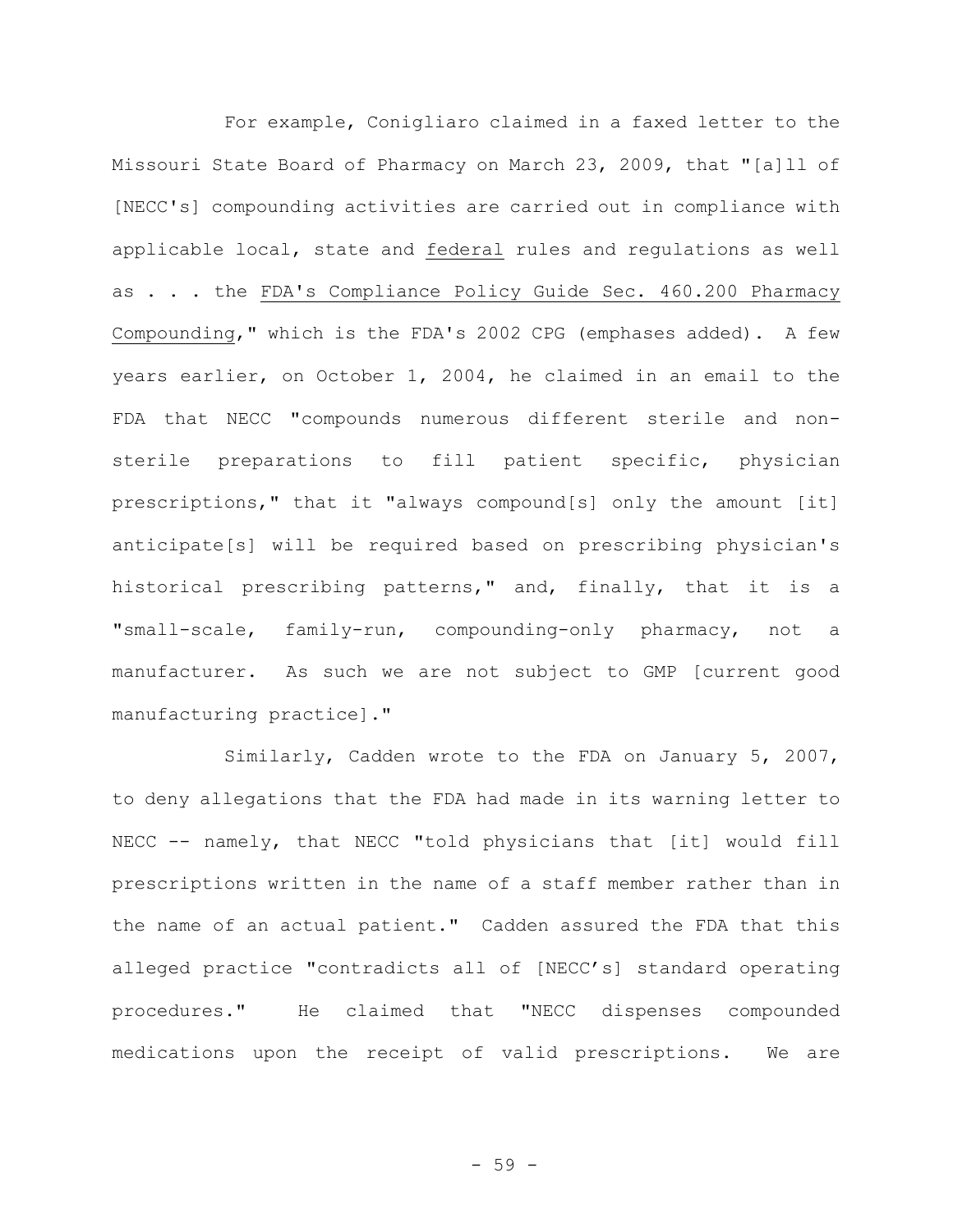engaged in the practice of pharmacy and comply with the Massachusetts Board of Registration in Pharmacy's laws and rules."

Based on this evidence as a whole, a reasonable juror could find that Carter, who occupied a supervisory role within NECC and worked closely with Cadden and Conigliaro, shared her alleged co-conspirators' intention of interfering with the regulatory functions of the FDA. See United States v. McDonough, 727 F.3d 143, 156 (1st Cir. 2013) ("[A]n agreement to join a conspiracy may . . . be proved by direct or circumstantial evidence." (internal citations and quotation marks omitted)); see also Mubayyid, 658 F.3d at 57 ("[A] conspiracy may be based on a tacit agreement shown from an implicit working relationship." (citations and quotation marks omitted)); United States v. Serrano, 870 F.2d 1, 7 (1st Cir. 1989) (concluding that evidence of fraudulent intent was sufficient in part because of the defendant's "supervisory responsibilities"). Finding sufficient evidence in the record to support Carter's conviction, we reject Carter's argument that the District Court's judgment of acquittal can be affirmed on these alternative grounds and reverse.

### **III.**

Because, as we have concluded, the District Court's post-verdict judgments of acquittal must be reversed, there remains to address the alternative request that Carter and Conigliaro both made for a new trial. Deeming this request moot,

 $- 60 -$